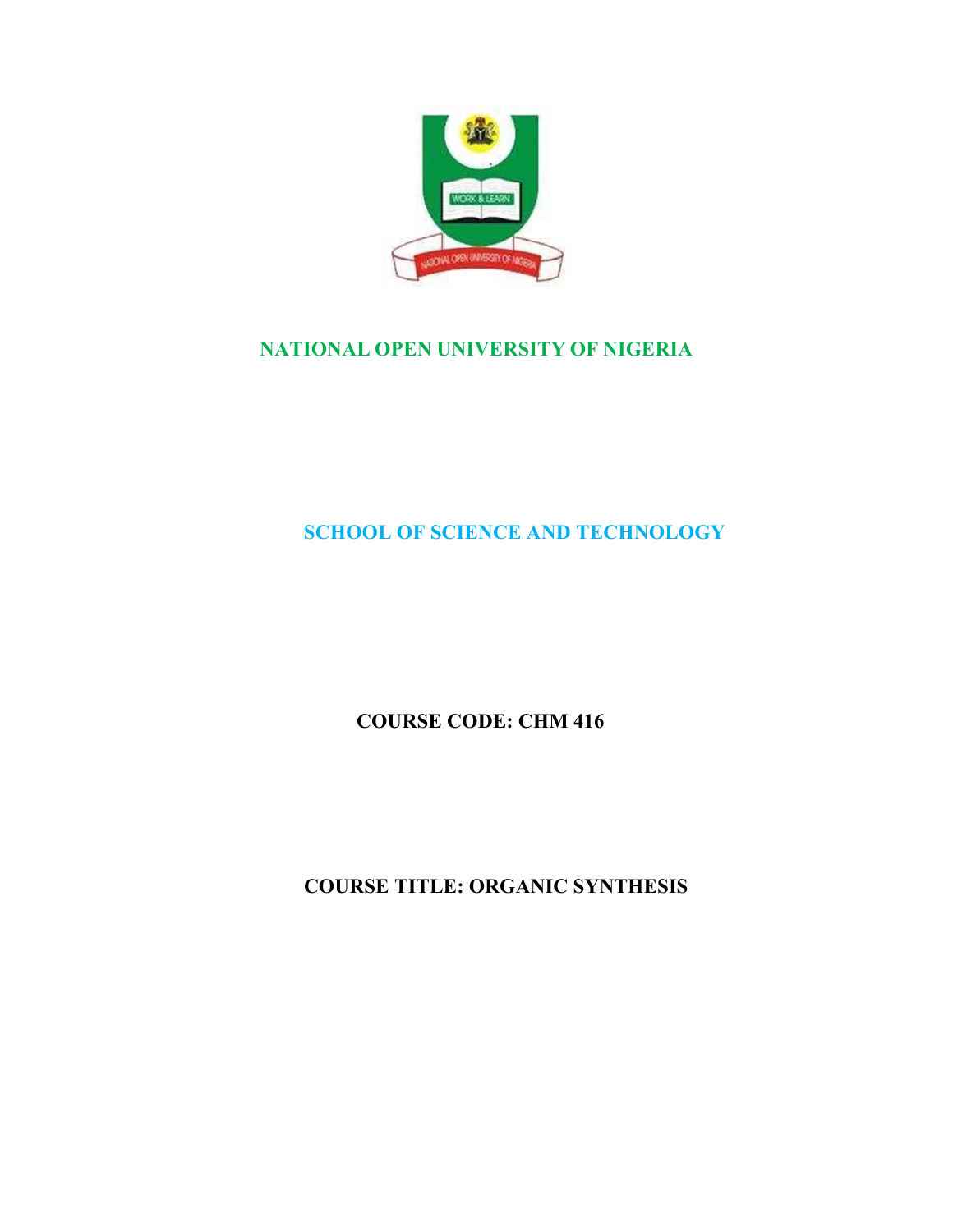**Course Developer/Writer: Adeniran, Oluremi Isola** 

*Department of Chemistry* 

*Faculty of Science* 

*University of Abuja, Abuja, Nigeria.*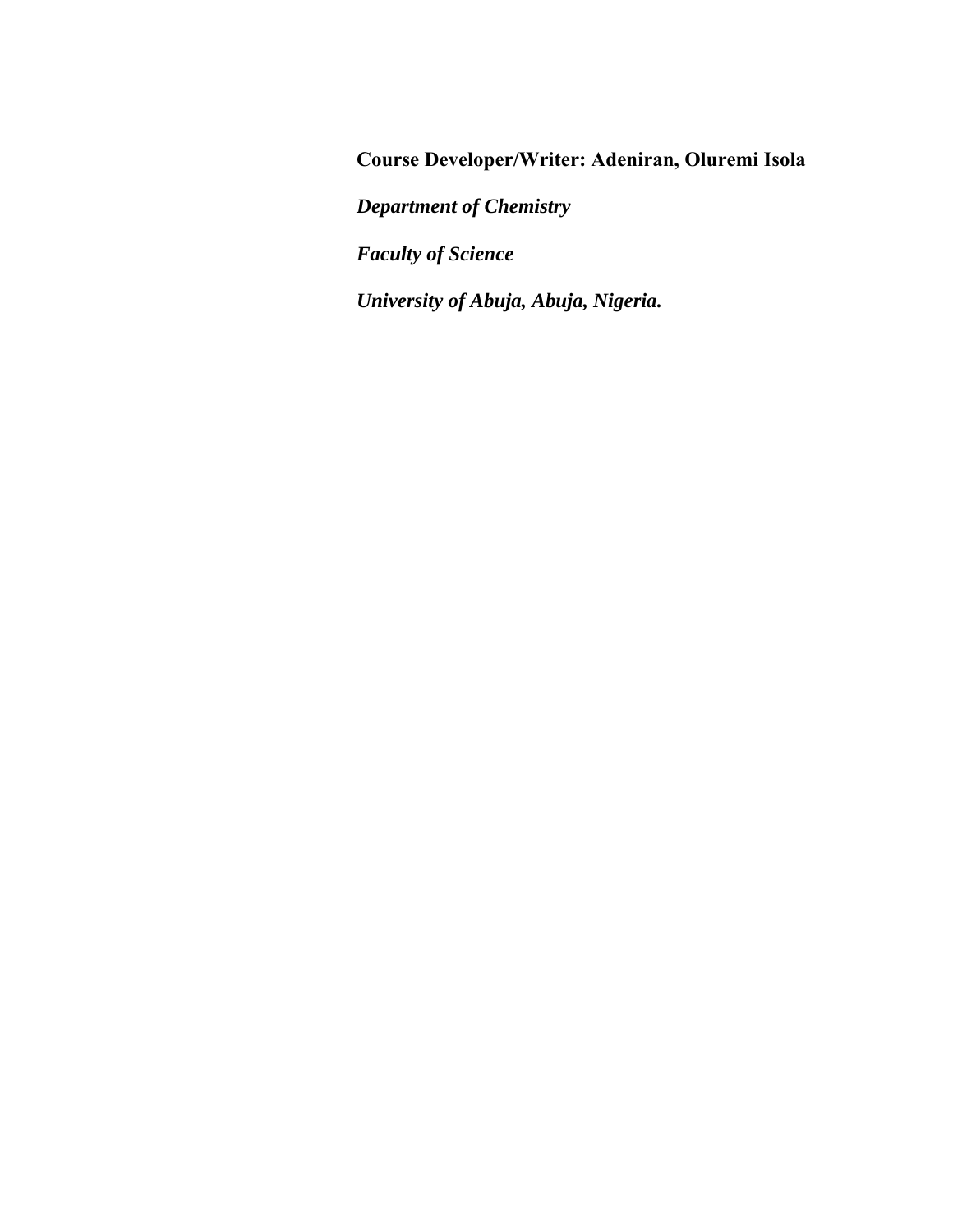### **MODULE 1 Oxidation Reactions**

Unit 1 Oxidation reactions Unit 2 Transformation of alkenes Unit 3 Transformation of alcohols Unit 4 Transformation of arenes

### **UNIT 1 Oxidation reactions Contents**

1.0 Introduction 2.0 Objectives

3.0 Main Content

3.1 Definitions

3.2 Oxidizing Reagents

4.0 Conclusion

5.0 Summary

6.0 Tutor-Marked Assignment

7.0 References/Further Reading

### **1.0 Introduction**

Oxidation as defined in ionic and free radical reactions, is a process by which an element undergoes a net loss of electrons. The concept as applied to organic covalent compounds, where elements share electrons rather than losing or gaining them is the same, but it's often simplified and narrowed down to make it easier to recognize this process. Therefore it must be kept in mind that, while the following definition in this unit is grossly simplified, it serves the goal of quickly identifying oxidation process in many organic reactions.

### **2.0 Objectives**

At the end of this unit, students should be able to:

- i. Define oxidation reaction
- ii. Recognize oxidation in organic reactions
- iii. List some oxidizing reagents

### **3.0 Main content**

### **3.1 Definitions**

Oxidation in inorganic chemistry is considered as a loss of electrons. For inorganic ions, as when  $Fe^{2+}$  is oxidized to  $Fe^{3+}$ , this concept works well. Since most organic compounds are uncharged, electron gain or loss is not apparent. Organic chemists tend to think of oxidation as the result of adding an oxidizing agent such as  $O_2$ ,  $F_2$ ,  $Cl<sub>2</sub>$ , and Br<sub>2</sub>.

In reference to organic molecules therefore, *oxidation* is broadly defined as *either the removal of hydrogen or the replacement of a hydrogen atom attached to a carbon atom with another more electronegative element, most frequently oxygen.*

This definition is illustrated by the following examples: (i) successive dehydrogenation of ethane and (ii) oxidative series of transformation of methane.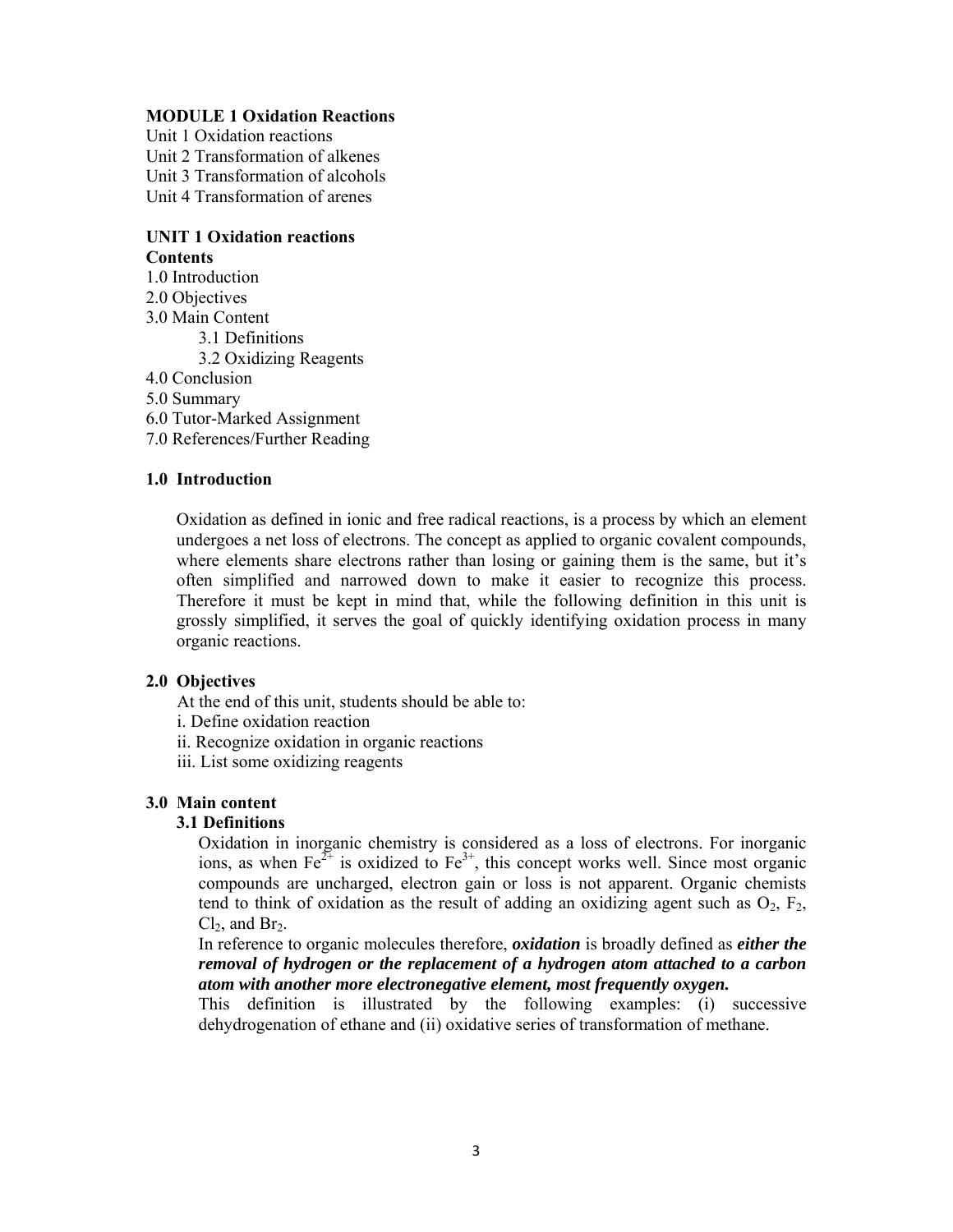#### *(i) Successive (oxidative) dehydrogenation of ethane*

When in an organic compound a carbon atom loses a bond to hydrogen and forms a new bond to a heteroatom (or to another carbon), the compound is said to have been dehydrogenated, or oxidized. The loss of **C-H** bonds to form new **C-C** bonds in successive dehydrogenation (removal of hydrogen) of ethane to ethylene is oxidation.



**Note:** The greater the bond multiplicity the more oxidized the molecule i.e. single bond < double bond < triple bond. In this series of twocarbon system each of the two carbon atoms loses a C-H bond and gains a C-C bond in a stepwise manner, and thus is oxidized.

#### *(ii) Oxidative transformation of methane.*

Redox reactions in organic chemistry mostly deal with a small set of very identifiable functional group transformations. Familiarity with the idea of 'oxidation states' as applied to organic functional groups is therefore essential. Familiar functional groups can be arranged in order of increasing or decreasing oxidation state by comparing the relative number of bonds to hydrogen atoms. Consider a series of single carbon compounds as an example. The degree of oxidation increases as you move methane, with four carbon-hydrogen (C-H) bonds, is highly reduced. Following in the sequence is methanol (three carbon-hydrogen bonds, one carbon-oxygen bond), followed by methanal, methanoic acid, and finally carbon dioxide at the highly oxidized end of the group.



**Note:** The more the **C-O** bonds or the less the less the **C-H** bonds, the more oxidized the molecule.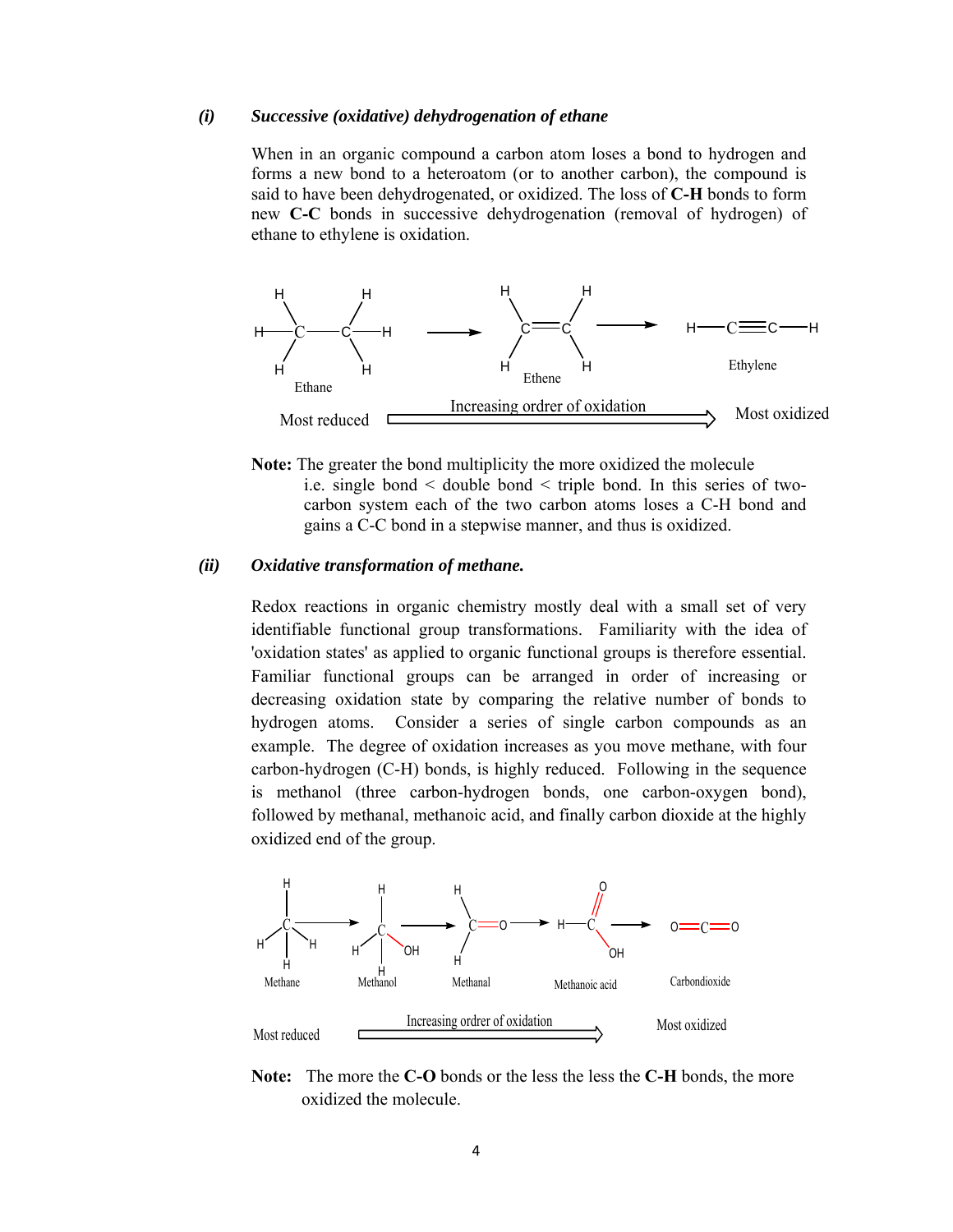You can now understand by considering the illustrations above that oxidation of a Carbon atom in an organic compound involves one or more of the following changes: (i) an increase in the multiple bond order of the Carbon atom (ii) addition of Oxygen to a Carbon atom (iii) replacement of an Hydrogen on a Carbon atom by a more electronegative element especially Oxygen.

In section 3.3, the pattern adopted to illustrate oxidation in organic chemistry is conversion of one functional group to another by oxidation. This choice is with an intention of conveying a general sense of the application of oxidation in organic synthesis. This includes transformations of alcohols to carbonyls, alkenes to epoxides or diols, and alkenes to carbonyl compounds (oxidative cleavage).

*SAQ I-1: Give a precise definition of oxidation as applied to organic chemistry.* 

#### **3.2 Oxidizing Reagents**

Several examples of oxidizing agents (reagents) exist. This section presents some of these reagents, a simple method of preparation and some applications of each in functional group transformation.

### *Chromic Acid (H2CrO4)*

### *(a) Preparation*

This reagent is prepared by reacting sodium or potassium dichromate with sulphuric acid as shown in below:





### *(b) Application in functional group transformation*:

(i) Oxidation of secondary alcohols to ketones: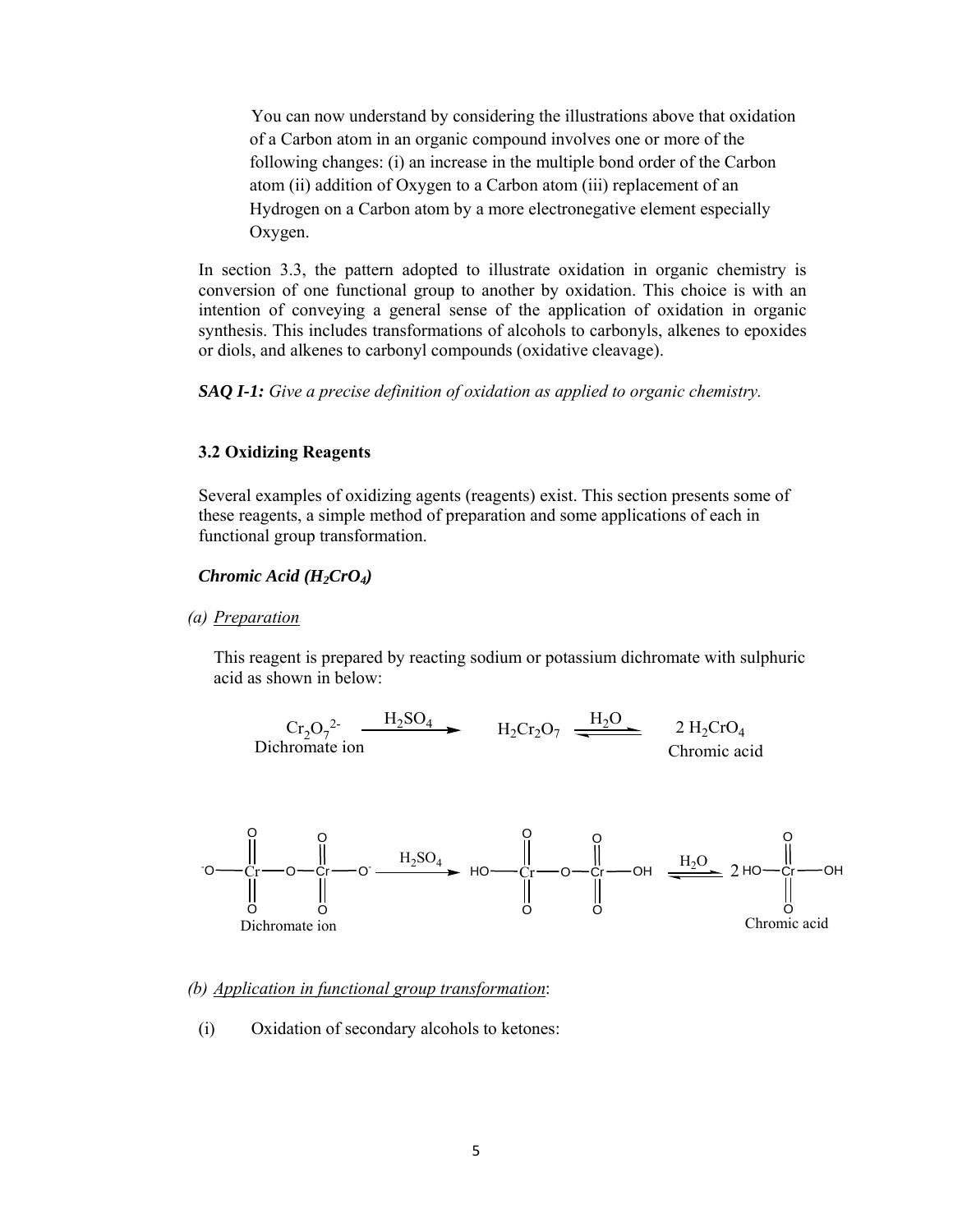

(ii) Oxidation of primary alcohols to carboxylic acids. The alcohol is first oxidized to an aldehyde. Under the reaction conditions, a molecule of water adds to the carbonyl group to form a hydrate which is subsequently oxidized to the carboxylic acid.



*Pyridinium Chlorochromate (PCC) – C5H5NH[CrO3Cl]* 

*(a) Preparation* 

The original preparation, involves the reaction of pyridine with chromium trioxide and concentrated hydrochloric acid:

$$
C_5H_5N + HCl + CrO_3 \rightarrow [C_5H_5NH][CrO_3Cl]
$$

*(b) Application in functional group transformation*:

With pyridinium chlorochromate the oxidation of primary alcohols can be stopped at aldehydes. In order to prevent aldehydes from further oxidation, it is necessary to maintain anhydrous condition (avoid the addition of water to the carbonyl group). PCC was developed as a non-aqueous alternative to chromic acid. PCC therefore offered the advantage of the selective oxidation of alcohols to aldehydes. Using this reagent, 2-phenylethanol may be oxidized to phenyl acetaldehyde without subsequent oxidation to phenylacetic acid:



### *Potassium permanganate (KMnO4) and Osmium tetroxide (OsO4)*

### *(a) Preparation*

Dissolve 3.3 g of reagent grade potassium permanganate  $(KMnO<sub>4</sub>)$  in 1 L of deionized water and heat on a steam bath for two hrs. Cover and allow the solution to stand for 24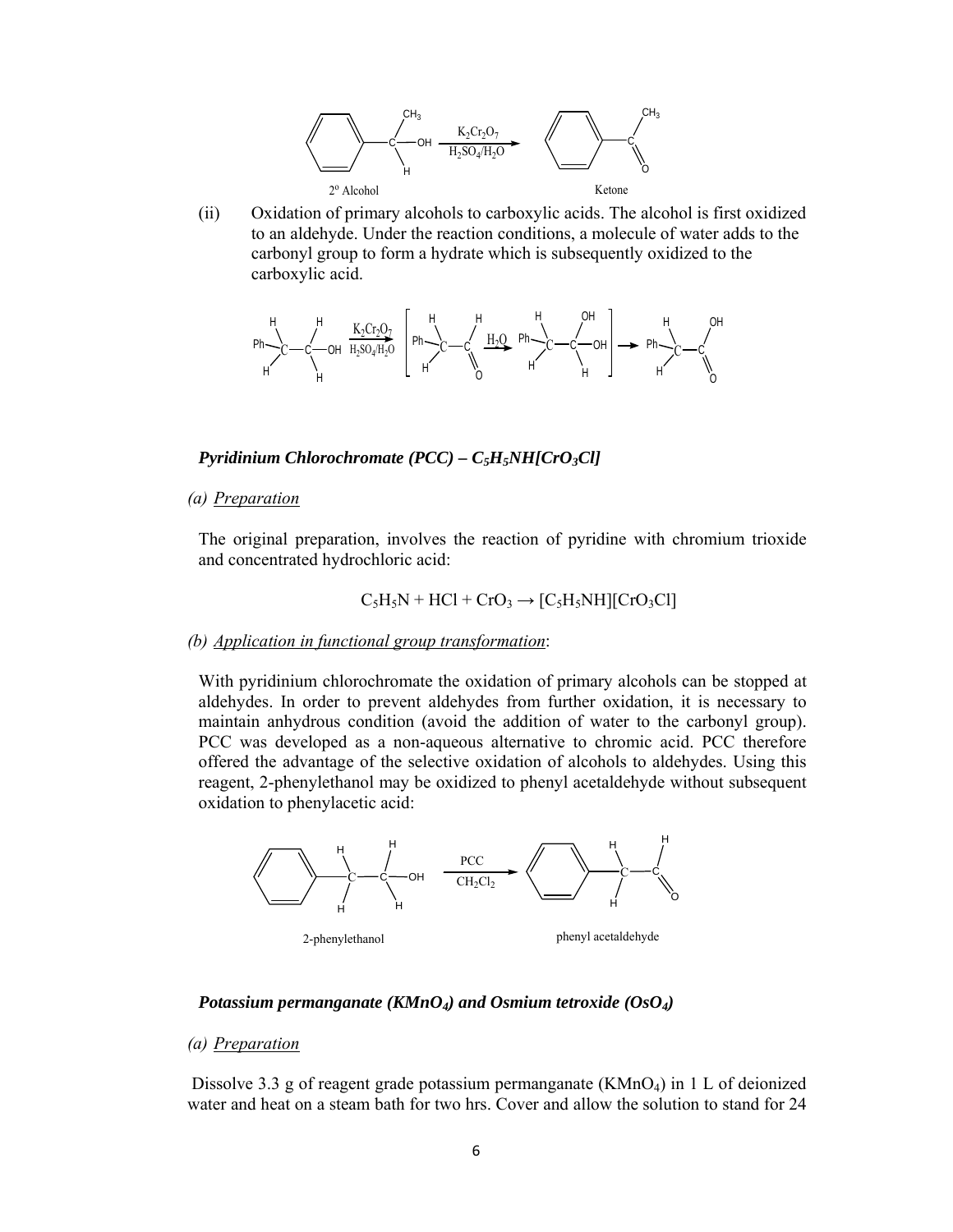hrs. Filter through a fine porosity sintered glass crucible. Store the solution in a glassstoppered, amber-colored bottle. Avoid exposure to direct sunlight; cover the neck of the bottle with a small beaker as a protection against dust. If manganese dioxide precipitates on standing, refilter before use.

### *(b) Application in functional group transformation*:

Osmium tetroxide (OsO4), or potassium permanganate (KMnO4) in aqueous base, reacts with alkenes to yield 1,2-diols. These reagents are used to convert alkenes into the corresponding 1,2-diols (glycols) by a stereospecific process called *syn hydroxylation or syn addition* of two OH groups because they involve the formation of intermediate cyclic inorganic "esters" that decompose to the diol in subsequent steps as shown in the following illustrations. The reaction is thought to involve the formation of an intermediate cyclic permanganate ester which is readily hydrolysed under the reaction conditions to yield the 1,2-diol. A cyclic osmate ester is generated with OsO4.



Osmium tetraoxide gives excellent yields of 1,2-diols, but it is toxic (it causes blindness) and expensive. Potassium permanganate is inexpensive and safer to use, but it gives much lower yields of diols. This is partly because it can cleave the C-C bond of the diol as we describe in a subsequent section.

Since aqueous  $KMnO<sub>4</sub>$  is purple, this reaction is often used as a qualitative test for the presence of an alkene: a dilute solution of permanganate is added to a sample of the unknown compound; if the color is discharged, the test is taken as positive. The formation of a grey-black precipitate of manganese dioxide confirms the analysis.

### *Ozone (O3)*

#### *(a) Preparation*

Ozone,  $O_3$ , is an allotrope of oxygen. It is a highly reactive molecule that is generated by passing a stream of oxygen over a high voltage electric discharge. It is possible to smell ozone in the atmosphere after a lightning storm if the lightning has struck nearby.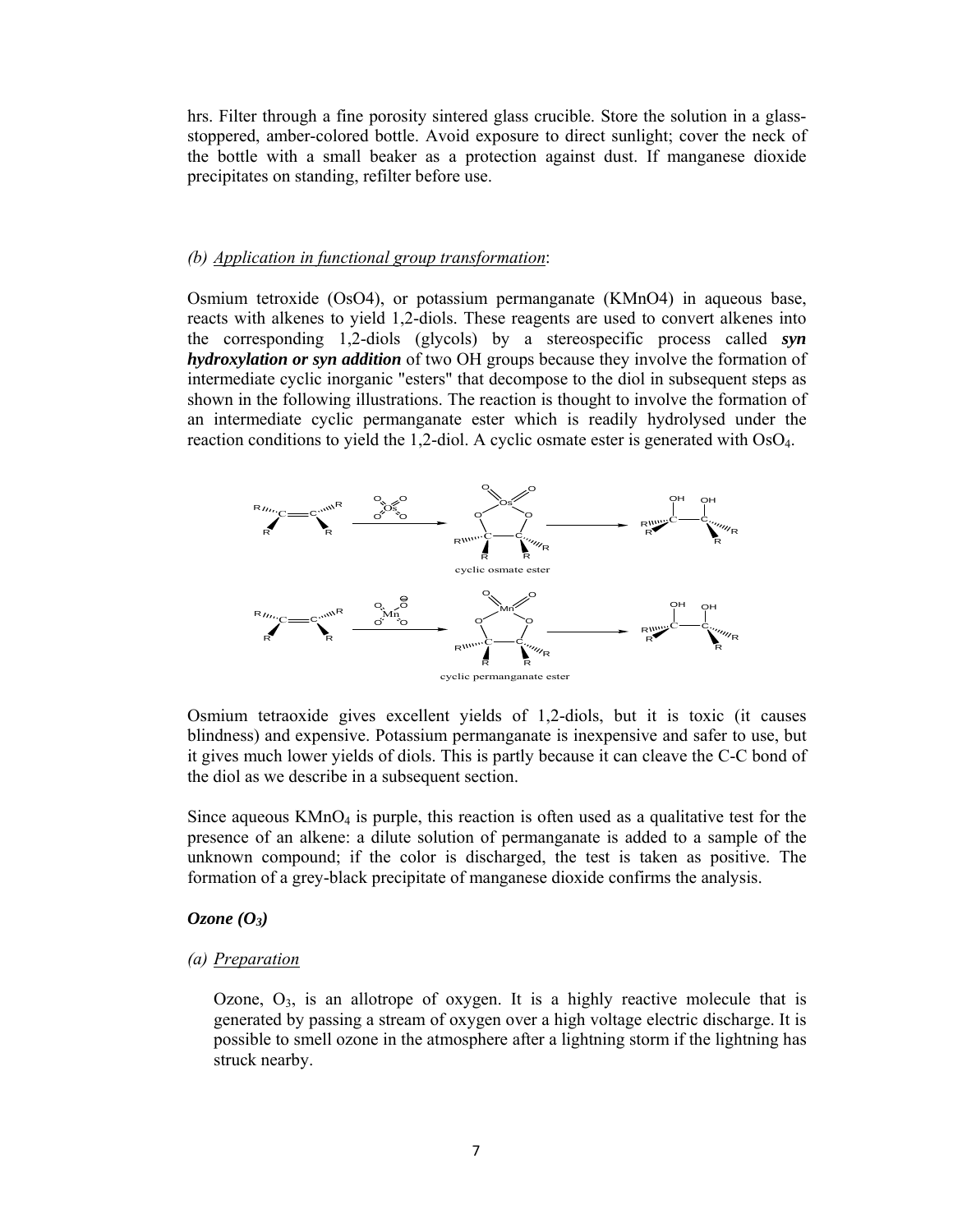### *(b) Application in functional group transformation*:

The reaction between ozone  $(O_3)$  and an alkene involves direct addition of  $O_3$ across the double bond to give an unstable intermediate that decomposes to an *ozonide* intermediate in a process called *ozonolysis*, an alkene is treated with ozone to produce intermediates called *ozonides* which are reduced directly, generally with zinc metal in acetic acid, to yield aldehydes or ketones, depending on the substituents attached to the double bond of the initial alkene.



Note that an aromatic ring is resistant to ozone. The value of ozonolysis lies in the structural insight it affords a chemist who is trying to determine the identity of an unknown compound.

#### *Peroxy-acids or Peracids (RCO3H)*

A number of peracids having the general formula, RCO3H have been used for the oxidation of organic compounds. Some of the common peracids are: peracetic acid  $(CH_3CO_3H)$ , perbenzoic acid (PhCO<sub>3</sub>H), trifluoroacetic acid (CF<sub>3</sub>CO<sub>3</sub>H) and *m*chloroperbenzoic acid  $(m\text{-}ClC_6H_4CO_3H)$ .

#### *(a) Preparation*

Peroxycarboxylic acids (or peracids) are usually prepared *in situ*by the reactions of carboxylic acids with hydrogen peroxide  $(H_2O_2)$  as shown for peracetic acid.



Most peroxy-acids are rather unstable and generally have to be prepared freshly before use. Performic and peracetic acids, for example, are often prepared *in situ*, and not isolated, by action of hydrogen peroxide on the carboxylic acid. Epoxidation with peroxy-acids are highly stereoselective and take place by cis addition to the double bond of the alkene.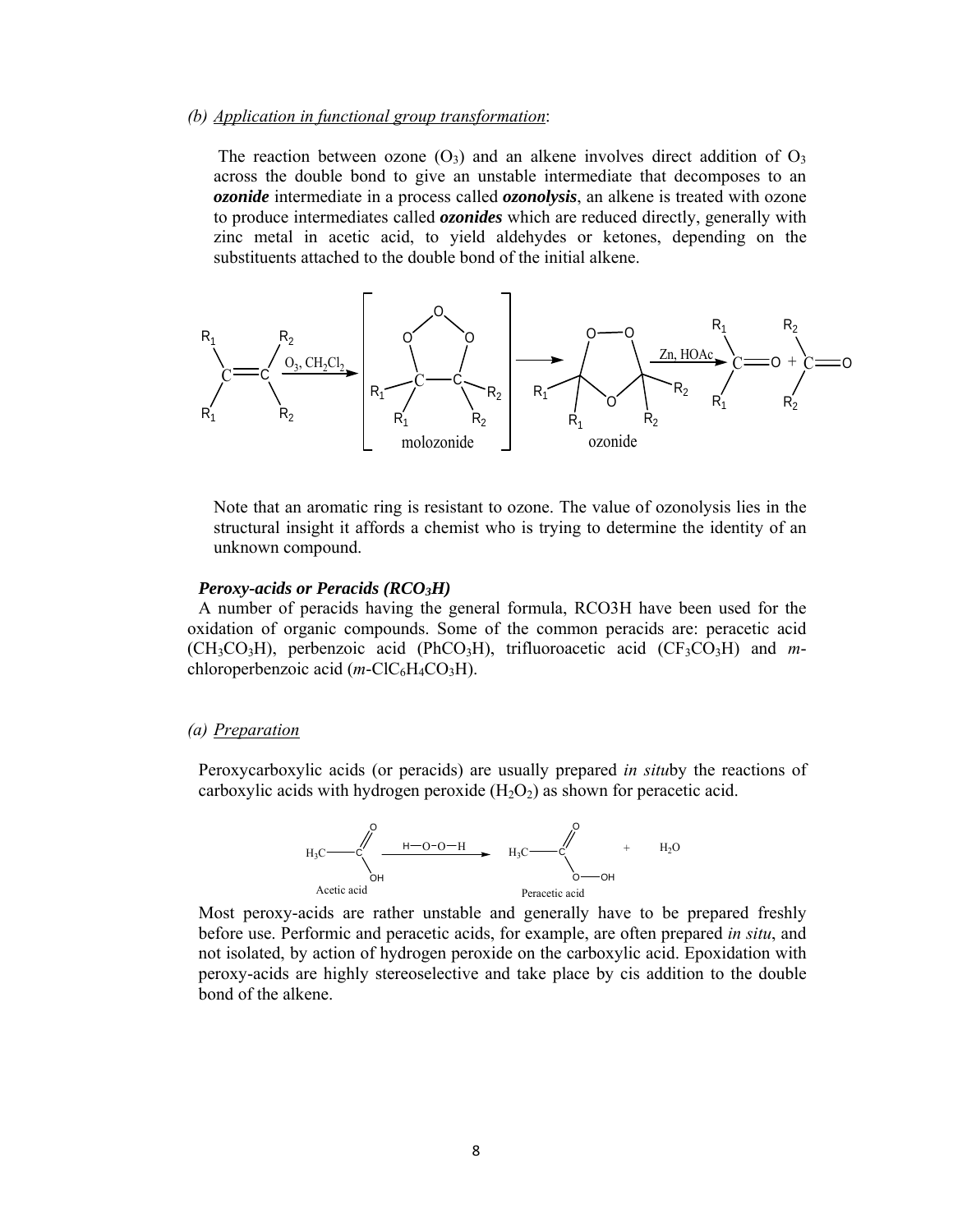### *(b) Application in functional group transformation*

## (i) Oxidation of alkenes

Oxidation of alkenes with peroxy-acids gives rise to epoxides (oxiranes) or to trans-1,2-diols, depending on the experimental condition. A number of peroxy-acids have been used in the past, including perbenzoic, performic and peracetic acid, but these have now been largely superseded, for the formation of epoxides at any rate, by *m*-chloroperbenzoic acid; it is commercially available and is an excellent reagent for the epoxidation of alkenes. It is more stable than the peroxy-acids and has even been used at an elevated temperature  $(90^{\circ}C)$  to effect the epoxidation of unreactive alkenes.

### (ii) Oxidation of ketones

On oxidation with peroxy-acids, ketones are converted into esters or lactones. This reaction was discovered in 1899 by Baeyer and Villiger. Better yields are obtained with organic peroxy-acids such as perbenzoic acid, peracetic acid and trifluoroperacetic acid; although in practice nowadays most reactions are effected with *m*-chloroperbenzoic acid. This is more stable than the other acids, which usually have to be prepared immediately before use, and is commercially available. The reaction occurs under mild conditions and has been widely used both in degradative work and in synthesis. It is applicable to open chain and cyclic ketones and to aromatic ketones, and has been used to prepare a variety of steroidal and terpenoid lactones, as well as medium and large ring lactones which are otherwise difficult to obtain. It also provides a route to alcohols from ketones, through hydrolysis of esters formed, and of hydroxyl-acids from cyclic ketones by way of the lactones; lithium aluminium hydride reduction of the lactones gives diols with a defined disposition of the two hydroxyl groups.

*SAQ I-2: What does PCC stand for? Show the structure.* 

### **4.0 Conclusion**

This unit treated the definition of oxidation reactions, explained oxidation in organic reactions, and discussed the composition and applications of some oxidizing reagents.

### **5.0 Summary**

Oxidation of a Carbon atom in an organic compound involves one or more of the following changes: (i) an increase in the multiple bond order of the carbon (ii) addition of oxygen to a carbon (iii) replacement of an hydrogen on a carbon by oxygen. These criteria can be combined in the statement that "oxidation of organic molecules involves an increase in the multiple bond order, a gain in oxygen and/or loss of hydrogen".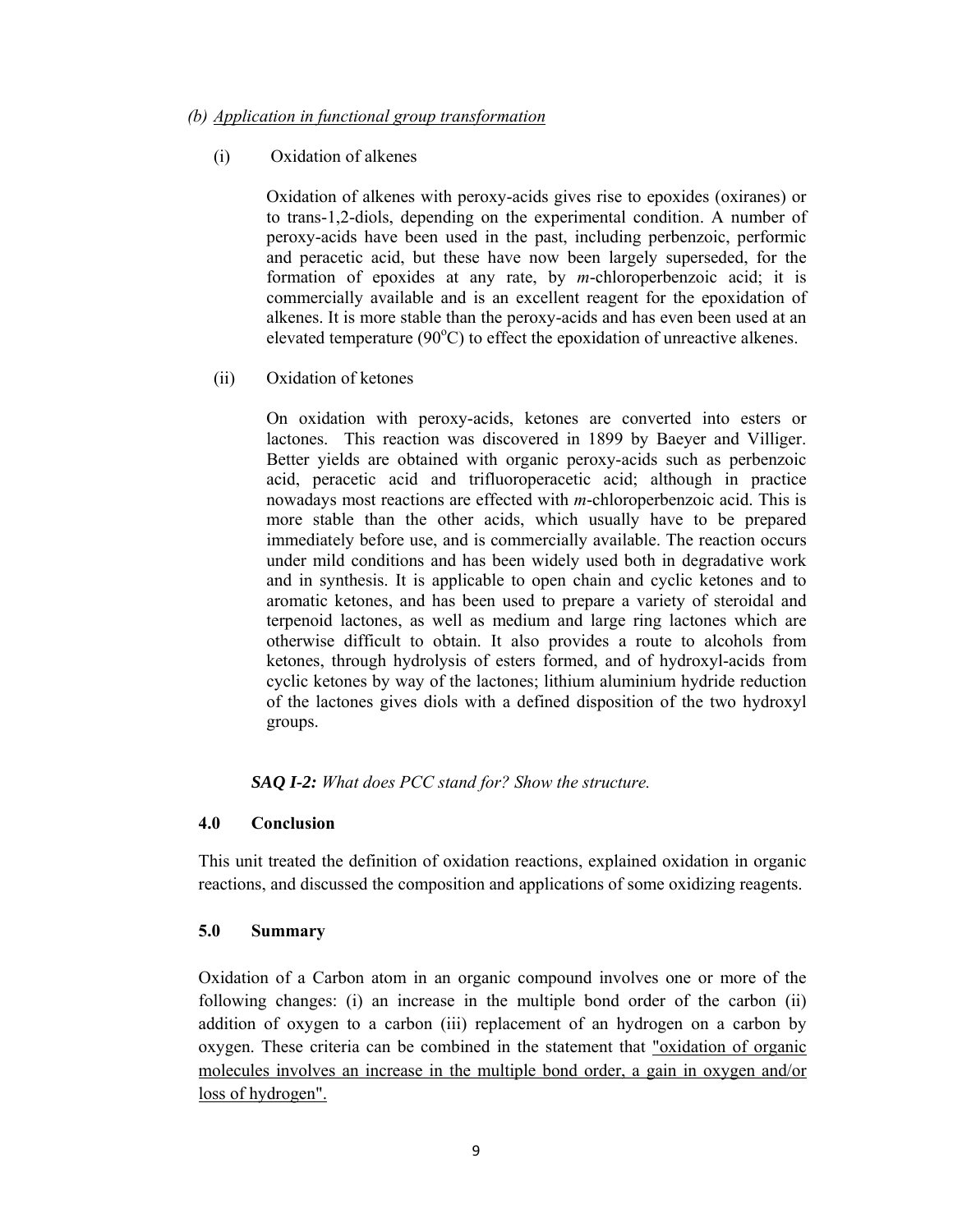# **6.0 Tutor-Marked Assignment**

- 1. What product is formed when cyclopentene is reacted with osmium tetroxide followed by treatment with basic hydrogen peroxide?
- 2. What functional groups result from the reaction of 2 methylcyclopentene with (a) ozone followed by reaction with dimethyl sulphide and (b) KMnO4 in acid with heating?
- 3. Which of the following reactions is oxidation: (a) formation of 1,2 diiodoethane from ethene (ethylene), (b) formation of ethane from ethene, and (c) formation of ethanol from ethene?

# **7.0 References/further reading**

- (1) Daniel R. Bloch. *Organic Chemistry Demystified*. McGraw-Hill, New York **2006**.
- (2) Richard S. Monson. *Advanced Organic Synthesis Methods and Techniques*. United Kingdom Edition, published by ACADEMIC PRESS, INC. (LONDON) LTD. Berkeley Square House, London WlX 6BA, **1971**.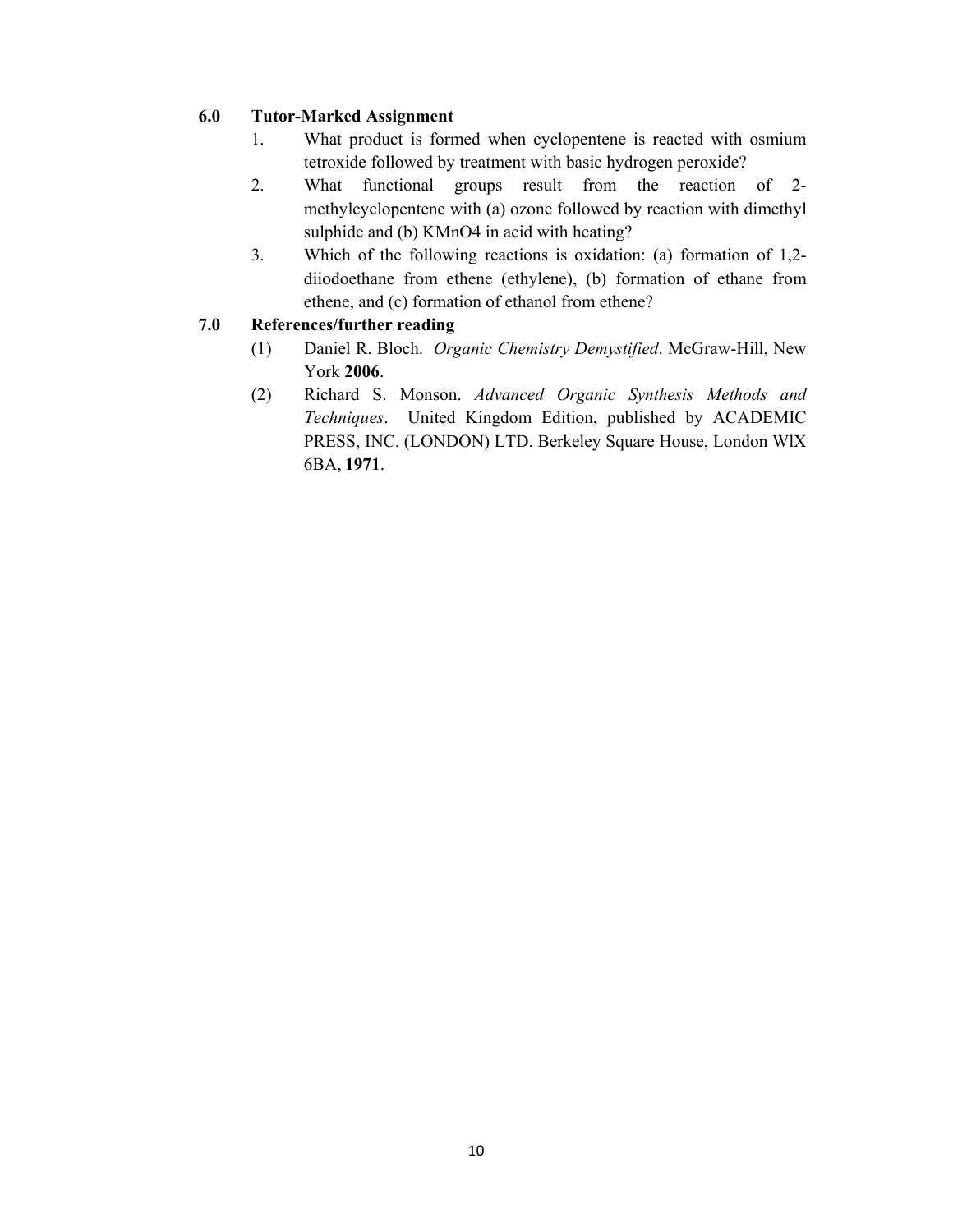#### **Unit 2 Transformation of Alkenes to epoxides, diols and carbonyl compounds**

#### **Contents**

1.0 Introduction

- 2.0 Objectives
- 3.0 Main Content
	- 3.1 Conversion of alkenes to epoxides (epoxidation)
	- 3.2 Conversion of alkenes to syn-1,2-diols (hydroxylation)
	- 3.3 Ozonolysis of alkenes (oxidative cleavage)
- 4.0 Conclusion
- 5.0 Summary
- 6.0 Tutor-Marked Assignment
- 7.0 References/Further Reading

#### **1.0 Introduction**

There are a variety of oxidation reactions in which C=C bonds add oxygen or are cleaved to oxygenated products. When oxygen adds to  $C=C$  bonds, the products are epoxides or 1,2diols. Some of the most important reactions of alkenes involve oxidation. When we speak of oxidation, we usually mean reactions that form carbon-oxygen bonds. (Halogens are oxidizing agents, and the addition of a halogen molecule across a double bond is formally an oxidation as well.) Oxidations are particularly important because many common functional groups contain oxygen, and alkene oxidations are some of the best methods for introducing oxygen into organic molecules. We will consider methods for epoxidation, hydroxylation, and oxidative cleavage of alkene double bonds.



#### **2.0 Objectives**

At the end of this unit, students should be able to:

- i. Discuss conversion of alkenes to epoxides
- ii. Recognize oxidation in organic reactions
- iii. List some oxidizing reagents
- iv. Describe how functional group transformation can be achieved by oxidation

#### **3.0 Main content**

#### **3.1 Conversion of alkenes to epoxides (epoxidation***)*

An epoxide is three-membered cyclic ether, also called an oxirane or oxacyclopropane. Epoxides are valuable synthetic intermediates used for converting alkenes to a variety of other functional groups. An alkene is converted to an epoxide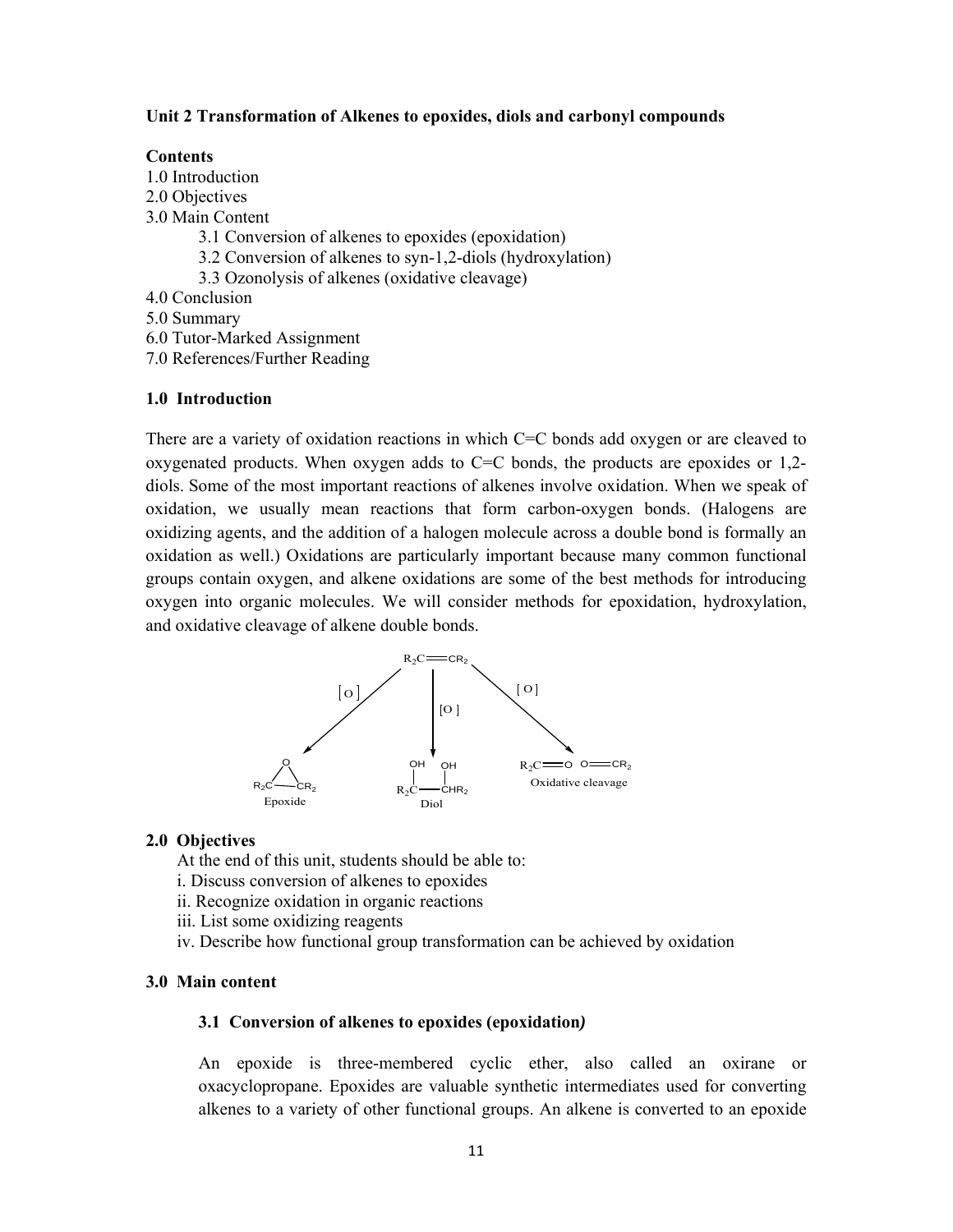by a peroxyacid, a carboxylic acid that has an extra oxygen atom in a -O-O- (peroxy) linkage.



The epoxidation of an alkene is clearly an oxidation, since an oxygen atom is added. Peroxyacids are highly selective oxidizing agents. A peroxyacid epoxidizes an alkene by a concerted electrophilic reaction where several bonds are broken and several others are formed at the same time. Starting with the alkene and the peroxyacid, a one-step reaction gives the epoxide and the acid directly, without any intermediates. The reaction mechanism is a single step (concerted) transfer of an oxygen atom to the C=C. For example, using peroxycarboxylic acids such as *m*-chloroperbenzoic acid (MCPBA), perbenzoic acid, or peracetic acid, 2,3-dimethyl-2-butene is converted to the corresponding epoxide.



Trans-3-hexene can also be oxidized by peracetic acid as in the following equation.



Like hydrogen peroxide,  $H_2O_2$ , peroxycarboxylic acids are oxidizing agents and are often used for that purpose. Peroxycarboxylic acids are generally unstable and must be stored in the cold or, preferably, be prepared as needed. An important exception is 3 chloroperoxybenzoic acid, an exceptionally stable crystalline solid now available commercially. This reagent provides a simple and convenient one-step route to epoxides.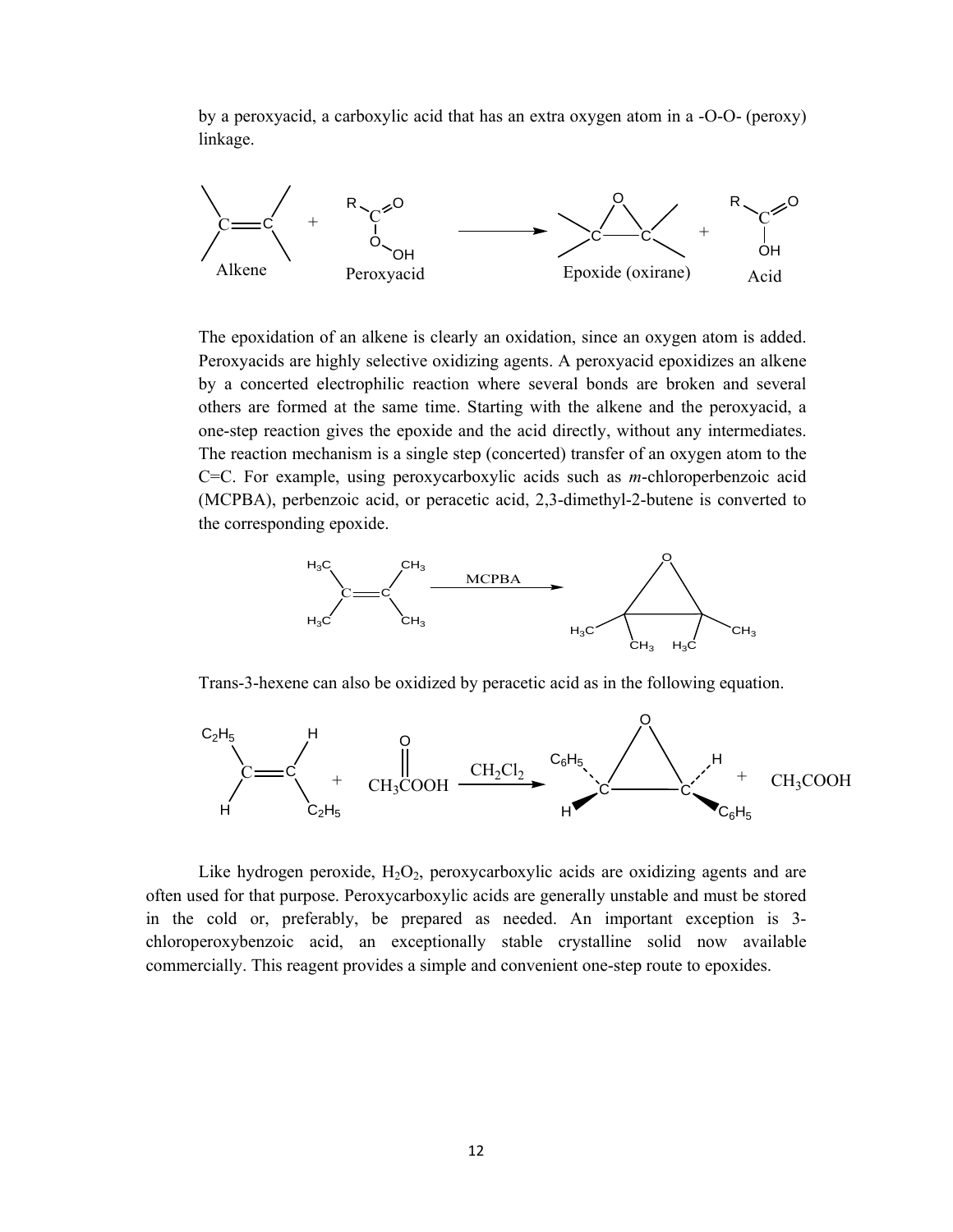

The mechanism of the reaction can be represented as a displacement reaction on an electrophilic oxygen by a nucleophilic alkene.



The reaction may actually take place in a single step



#### **3.2 Conversion of alkenes to syn-1,2-diols (hydroxylation)**

Alkenes are oxidized readily by potassium permanganate, KMnO<sub>4</sub>, but the products depend on the reaction conditions. Cold dilute potassium permanganate reacts with double bonds to give vicinal diols, which are commonly called glycols.



Reaction conditions need to be carefully controlled. Yields are variable and usually low. The reaction occurs with *syn* addition and is thought to involve an intermediate cyclic manganate ester that is rapidly hydrolyzed.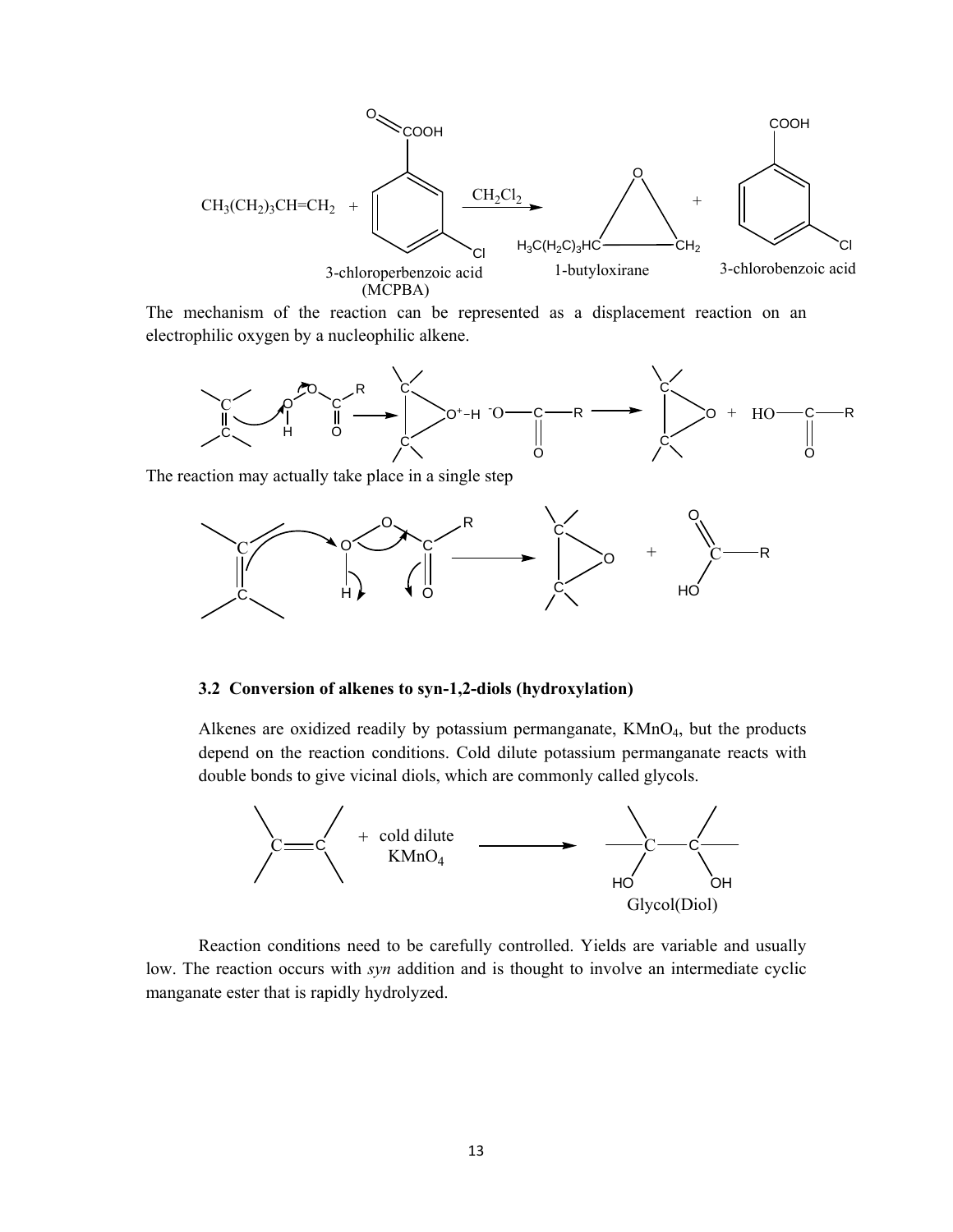

The same overall reaction can be accomplished with osmium tetroxide, which forms isolable cyclic esters with alkenes.



cyclic osmate ester

The cis-diol can be isolated from the osmate ester with  $H_2S$ , but a more convenient (and less expensive) procedure involves the combination of hydrogen peroxide with a catalytic amount of osmium tetroxide. The osmate ester is formed but is converted by the peroxide to the cis-diol. Osmium tetroxide is constantly regenerated, so that only a small amount need be used.



When more concentrated solutions of potassium permanganate are used in the oxidation of alkenes, the initially formed glycol is oxidized further. The product is a mixture of ketones or carboxylic acids, depending on the extent of substitution of the double bond.



 $HCR = CH_2$   $\xrightarrow{KMnO_4}$   $RCOOH + CO_2$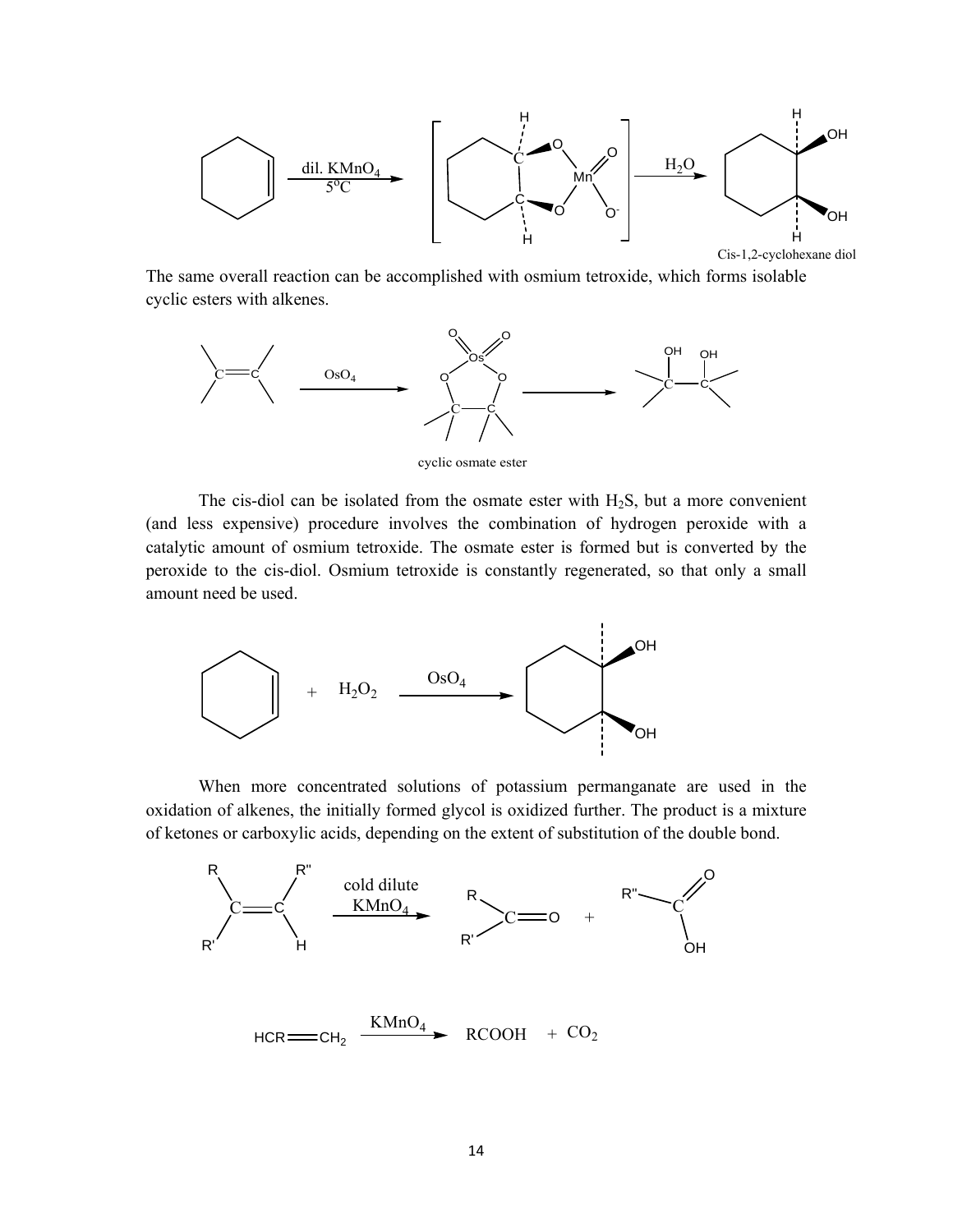This is not a common reaction in organic synthesis because the yields are usually low. Oxidative cleavage of the double bond can generally be accomplished in better yield by reaction with ozone.

*SAQ I-3: What product is formed when cyclopentene is reacted with osmium tetroxide followed by treatment with basic hydrogen peroxide?*

### **3.3 Ozonolysis of alkenes (oxidative cleavage)**

Reactions of alkenes with ozone are normally carried out by passing ozone-containing air through a solution of the alkene in an inert solvent at low temperatures (usually- $80^{\circ}$ C). Reaction is rapid and completion of reaction is determined by testing the effluent gas with potassium iodide. Unreacted ozone, reacts to give iodine. Suitable solvents for ozonisations include methylene chloride, alcohol and ethylacetate. The first formed addition product, the molonozonide, rearranges rapidly, even at low temperatures, to the ozonide structure:



In some cases polymeric structures are obtained. Some ozonides, especially the polymeric structures, decompose with explosive violence on heating; hence, the ozonides are generally not isolated but are decomposed directly to desired products. Hydrolysis with water occurs readily to give carbonyl compounds and hydrogen peroxide.



Aldehydes are oxidized by hydrogen peroxide to carboxylic acids. Hence, reductions are often used in decomposing the ozonides. Such conditions include zinc dust and acetic acid, catalytic hydrogenation, and dimethyl sulphide.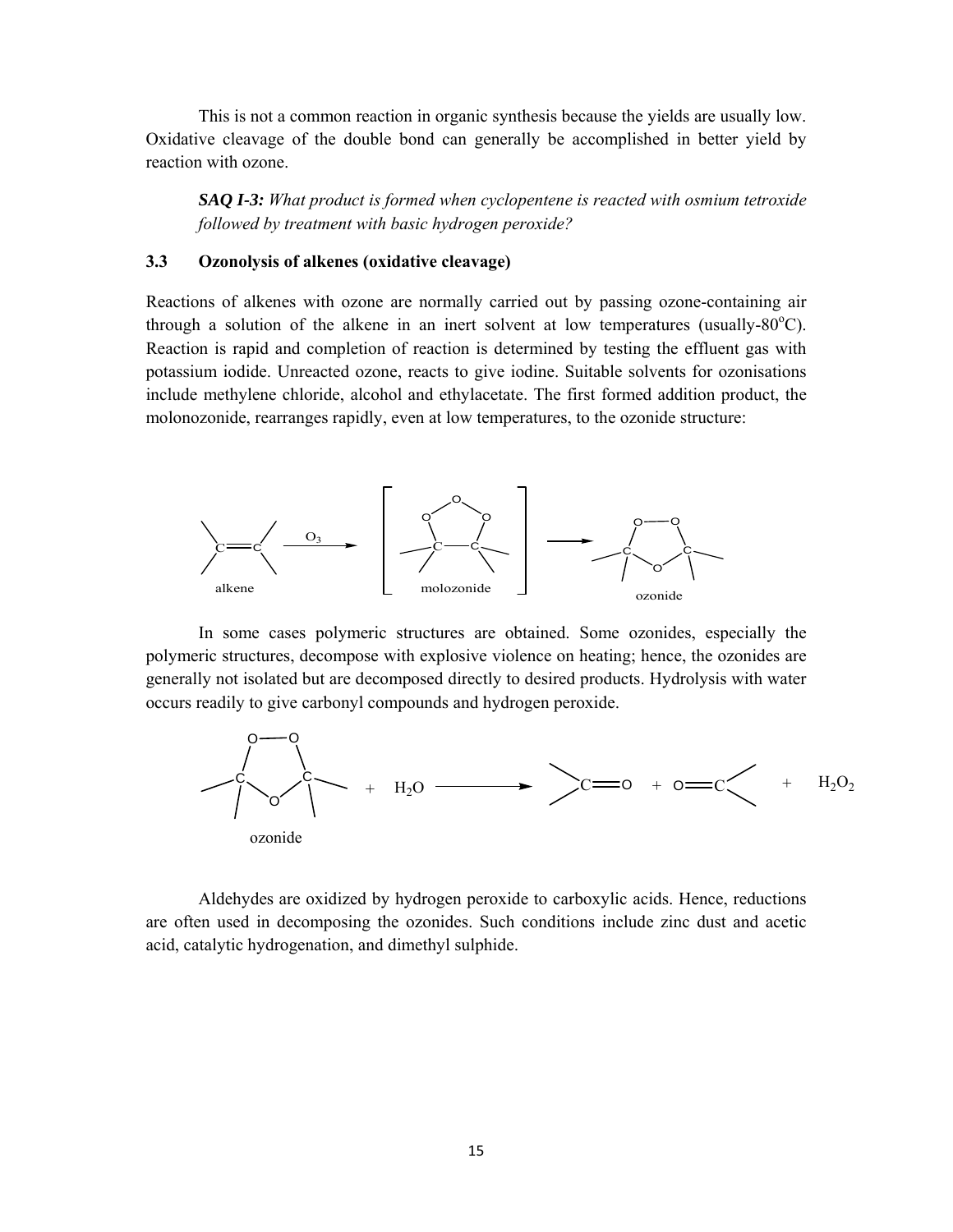$$
(CH3)2CHCH2CH2CH2CH2CHCH2CH2CHCH2CH2CH2CH2CH2CHO
$$
\n
$$
6-methyl-1heptene
$$
\n
$$
n-C6H13CH=CH2 + O3
$$
\n
$$
CH3OH
$$
\n
$$
1-octene
$$
\n
$$
1-octene
$$
\n
$$
(CH3)2StCH2CH2CH2CHO
$$
\n
$$
CH3OH
$$
\n
$$
(CH3)2StCH2CH2CH2CHO
$$
\n
$$
1-octene
$$
\n
$$
1-octene
$$
\n
$$
1-octene
$$
\n
$$
1-octene
$$
\n
$$
1-octene
$$
\n
$$
1-octene
$$
\n
$$
1-octene
$$
\n
$$
1-octene
$$
\n
$$
1-octene
$$
\n
$$
1-octene
$$
\n
$$
1-octene
$$
\n
$$
1-octene
$$
\n
$$
1-octene
$$
\n
$$
1-octene
$$
\n
$$
1-octene
$$
\n
$$
1-octene
$$
\n
$$
1-octene
$$
\n
$$
1-octene
$$
\n
$$
1-octene
$$
\n
$$
1-octene
$$
\n
$$
1-octene
$$
\n
$$
1-octene
$$
\n
$$
1-octene
$$
\n
$$
1-octene
$$
\n
$$
1-octene
$$
\n
$$
1-octene
$$
\n
$$
1-octene
$$
\n
$$
1-octene
$$
\n
$$
1-octene
$$
\n
$$
1-o
$$

Treatment of the ozonide with sodium borohydride gives the corresponding alcohols.



*SAQ I-4: (1) Explain the following terms: (i) hydroxylation (ii) oxidative (iii) cleavage (iv) epoxidation of alkenes. (2) Ozone reacts with tetrasubstituted alkenes to give -------- (a) aldehydes (b) ketones (c) aldehydes and ketones (d) acids. Choose the correct option.* 

## **4.0 Conclusion**

This unit discussed methods for epoxidation, hydroxylation, and oxidative cleavage of alkene double bonds and how this functional group can be transformed by oxidation.

#### **5.0 Summary**

- Peroxyacids are good oxidizing agents, donating oxygen atoms to other molecules. Peracids break the  $\pi$  bond in an alkene forming a three-membered ring, called an epoxide or an oxirane. The oxygen atom bonds to an alkene in a *syn* manner. Epoxide compounds are very reactive cyclic ethers.
- $\triangleright$  Two common methods for converting alkenes into alcohols containing two alcohol (OH) groups on adjacent carbon atoms are: (i) oxidation with potassium permanganate (KMnO4) under mild, basic conditions to give molecules called dialcohols, 1,2-diols, vicinal diols, or glycols and (ii) osmium tetroxide  $(OsO<sub>4</sub>)$  in an inert solvent. Both reactions for making diols involve a cyclic intermediate. The cyclic structure necessarily attaches to both oxygen atoms on the same side of the alkene molecule. This is called syn addition giving a *cis*-1,2-diol.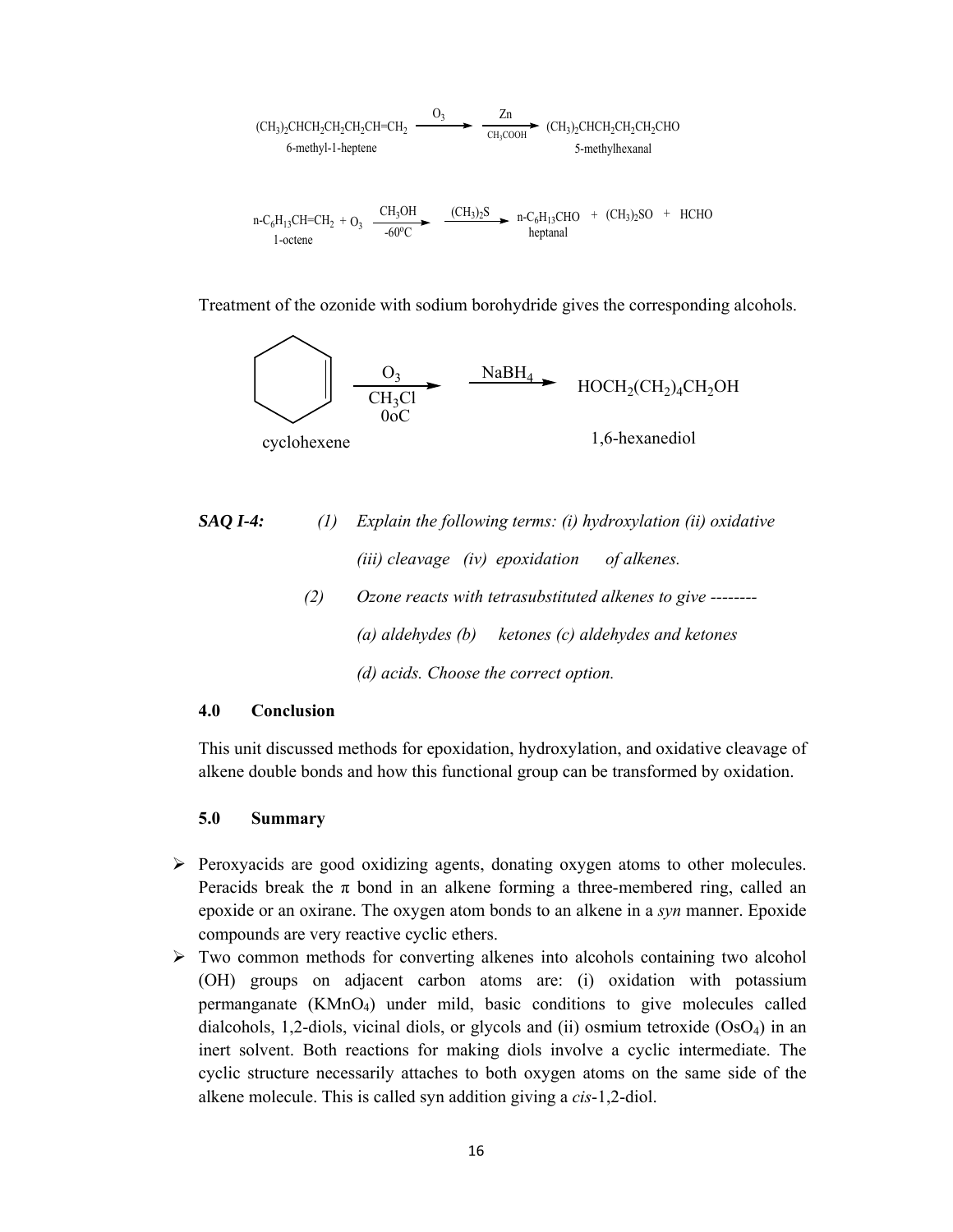$\triangleright$  Ozone reacts with an alkene to initially form a cyclic ozonide. In a subsequent step the ozonide is reduced with dimethyl sulfide  $(CH_3)$ . S to a carbonyl-containing  $(C=O)$ compound. Ozone is a very reactive molecule (an oxidizing agent) and is able to break the  $\sigma$  and  $\pi$  bonds in alkenes and alkynes, but it does not break isolated C-C single  $\sigma$  bonds.

# **6.0 Tutor-Marked Assignment**

- 1. What product is formed when cyclopentene is reacted with osmium tetroxide followed by treatment with basic hydrogen peroxide?
- 2. What functional groups result from the reaction of 2 methylcyclopentene with (a) ozone followed by reaction with dimethyl sulphide and (b) KMnO4 in acid with heating?
- 3. Which of the following reactions is oxidation: (a) formation of 1,2 diiodoethane from ethene (ethylene), (b) formation of ethane from ethene, and (c) formation of ethanol from ethene?

# **7.0 References/further reading**

- (1) Daniel R. Bloch. *Organic Chemistry Demystified*. McGraw-Hill, New York **2006**.
- (2) Richard S. Monson. *Advanced Organic Synthesis Methods and Techniques*. United Kingdom Edition, published by ACADEMIC PRESS, INC. (LONDON) LTD. Berkeley Square House, London WlX 6BA, **1971**.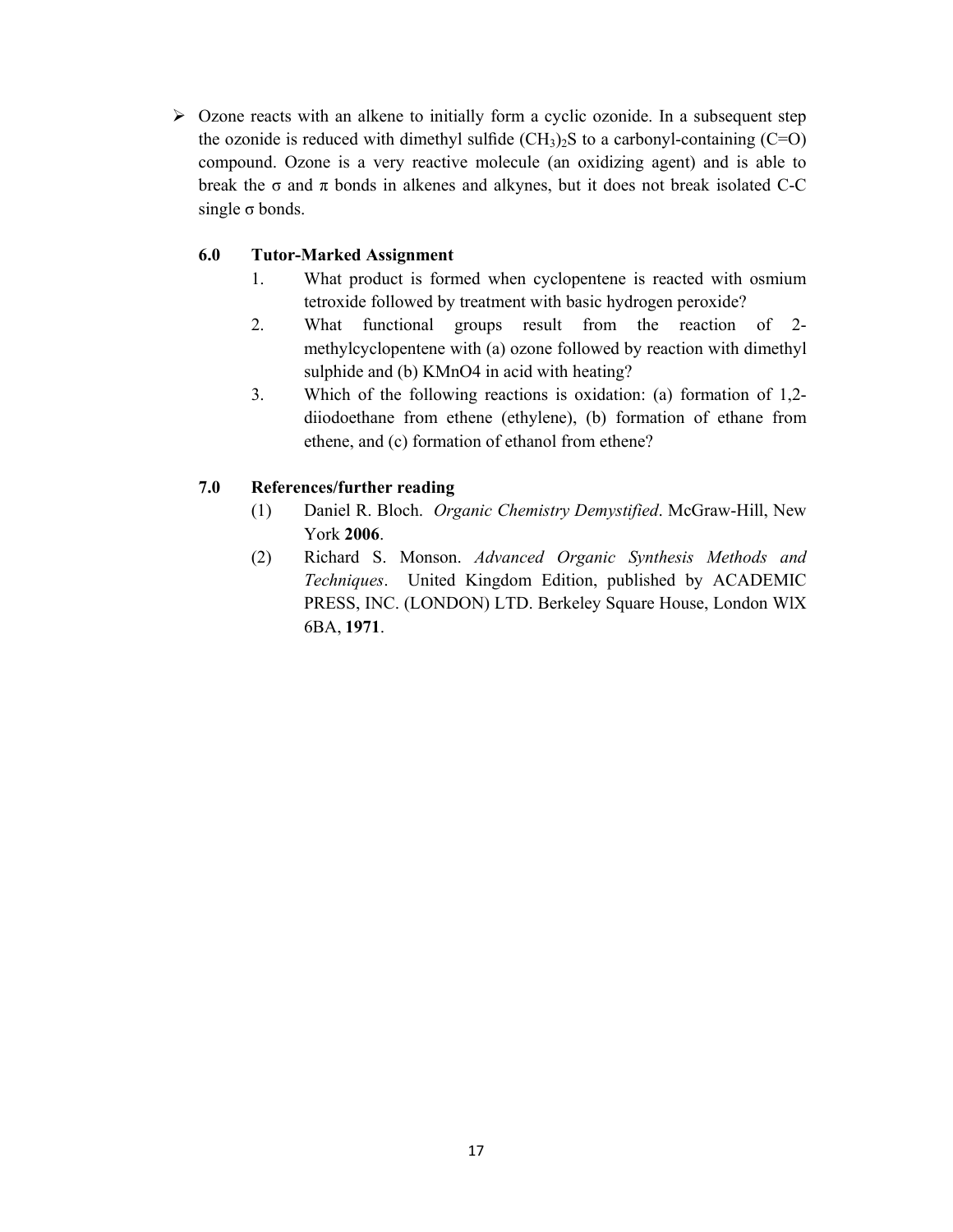### **Unit 3 Transformation of alcohols to carbonyls**

#### **Contents**

1.0 Introduction

- 2.0 Objectives
- 3.0 Main Content
	- 3.1 Oxidation of primary alcohols
	- 3.2 Oxidation of secondary alcohols
	- 3.3 Oxidation of tertiary alcohols
- 4.0 Conclusion
- 5.0 Summary
- 6.0 Tutor-Marked Assignment
- 7.0 References/Further Reading

#### **1.0 Introduction**

Primary and secondary alcohols are easily oxidized by a variety of reagents, including chromium reagents, permanganate, nitric acid, and even household bleach (NaOCl, sodium hypochlorite). The choice of reagent depends on the amount and value of the alcohol. We use cheap oxidants for large-scale oxidations of simple, inexpensive alcohols. We use the most effective and selective reagents, regardless of cost, for delicate and valuable alcohols. In this unit, we study only the oxidants that have the widest range of uses and the best selectivity.

Alcohols are oxidized to a variety of carbonyl compounds. Primary alcohols are oxidized to either aldehydes or carboxylic acids by replacing one or two C-H bonds by C-O bonds. Secondary alcohols are oxidized to ketones by replacing the only C-H bond in the molecule by a C-O bond. Tertiary alcohols do not have H atom on the carbon atom bearing the OH functional group hence they are not easily oxidized.



### **2.0 Objectives**

At the end of this unit, students should be able to:

i. Describe stages involved in oxidation of primary alcohols

- ii. Give products of oxidation of secondary alcohols
- iii. Explain why tertiary alcohols are not oxidized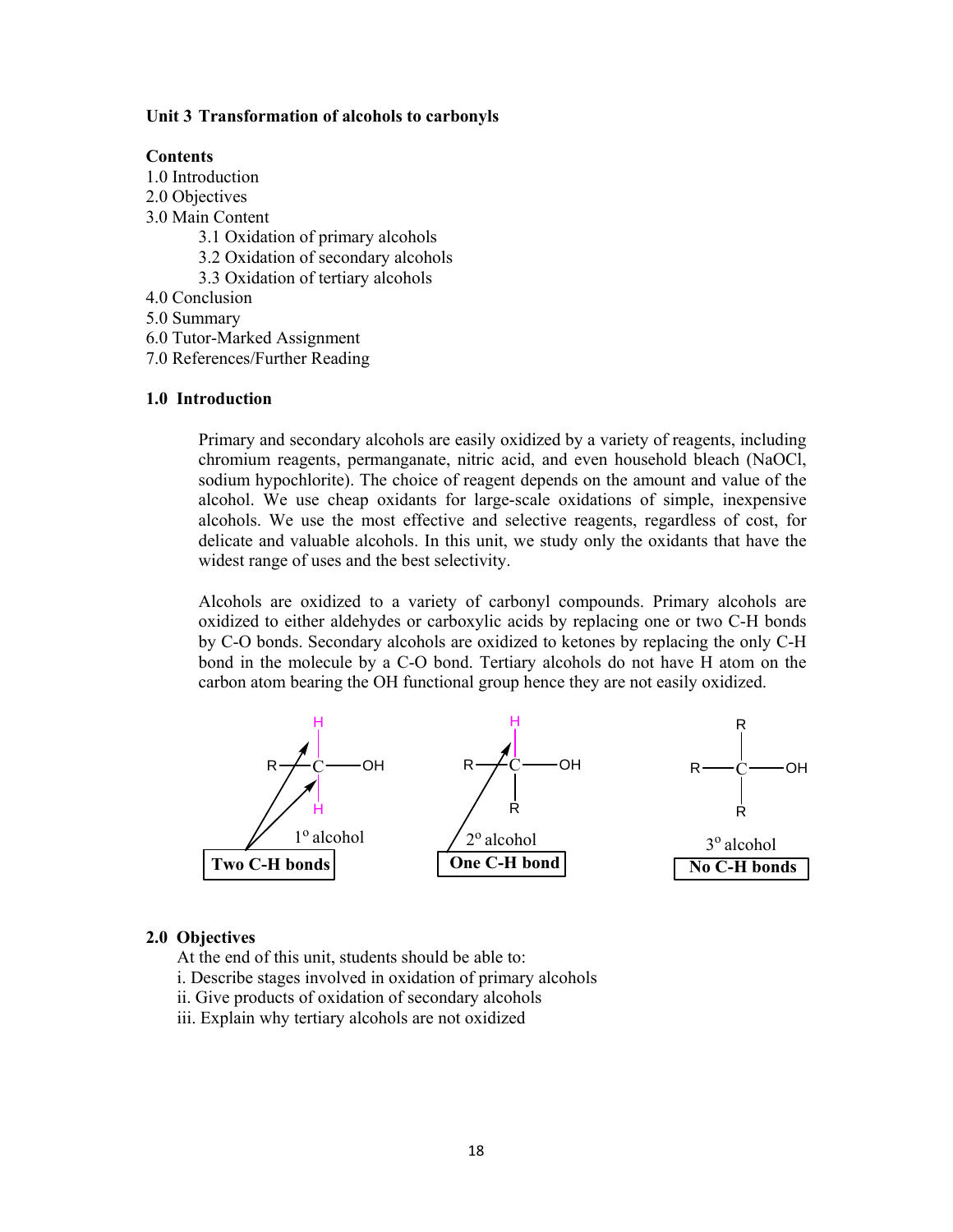#### **3.0 Main content**

#### **3.1 Oxidation of primary alcohols**

Primary alcohols can be oxidized to either aldehydes or further to carboxylic acids depending on the reaction conditions. In aqueous media, the carboxylic acid is usually the major product. The direct oxidation of primary alcohols to carboxylic acids normally proceeds through the corresponding aldehyde, which is transformed via an aldehyde hydrate by reacting with water before it can be further oxidized to the carboxylic acid.



Obtaining the aldehyde is often difficult; since most oxidizing agents are strong enough to oxidize primary alcohols also oxidize aldehydes. Chromic acid generally oxidizes a primary alcohol all the way to the carboxylic acid. Aldehydes formed from oxidation of primary alcohols using Cr(VI) reagents are usually further oxidized to carboxylic acids; this 'over-oxidation' is a practical problem. We can prevent this by distilling the intermediate aldehyde from the reaction mixture as it forms before it is oxidized further. This method is only successful for aldehydes of sufficiently low molecular weight. In this way, 1- butanol gives butanal in 50% yield.

$$
CH_3CH_2CH_2CH_2OH + H_2Cr_2O_7 \longrightarrow CH_3CH_2CH_2CHO
$$
  
1-Butanol Butanal

Only aldehydes that boil significantly below 100°C can be conveniently prepared in this manner. Since this effectively limits the method to the production of few aldehydes, it is not an important synthetic method. Other special oxidants have developed that helped to circumvent this problem. By using modified Cr(VI) reagents that is described in the paragraph following.

A common reagent that selectively oxidizes a primary alcohol to an aldehyde (and no further) is pyridinium chlorochromate, (PCC) or pyridinium dichromate (PDC). These reagents, (PCC) or (PDC), which are used in dichloromethane, allow the oxidation to be stopped at the intermediate aldehyde.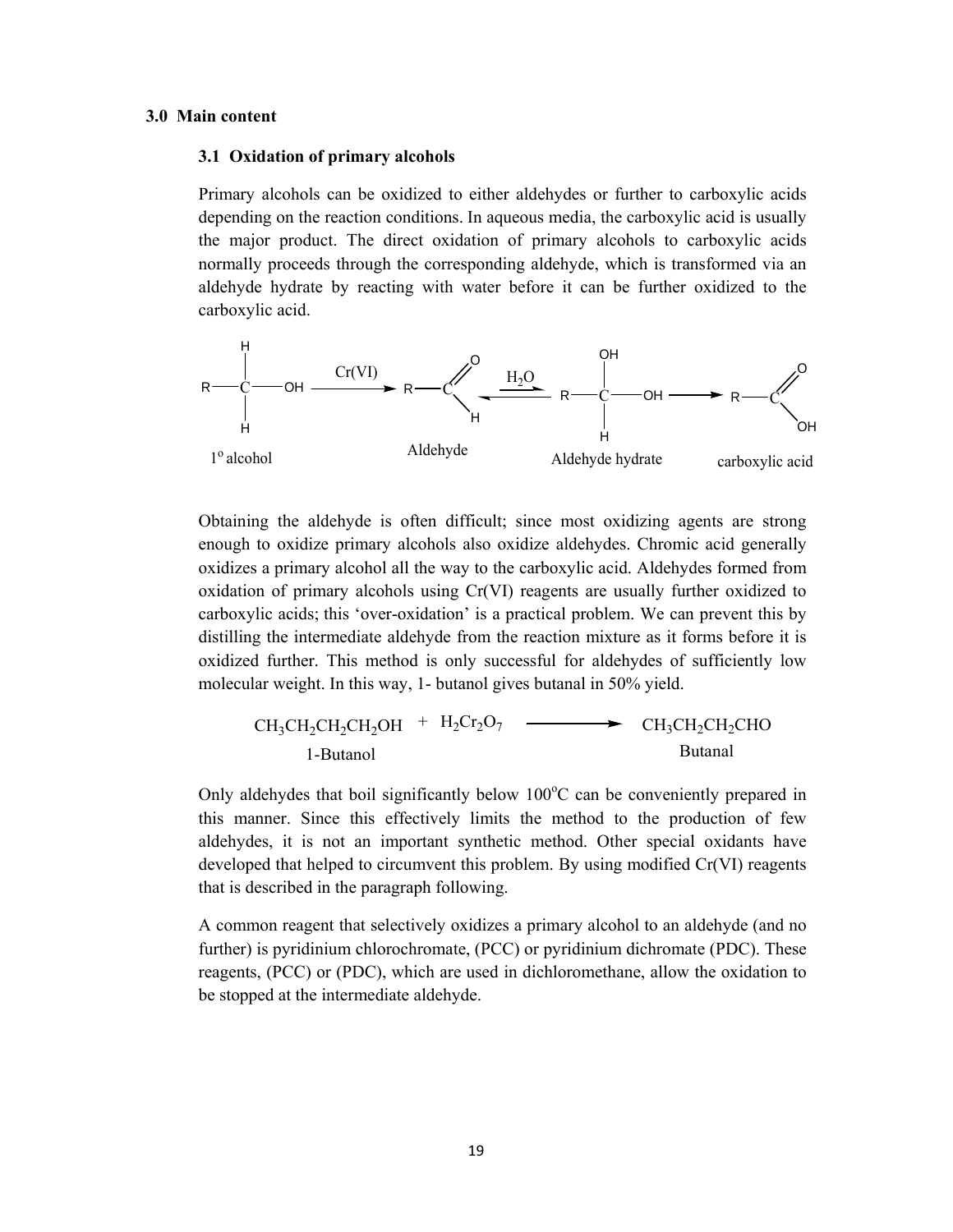

If you used ethanol as a typical primary alcohol, you would produce the aldehyde ethanal,  $(CH_3CHO)$ .



#### **3.2 Oxidation of secondary alcohols**

Since ketones are more stable to general oxidation than aldehydes, chromic acid oxidations are more important for secondary alcohols. In one common procedure a 20% excess of sodium dichromate is added to an aqueous mixture of the alcohol and a stoichiometric amount of acid.



An especially convenient oxidizing agent is Jones reagent, a solution of chromic acid in dilute sulphuric acid. The secondary alcohol in acetone solution is "titrated" with the reagent with stiring at 15-20°C. Oxidation is rapid and efficient. The green chromic salts separate from the reaction mixture as a heavy sludge; the supernatant liquid consists mainly of an acetone solution of the product ketone.



Chromic (VI) oxidations are known to proceed by way of a chromate ester of the alcohol. If the alcohol has one or more hydrogen attached to the carbinol position, a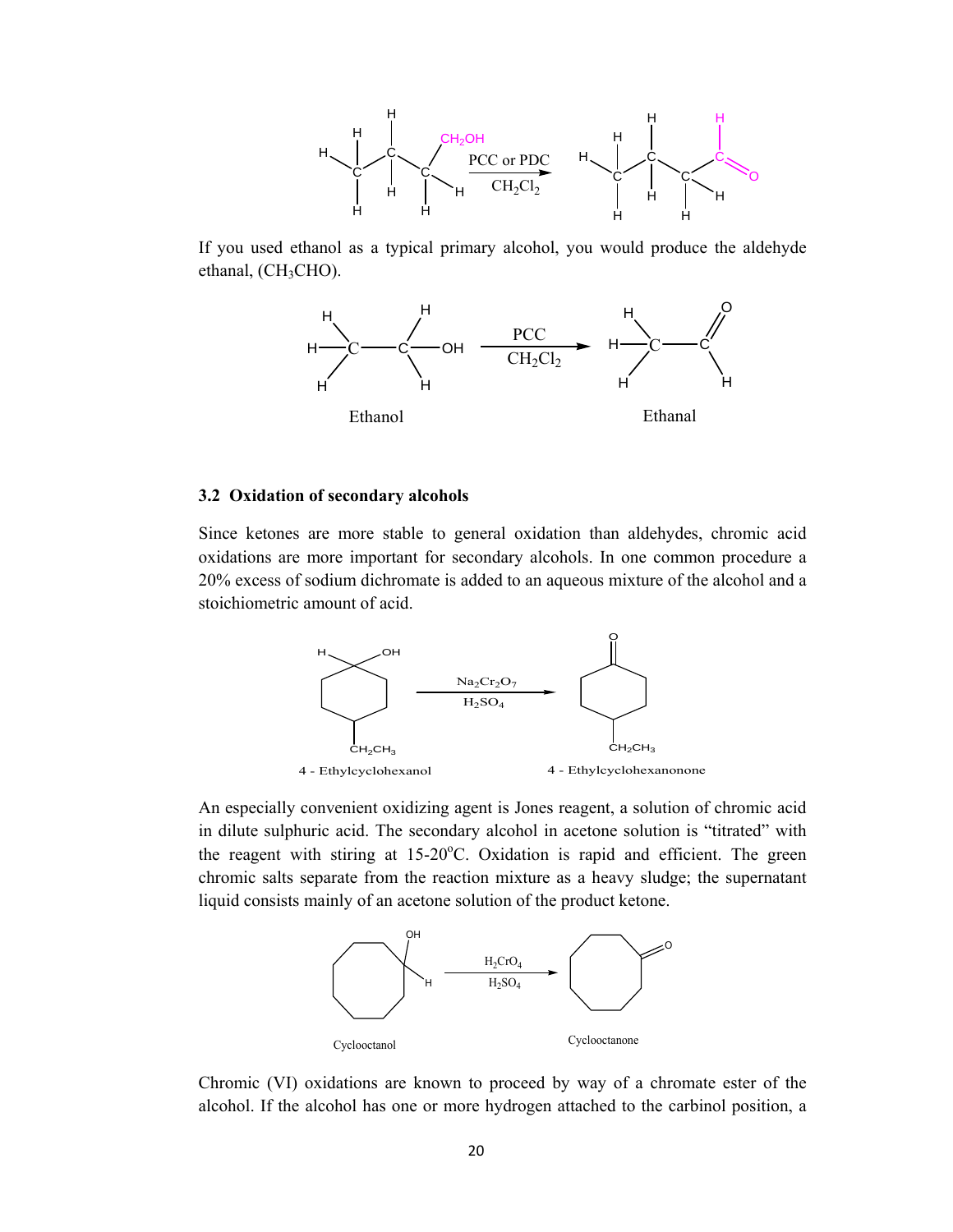base-catalyzed elimination occurs, yielding the aldehyde or ketone and a chromium (iv) species. The overall effect of these two consecutive reactions is oxidation of the alcoholand reduction of the chromium.



Under conditions such as these, tertiary alcohols do not generally react, although under proper conditions the chromate ester can be isolated.

$$
2(CH_3)_3COH + H_2CrO_4 \xrightarrow{\begin{array}{c}\nO \\
\downarrow \\
\downarrow \\
O\n\end{array}} (H_3C)_3CO - \begin{array}{c}\nO \\
\downarrow \\
\downarrow \\
O\n\end{array}} \text{OCC} (CH_3)_3 + 2H_2O
$$

Since there is no carbinol proton to eliminate in the case of a tertiary alcohol, such esters are stable. If the chromate ester is treated with excess water, simple hydrolysis occurs with regeneration of the tertiary alcohol and chromic acid.

More vigorous oxidizing conditions result in cleavage of C-C bonds. Aqueous nitric acid is such a reagent. Oxidation all the way to carboxylic acid is the normal result. Such oxidations appear to proceed by way of the intermediate ketone, which undergoes further oxidation.



Nitric acid may also be used as an oxidant for primary alcohols; again the product is a carboxylic acid.

$$
CICH_2CH_2CH_2OH \xrightarrow{71\% HNO_3} CICH_2CH_2COOH
$$

Instead of oxidation, direct dehydrogenation can be accomplished with various catalysts and conditions. The reaction is of industrial interest but is not much used in the laboratory because of the specialized equipment and conditions required. Catalysts include copper metal, copper chromite, or copper-chromium oxides prepared in special ways. Examples of dehydrogenation are: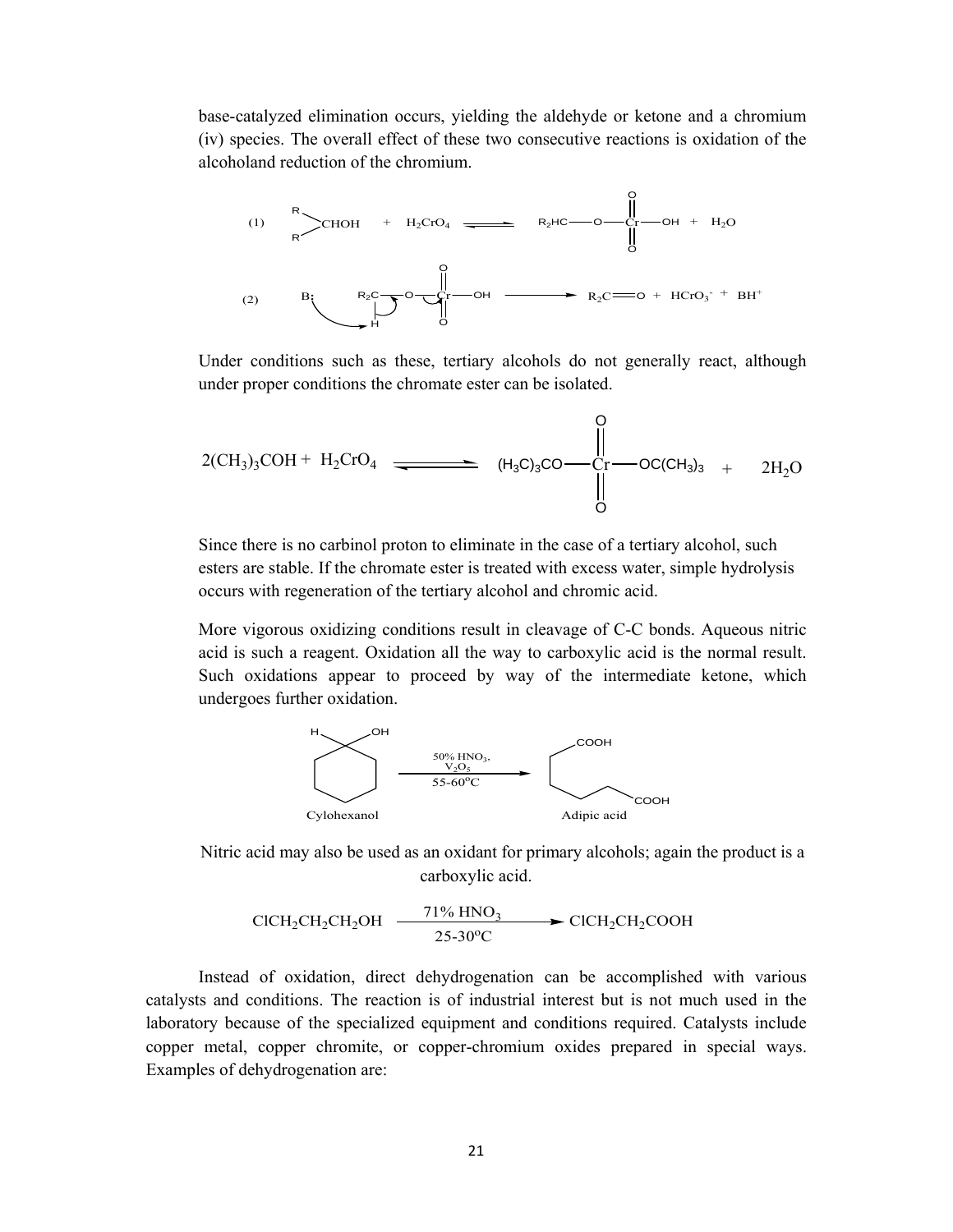

# **3.3 Oxidation of tertiary alcohols**

Tertiary alcohols are not oxidised by acidified sodium or potassium dichromate (VI) solution. There is no reaction whatsoever. If you look at what is happening with primary and secondary alcohols, you will see that the oxidising agent is removing the hydrogen from the -OH group, and hydrogen from the carbon atom attached to the - OH. Tertiary alcohols don't have a hydrogen atom attached to that carbon. You need to be able to remove those two particular hydrogen atoms in order to set up the carbon-oxygen double bond.

### **4.0 Conclusion**

The unit described oxidation of different classes of alcohols with a discussion of the possible functional group transformations of each class.

### **5.0 Summary**

- *Primary alcohols* are oxidized to carboxylic acids in acidic solutions of dichromate  $(\text{Cr}_2\text{O}_7^{-2})$  or basic solutions of permanganate (MnO<sub>4</sub>). The 1<sup>o</sup> alcohol is first oxidized to an aldehyde, which is rapidly oxidized to a carboxylic acid.
- *Secondary alcohols* are oxidized to ketones in acidic solutions of dichromate or basic solutions of permanganate.
- *Tertiary alcohols* do not react with dichromate or permanganate. Oxidation of 3<sup>o</sup> alcohols would require cleavage of a carbon–carbon bond. Carbon–carbon bond cleavage does not occur under conditions used to oxidize  $1^{\circ}$  and  $2^{\circ}$ alcohols.
- $\triangleright$  Primary alcohols can be oxidized to aldehydes (and not to acids) by reaction with *pyridinium chlorochromate* (*PCC*) in anhydrous solvents.

# **6.0 Tutor-Marked Assignment**

- 1. What product is formed when:
	- (a) CH<sub>3</sub>CH<sub>2</sub>OH reacts with acidic dichromate  $(\text{Cr}_2\text{O}_7^2)$ ?
	- (b)  $CH<sub>3</sub>CH<sub>2</sub>OH$  reacts with pyridinium chlorochromate (PCC)?
- 2. Give the product of each of the following reactions: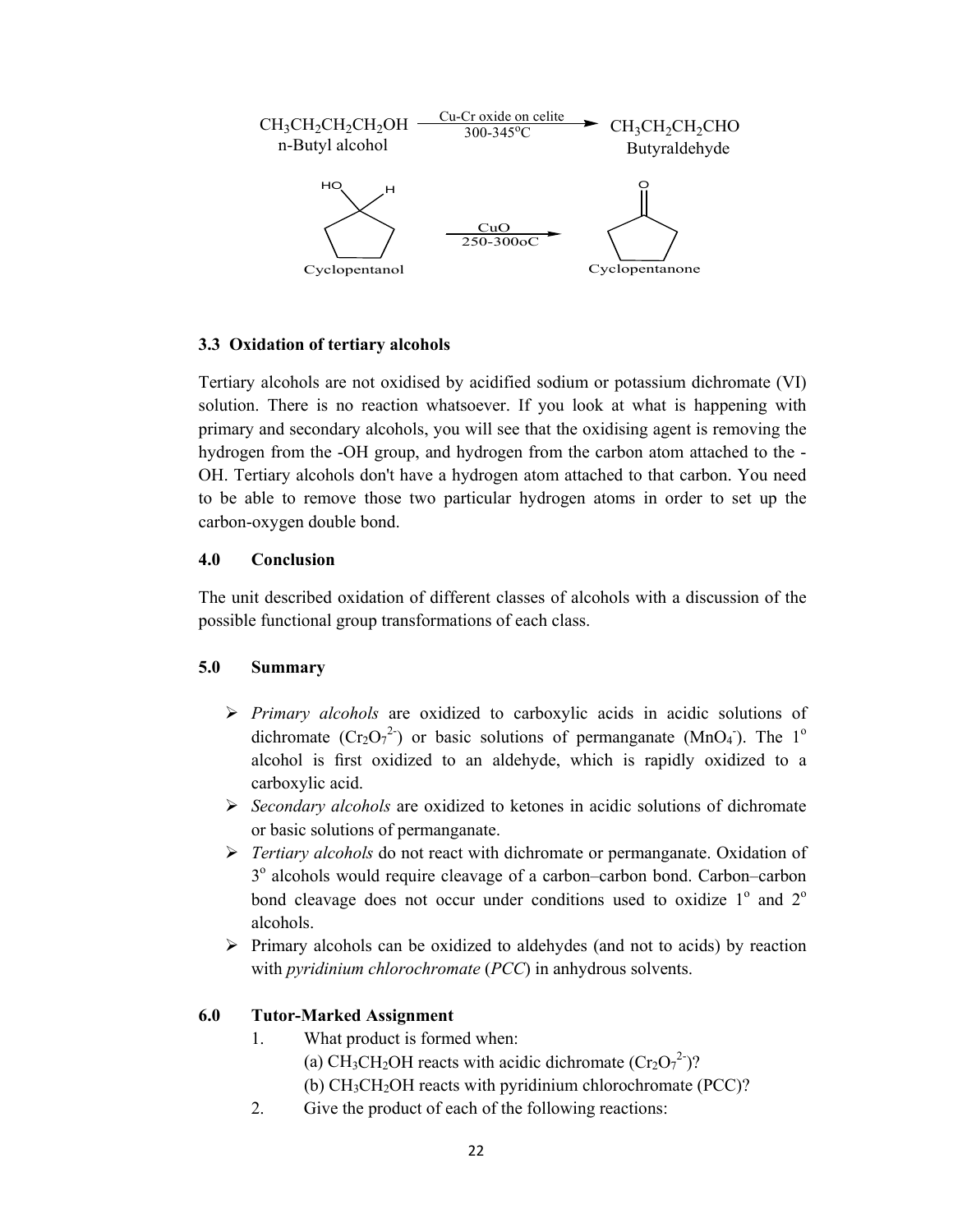

# **7.0 References/further reading**

- (1) Daniel R. Bloch. *Organic Chemistry Demystified*. McGraw-Hill, New York **2006**.
- (2) Richard S. Monson. *Advanced Organic Synthesis Methods and Techniques*. United Kingdom Edition, published by ACADEMIC PRESS, INC. (LONDON) LTD. Berkeley Square House, London WlX 6BA, **1971**.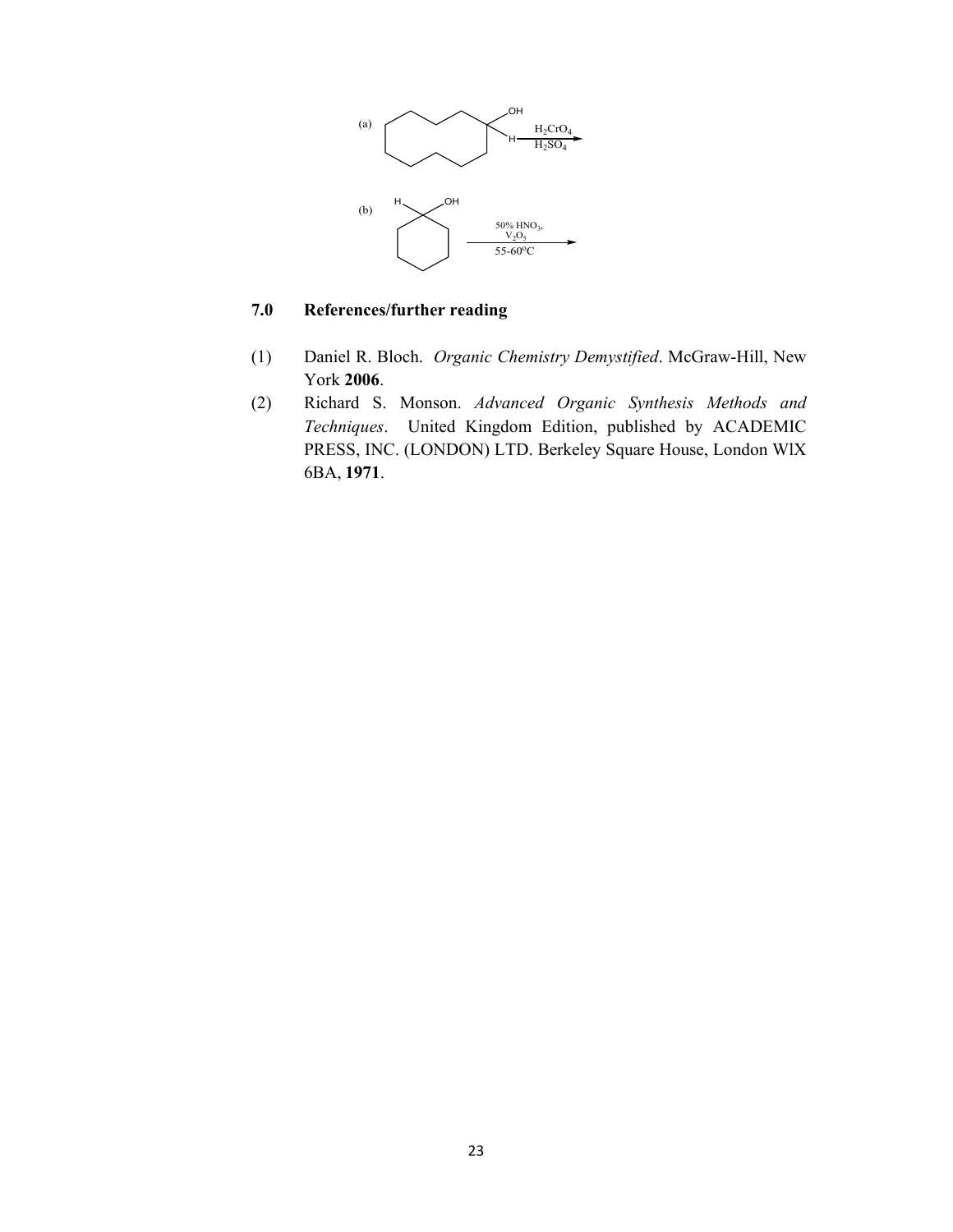### **Unit 4 Transformation of arenes (Benzene and other Aromatic Hydrocarbons)**

### **Contents**

- 1.0 Introduction
- 2.0 Objectives
- 3.0 Main Content
- 4.0 Conclusion
- 5.0 Summary
- 6.0 Tutor-Marked Assignment
- 7.0 References/Further reading

# **1.0 Introduction**

The benzene ring is rather stable to oxidizing agents, and under appropriate conditions side-chain alkyl groups are oxidized instead.

### **2.0 Objectives**

- At the end of this unit, students should be able to:
- i. Discuss oxidation of the alkylbenzenes
- ii. Mention some industrially important reactions of the arenes

### **3.0 Main content**

Sodium dichromate in aqueous sulphuric acid or acetic acid is a common laboratory procedure, but aqueous nitric acid and potassium permanganate have also been used.



The detailed reaction mechanisms by which these oxidations occur are complex. They involve numerous intermediates including chromate and permanganate esters, but they also appear to involve an intermediate benzyl cation.

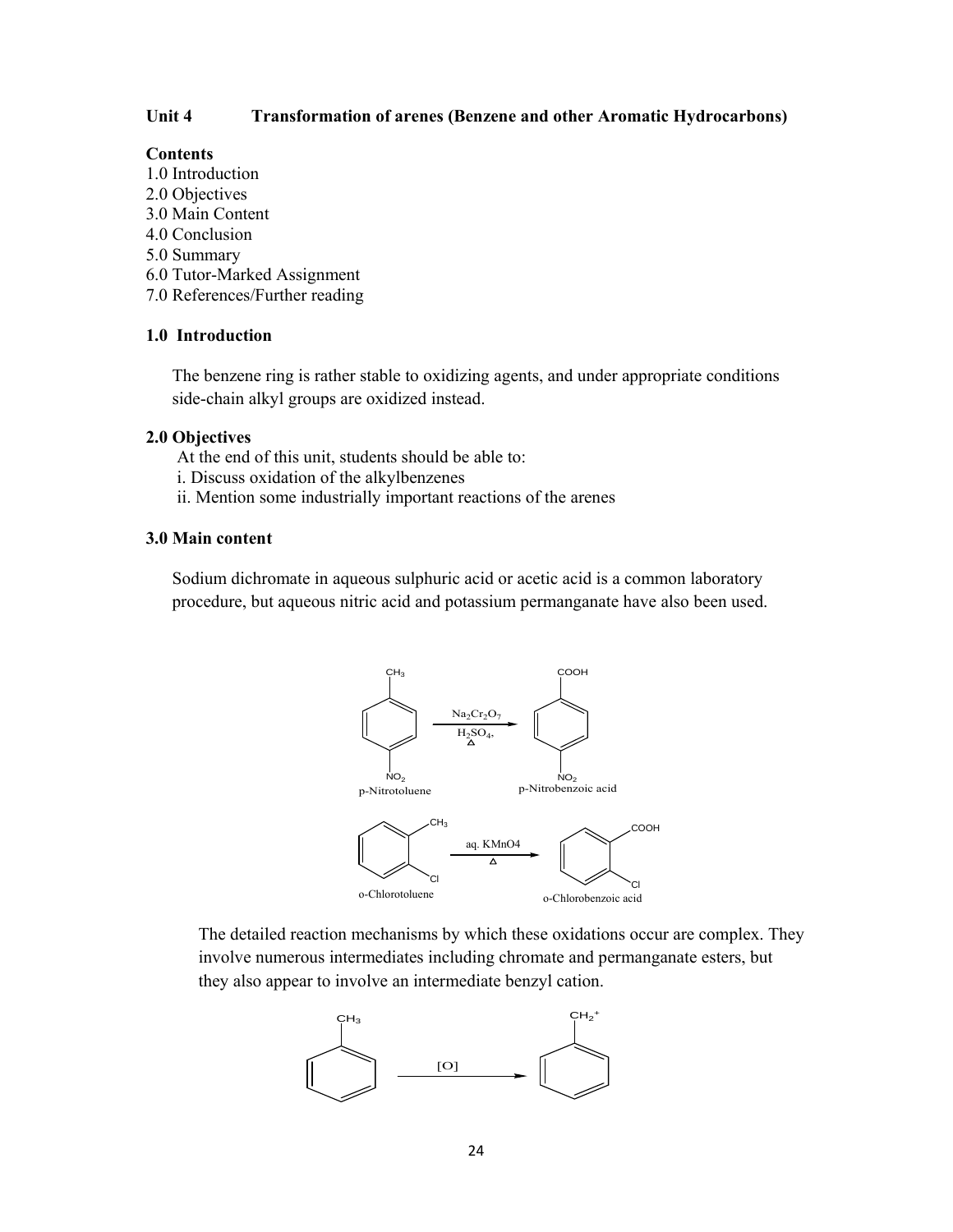As we have seen, this carbocation is relatively stable because of conjugation of the positive charge with the benzene ring. Reaction with water yields benzyl alcohol, which can oxidize further. Larger side chains can also be oxidized completely so long as there is one benzylic hydrogen for the initial oxidation. Cleavage reactions of larger side chains probably involve the formation of an intermediate alkene.



The more extensive oxidation required in these reactions often results in lower yields so that they are not as useful for laboratory preparation as they are for structural identification. When there is no benzylic hydrogen, the side chain resists oxidation. For example, vigorous conditions are required for the oxidation of *t*-butylbenzene, and the product is trimethylacetic acid, the product of oxidation of the benzene ring.



Oxidation of the side-chain methyl groups is an important industrial route to aromatic carboxylic acids. The most important oxidizing agent for such reactions is air.



An important industrial reaction of this general type is the oxidation of *p*-xylene to the dicarboxylic acid.



### **4.0 Conclusion**

In this unit you have learnt that the C-H bond transformation is a capable and sustainable requirement of organic transformations. It also has some fundamental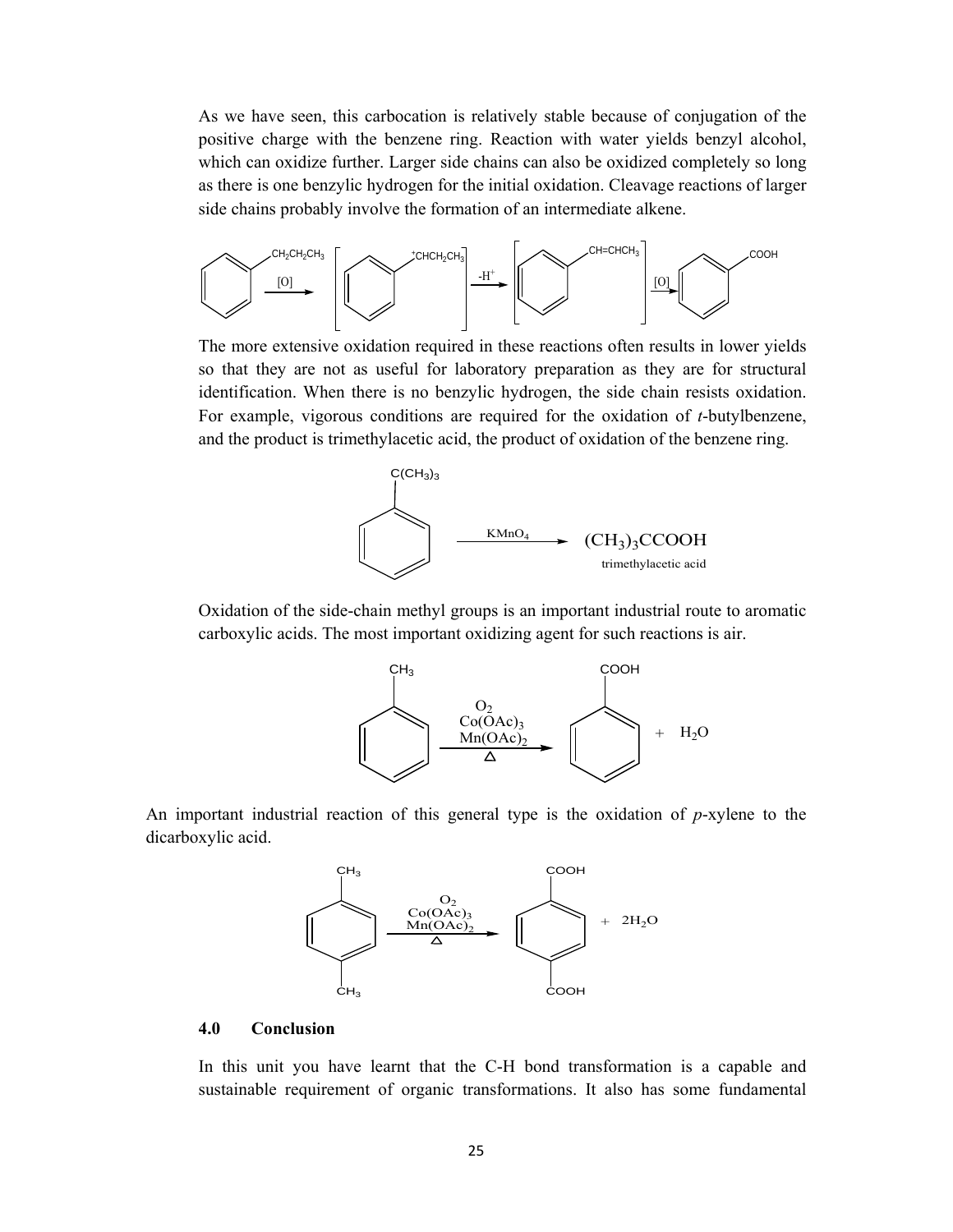features in organic molecules for a convenient and proficient benzylic C-H Oxidation of alkyl and cycloalkyl arenes.

# **5.0 Summary**

Benzene rings do not react with strong oxidants. However, the benzene ring can activate the benzylic position of alkylbenzene toward oxidation with strong oxidants such as  $KMnO_4$  and  $Na_2Cr_2O_7$  to give benzoic acids.

# **6.0 Tutor-Marked Assignment**

- 1. Show with the aid of equation the oxidation of *p*-xylene to the dicarboxylic acid.
- 2. What product is formed when *t*-butylbenzene is oxidized under vigorous conditions? Give reasons for the observed product.
- 3. Give the structure of benzylic cation.

# **7.0 References/further reading**

- (1) Daniel R. Bloch. *Organic Chemistry Demystified*. McGraw-Hill, New York **2006**.
- (2) Richard S. Monson. *Advanced Organic Synthesis Methods and Techniques*. United Kingdom Edition, published by ACADEMIC PRESS, INC. (LONDON) LTD. Berkeley Square House, London WlX 6BA, **1971**.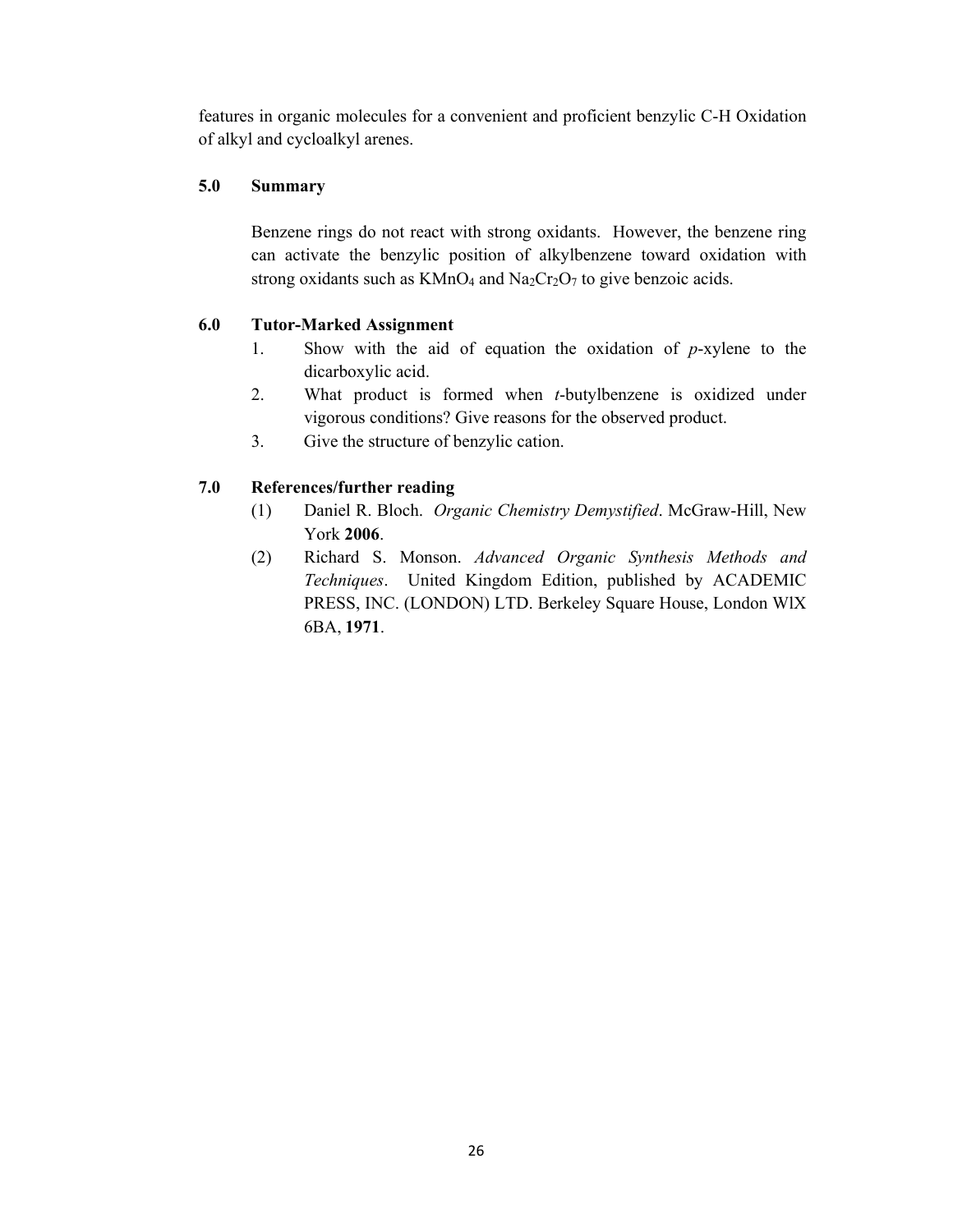# **MODULE 2 Reduction Reactions**

Unit 1Catalytic hydrogenation Unit 2 Reduction of functional groups Unit 3 Acetylenes

### **UNIT 1 Catalytic hydrogenation Contents**

- 1.0 Introduction
- 2.0 Objectives
- 3.0 Main Content
- 3.1 Definitions
- 3.2 Types of Reduction Reaction
	- *3.2.1 Catalytic hydrogenation*
	- *3.2.2 Reduction by Hydride-Transfer Reagents*
	- *3.2.3 Reduction by dissolving metals*
- 4.0 Conclusion
- 5.0 Summary
- 6.0 Tutor-Marked Assignment
- 7.0 References/Further Reading

# **1.0 Introduction**

The reverse of each oxidation reaction in the previous sections is a reduction reaction. The characteristics of reduction reactions are opposite to those of oxidation reactions. As a result, organic molecules *lose* oxygen and/or *gain* hydrogen in reduction reactions.

# **2.0 Objectives**

At the end of this unit, students should be able to

- i. Define reduction reaction
- ii. Recognize reduction in organic reactions
- iii. Explain types of reduction reactions.

# **3.0 Main Content**

# **3.1 Definitions**

Reduction is any chemical reaction involving gaining of electrons. It can still be defined in the sense of addition of hydrogen to an unsaturated group such as carboncarbon double bond, a carbonyl group or an aromatic nucleus, or addition of hydrogen with concomitant fission of a bond between two atoms, as in the reduction of a disulphide to a thiol or of an alkyl halide to a hydrocarbon.

Reductions are generally effected either chemically or by catalytic hydrogenation, which is by the addition of molecular hydrogen to compounds under the influence of catalyst. Each method has its advantages. In many reductions either method may be used equally well. Complete reduction of an unsaturated compound can generally be achieved without undue difficulty, but the aim is often selective reduction of one group in a molecule in the presence of other unsaturated groups. Both catalytic and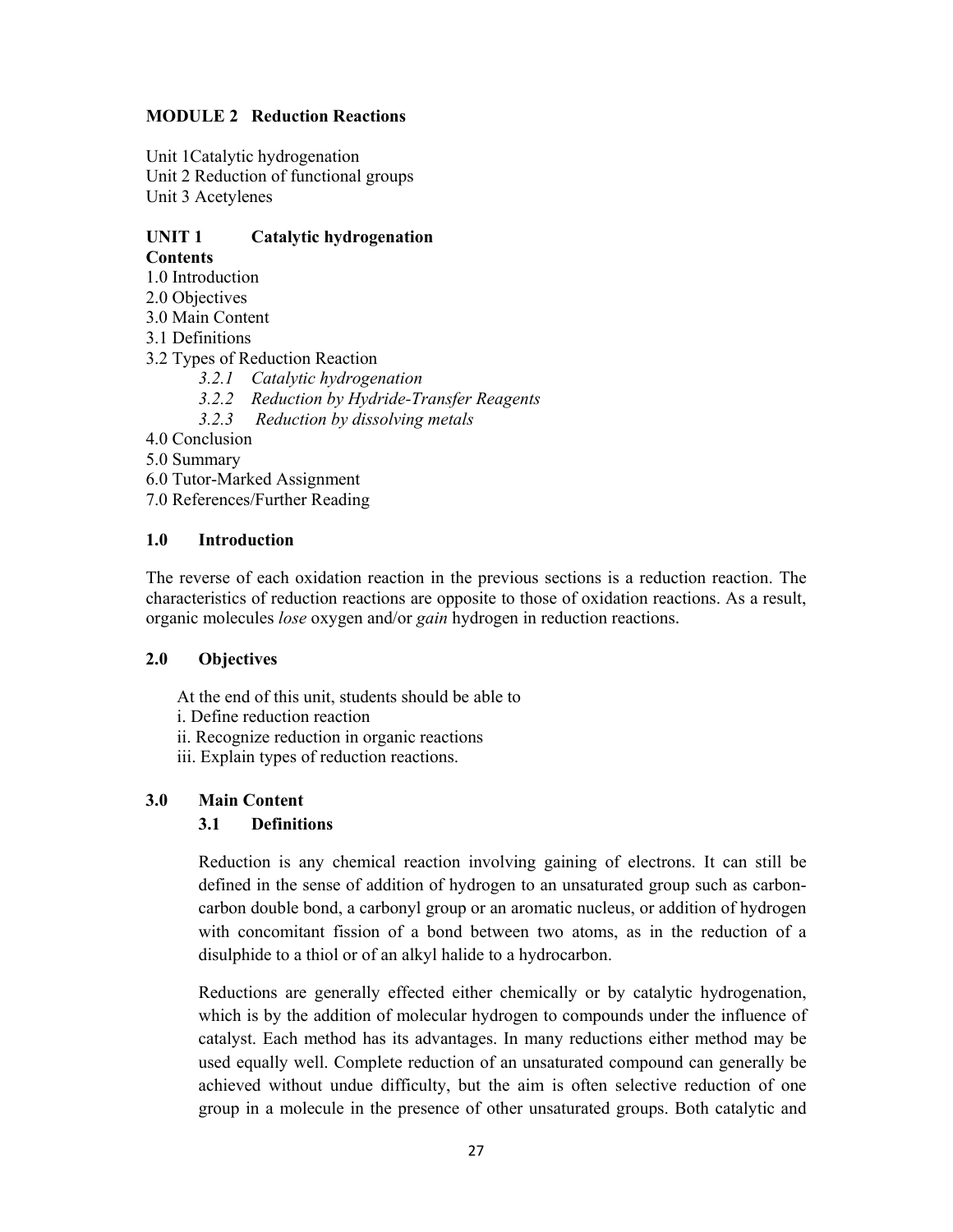chemical methods of reduction offer considerable scope in this direction, and the method of choice in a particular case will often depend on the selectivity required and on the stereochemistry of the desired product.

# **3.2 Types of Reduction Reactions**

# *3.2.1 Catalytic hydrogenation*

Of many methods available for reduction of organic compounds catalytic hydrogenation is one of the convenient. Reaction is easily effected simply by stirring or shaking the substrate with the catalyst in a suitable solvent, or without a solvent if the substance being reduced is a liquid, in an atmosphere of hydrogen in an apparatus which is arranged so that the uptake of hydrogen can be measured. At the end of the reaction the catalyst is filtered off and the product is recovered from the filtrate, often in a high state of purity. The method is easily adapted for work on a micro scale, or on a large, even industrial, scale. In many cases reaction proceeds smoothly at or near room temperature and at atmospheric or slightly elevated pressure. In other cases high temperature  $(100-200^{\circ}C)$  and pressure  $(100-300)$ atmosphere) are necessary, requiring special high pressure equipment.

Catalytic hydrogenation may result simply in the addition of hydrogen to one or more unsaturated groups in the molecule or it may be accompanied by fission of a bond between atoms. The latter process is known as hydrogenolysis.

Most of the common unsaturated groups in organic chemistry, such as

$$
\left\langle \stackrel{\backsim}{=}\stackrel{\backsim}{\sim}, \ -\text{c=c}\text{,}\ \right\rangle \text{,}\ -\text{coor},\ -\text{c}\text{=}\text{N},\!-\text{NO}_2,
$$

and aromatic and heterocyclic nuclei can be reduced catalytically under appropriate conditions, although they are not all reduced with equal ease.

 Many different catalysts have been used for catalytic hydrogenations; they are mainly finely divided metals, metallic oxides or sulphides. The most commonly used in the laboratory are the platinum metals (platinum, palladium and to a lesser extent rhodium and ruthenium), nickel and copper chromate. The catalysts are not specific and with the exception of copper chromite may be used for a variety of different reductions.

For hydrogenation at high pressure the most common catalysts are Raney nickel and copper chromite. Raney nickel is a porous, finely divided nickel obtained by treating a powdered nickel-aluminium alloy with sodium hydroxide. It is generally used at high temperatures and pressures, but with the more active catalysts many reactions can be effected at atmospheric pressure and normal temperature. Nearly all unsaturated groups can be reduced with Raney nickel but it is most frequently used for reduction of aromatic rings and hydrogenolysis of sulphur compounds.

 Many hydrogenations proceed satisfactorily under a wide range of conditions, but where a selective reduction is wanted, conditions may be more critical. The choice for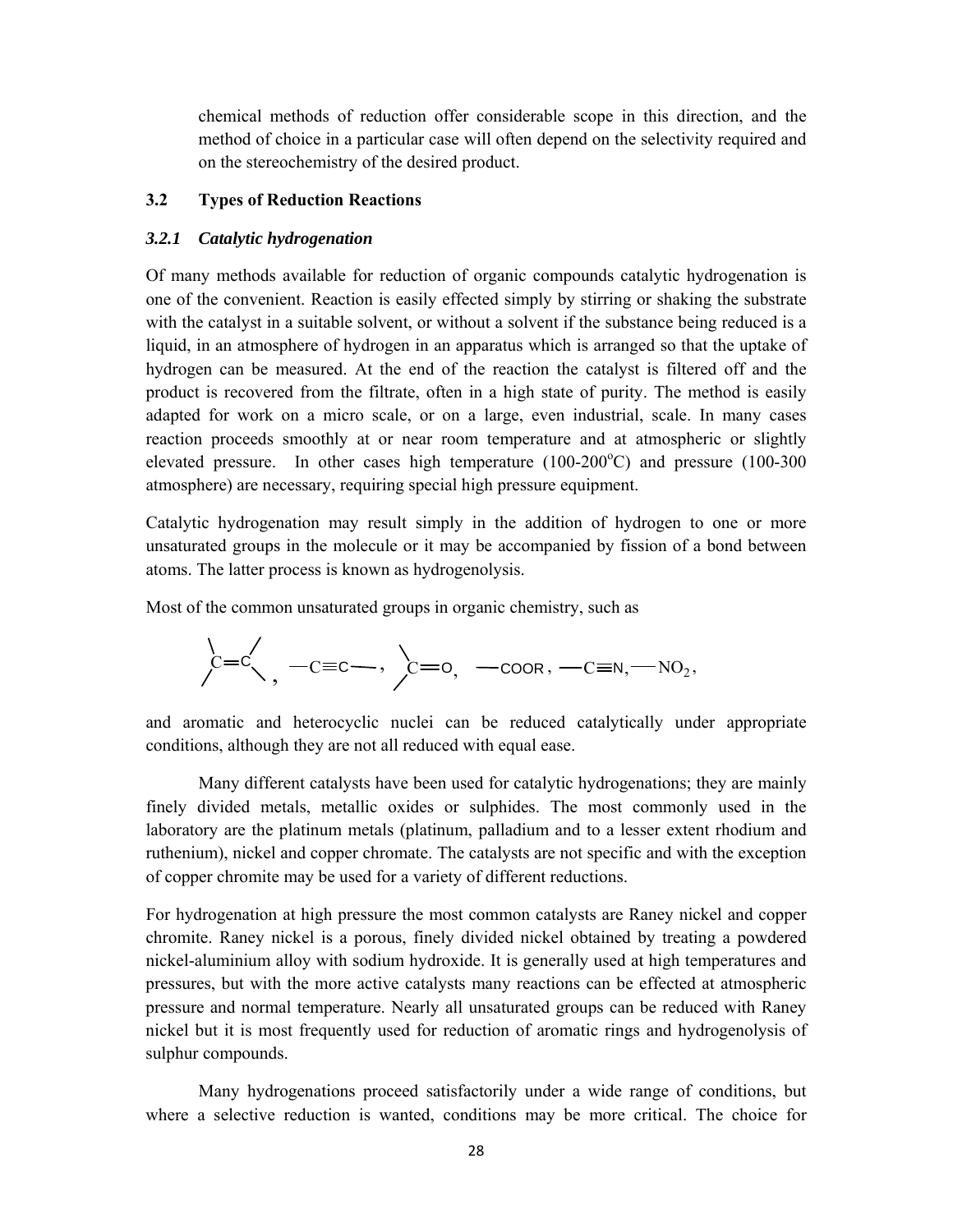catalyst for hydrogenation is governed by the activity and selectivity required. Selectivity is a property of the metal, but it also depends to some extent on the activity of the catalyst and on the reaction conditions. In general, the more active the catalyst the less discriminating it is in its action, and for greatest selectivity reactions should be run with the least active catalyst and under the mildest possible conditions consistent with a reasonable rate of reaction.

#### *3.2.2 Reduction by Hydride-Transfer Reagents*

A number of metal hydrides have been employed as reducing agents in organic chemistry, but the most commonly used are lithium aluminium hydride and sodium borohydride, both of which are commercially available. Another useful reagent is borane.

 The anions of the two complex hydrides can be regarded as derived from lithium or sodium hydride and either aluminium hydride or borane.

| LiH   | $+$ AlH <sub>3</sub> | $\sim$ | $Li+ AlH4$                                    |
|-------|----------------------|--------|-----------------------------------------------|
| NaH + | BH <sub>3</sub>      |        | $\rightarrow$ Na <sup>+</sup> BH <sub>4</sub> |

 The anions are nucleophilic reagents and as such they normally attack polarised multiple bonds such as C=O or C≡N by transfer of hydride ion to the more positive atom. They do not usually reduce isolated carbon-carbon double or triple bonds.

 With both reagents all four hydrogen atoms may be used for reduction being transferred in a stepwise manner as illustrated below for the reduction of a ketone with lithium aluminium hydride.



 There is evidence that in borohydride reductions a more complex path may be followed. For reduction with lithium aluminium hydride (but not with sodium borohydride) each successive transfer of hydride ion takes place more slowly than the one before, and this has been exploited for the preparation of modified reagents which are less reactive and more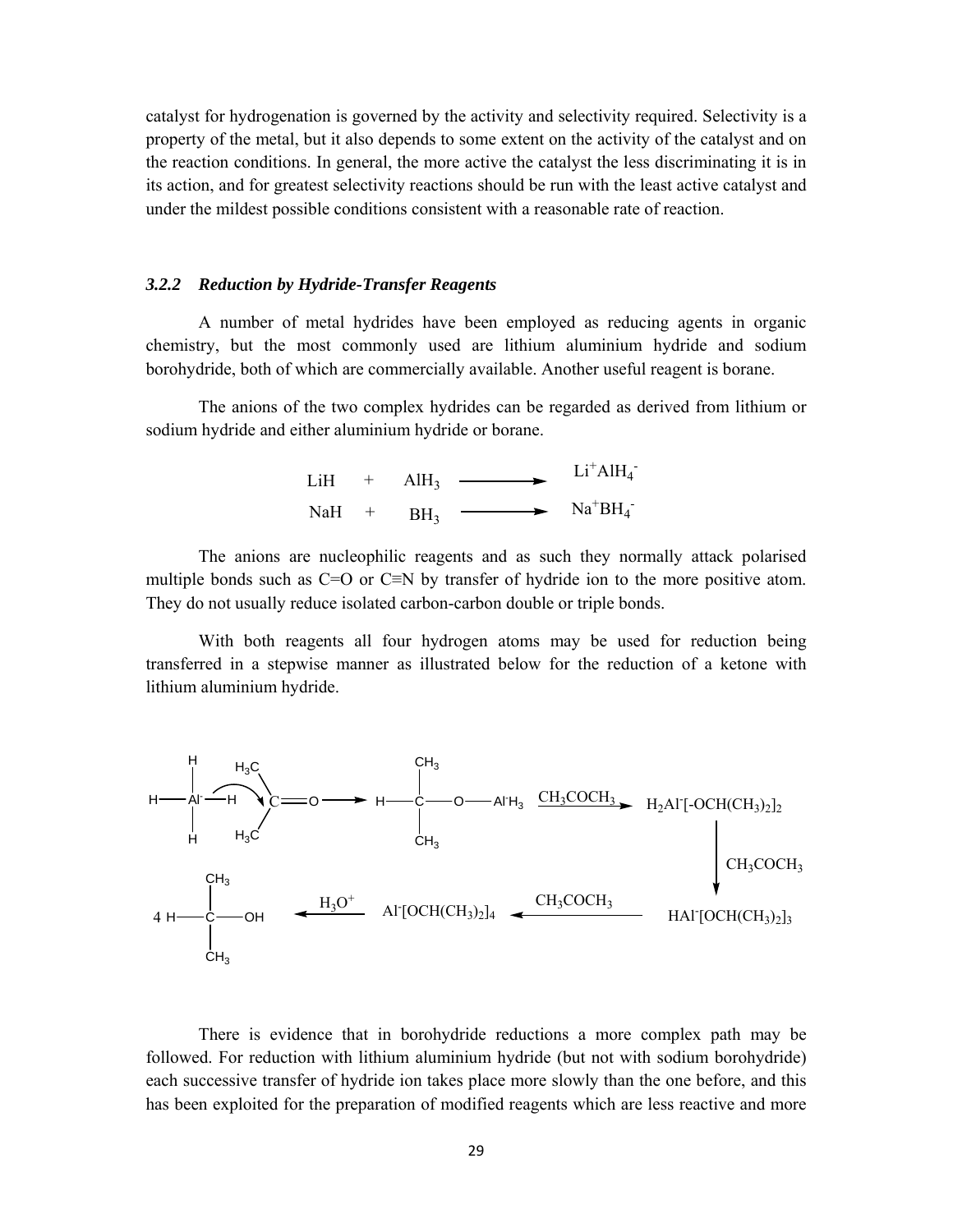selective than lithium aluminium hydride itself by replacement of two or three of the hydrogen atoms of the anion by alkoxy groups.

 Lithium aluminium hydride is a more powerful reducing agent than sodium boriohydride and reduces most of the commonly encountered organic functional groups. It reacts readily with water and other compounds which contain active hydrogen atoms and must be used under anhydrous conditions in a non-hydroxylic solvent; ether and tetrahydrofuran are commonly employed. Sodium borohydride reacts slowly with water and most alcohols at room temperature and reductions with this reagent are often effected in ethanol solution. Being less reactive than lithium aluminium hydride, it is more discriminating in its action. At room temperature in ethanol it readily reduces aldehydes and ketones but it does not generally attack esters or amides and it is normally possible to reduce aldehydes and ketones selectively with sodium borohydride in the presence of a variety of other functional groups. Some typical examples are shown below:



 Lithium borohydride is also sometimes used. It is a more powerful reducing agent than sodium borohydride and selective in its action but it has the advantage that it is soluble in ether and tetrahdrofuran. An exception to the general rule that carbon-carbon double bonds are not attacked by hydride reducing agents is found in the reduction of  $\beta$ -aryl- $\alpha\beta$ -unsaturated carbonyl compounds with lithium aluminium hydride, where the carbon-carbon double bond is often reduced as well as the carbonyl group. Even in these cases, however, selective reduction of the carbonyl group can generally be achieved by working at low temperatures or by using sodium borohydride or aluminium hydride as reducing agent.

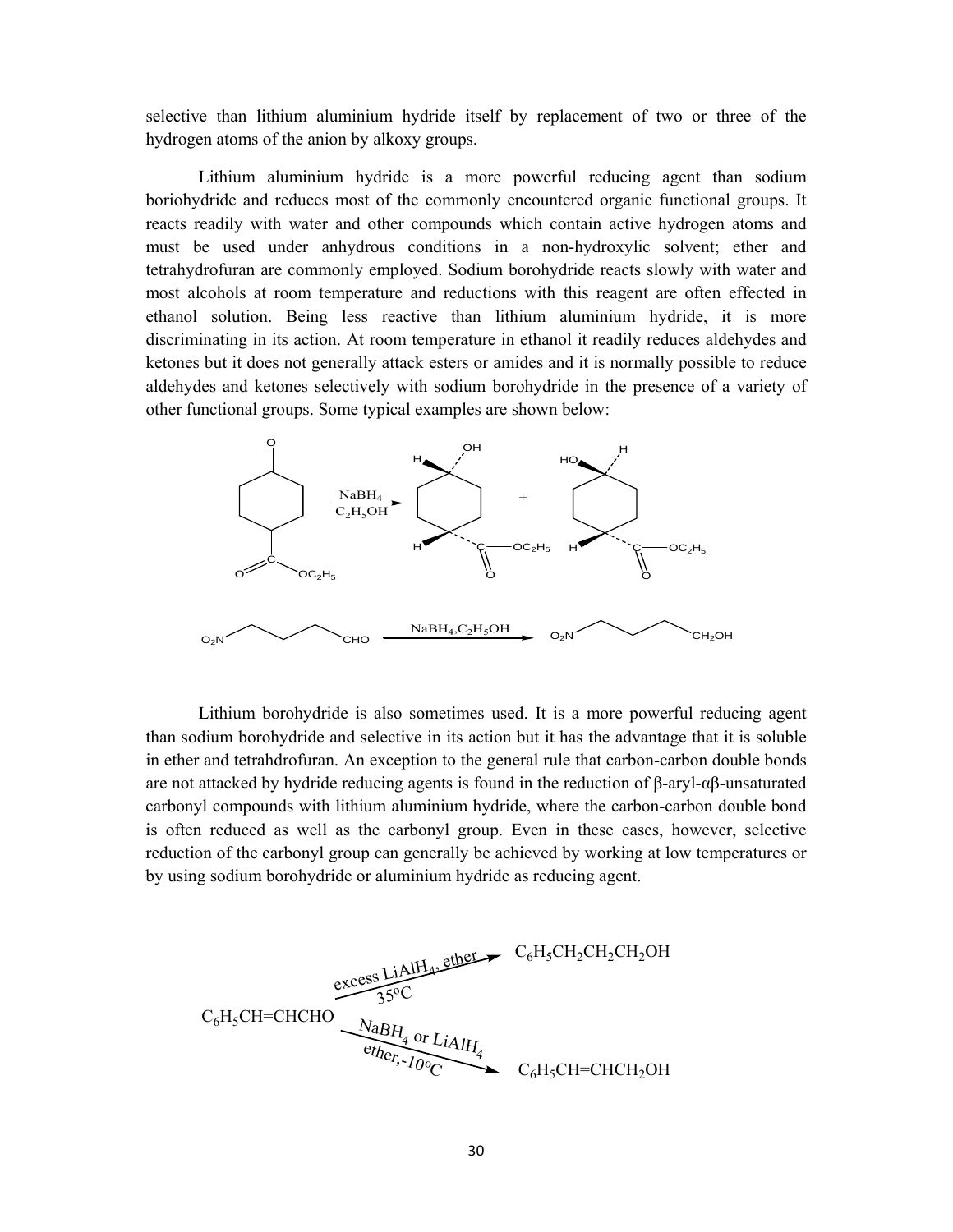Lithium aluminium hydride and sodium borohydride have probably found their most widespread use in the reduction of carbonyl compounds. Aldehydes, ketones, carboxylic acids, esters and lactones can all be reduced smoothly to the corresponding alcohols under mild conditions. Reaction with lithium aluminium hydride is the method of choice for the reduction of carboxylic acids to primary alcohols. Substituted amides are converted into amines or aldehydes, depending on the experimental conditions. To effect selective reduction of the ester, the keto group of ethylacetoacetate for example, must be protected as its acetal, and the ester reduced with lithium aluminium hydride. Mild acid hydrolysis then regenerates the ketone to give the β-keto-alcohol.

$$
\text{CH}_3\text{COCH}_2\text{CO}_2\text{C}_2\text{H}_5 \xrightarrow{\begin{bmatrix} \text{OH} & \text{H}^+ \\ \text{OH} & \end{bmatrix}} \begin{matrix} \text{CO} \\ \text{CH}_3\text{CCH}_2\text{CO}_2\text{C}_2\text{H}_5 \end{matrix} \xrightarrow{\text{(i) LiAlH}_4} \text{CH}_3\text{COCH}_2\text{CH}_2\text{OH}
$$

 Note that on reduction of ethyl acetoacetate with lithium aluminium hydride both the ester and ketone functional groups are reduced to afford 1,3-butandiol, however, only the keto group is reduced with the milder sodium borohydride to give ethyl-3-hydroxybutanoate.

$$
CH_3COCH_2CO_2C_2H_5 \longrightarrow \xrightarrow{\text{LialH}_4 \atop \text{other}} CH_3CHOHCH_2CH_2OH
$$
  
\n
$$
CH_3CHOHCH_2CO_2C_2H_5
$$
  
\n
$$
CH_3CHOHCH_2CO_2C_2H_5
$$

### *3.2.3 Reduction by dissolving metals*

 Chemical methods of reduction are of two main types: those which take place by addition of electrons to the unsaturated compound followed or accompanied by transfer of protons; and those which take place by addition of hydride ion followed in a separate step by protonation.

 Reductions which follow the first path are generally effected by a metal, the source of the electrons, and a proton donor which may be water, an alcohol or an acid. They can result either in the addition of hydrogen atoms to a multiple bond or in fission of a single bond between atoms, usually, in practice, a single bond between carbon and a heteroatom. In these reactions an electron is transferred from the metal surface (or from the metal in solution) to the organic molecule being reduced, giving, in the case of addition to a multiple bond, an anion radical, which in many cases is immediately protonated. The resulting radical subsequently takes up another electron from the metal to form an anion which may be protonated immediately or remain as the anion until work-up. In the absence of a proton source dimerization or polymerization of the anion-radical may take place. In some cases a second electron may be added to the anion-radical to form a di-anion, or two anions in the case of fission reactions.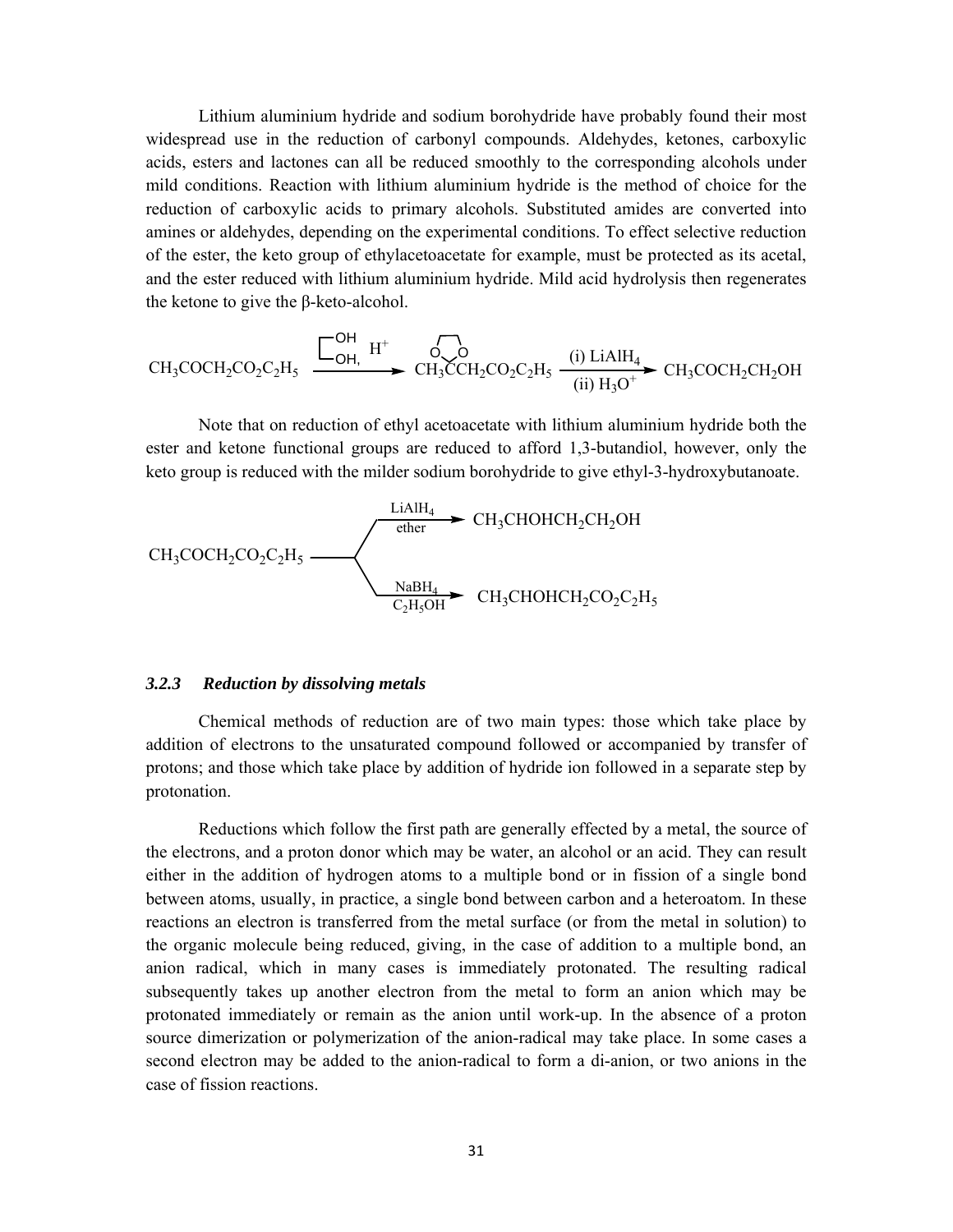The metals commonly employed in these reductions include the alkali metals, calcium, zinc, magnesium, tin and iron. The alkali metals are often used in solution in liquid ammonia or as suspensions in inert solvents such as ether or toluene, frequently with addition of an alcohol or water to act as a proton source. Many reductions are also effected by direct addition of sodium or, particularly, zinc, tin, or iron, to a solution of the compound being reduced in a hydroxylic solvent such as ethanol, acetic acid or an aqueous mineral acid.

# **4.0 Conclusion**

The unit described different methods of achieving reduction in organic chemistry. These include catalytic hydrogenation, reduction by hydride-transfer reagents and reduction by dissolving metals.

# **5.0 Summary**

In reference to organic molecules, reduction is a process by which a carbon atom gains bonds to less electronegative elements, most commonly hydrogen. It is obvious from this unit that reductive processes are important in organic synthesis.

# **6.0 Tutor-Marked Assignment**

- (1) Give five examples of metals that can be used in organic reduction reactions
- (2) Show the product obtained when  $CH_3COCH_2COOC<sub>2</sub>H<sub>5</sub>$  is reacted separately with (i)  $NaBH<sub>4</sub>$  and (ii)  $LiAlH<sub>4</sub>$ .
- (3) Mention two catalysts used commonly in hydrogenation of unsaturated organic compounds

# **7.0 References/further reading**

- (1) Daniel R. Bloch. *Organic Chemistry Demystified*. McGraw-Hill, New York **2006**.
- (2) Richard S. Monson. *Advanced Organic Synthesis Methods and Techniques*. United Kingdom Edition, published by ACADEMIC PRESS, INC. (LONDON) LTD. Berkeley Square House, London WlX 6BA, **1971**.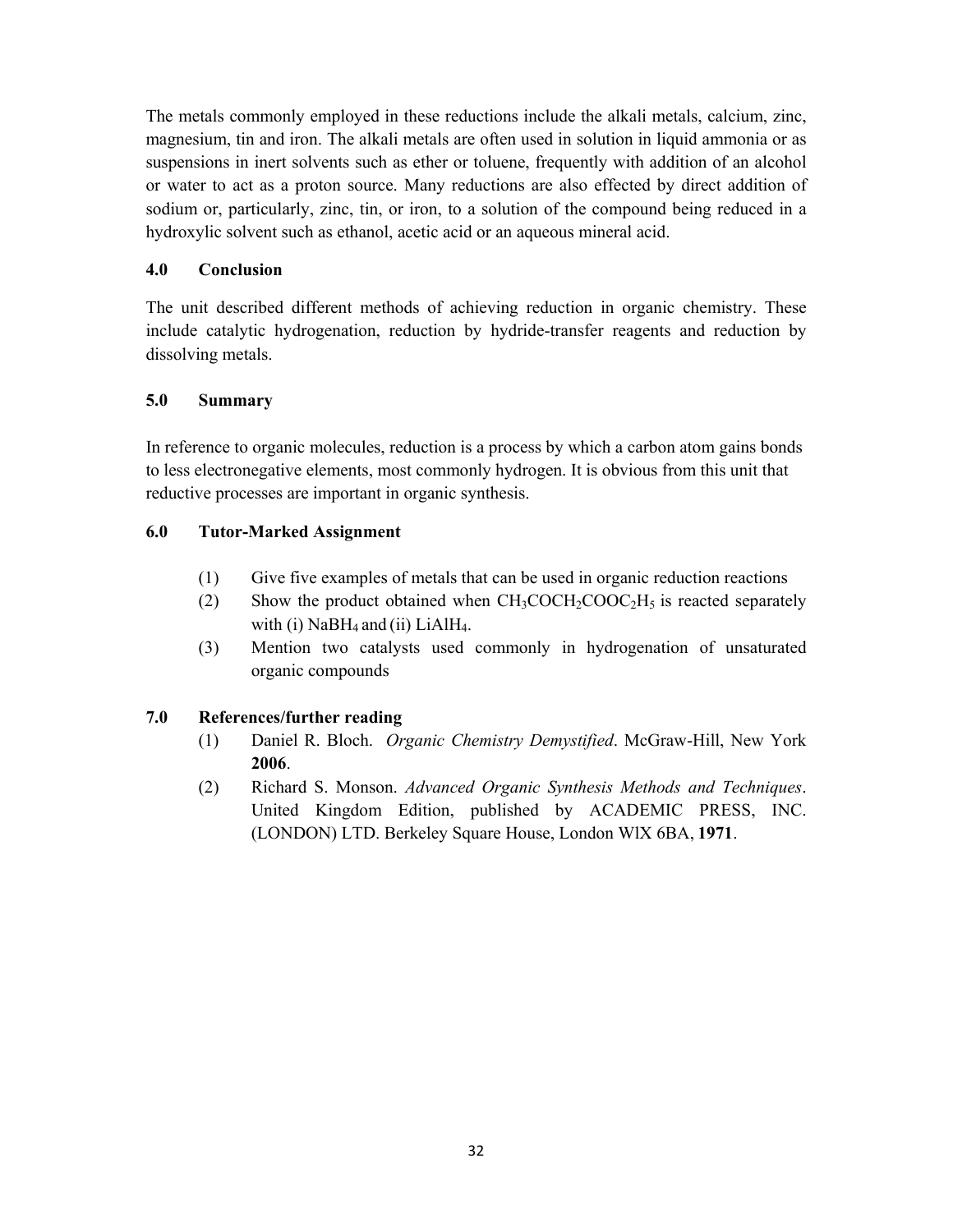# **Unit 2 Reduction of functional groups**

# **Contents**

- 1.0 Introduction
- 2.0 Objectives
- 3.0 Main Content
- 3.1 Reduction of Functional groups
	- *3.1.1 Reduction of Alkenes*
	- *3.1.2 Reduction of Alkynes*
	- *3.1.3 Reduction of Aromatic compounds*
	- *3.1.4 Reduction of Aldehydes and ketone*
- 4.0 Conclusion
- 5.0 Summary
- 6.0 Tutor-Marked Assignment
- 7.0 References/Further Reading

# **1.0 Introduction**

The reverse of each oxidation reaction in the previous sections is a reduction reaction. The characteristics of reduction reactions are opposite to those of oxidation reactions. As a result, organic molecules *lose* oxygen and/or *gain* hydrogen in reduction reactions.

# **2.0 Objectives**

At the end of this unit, students should be able to:

- i Describe conversion of functional groups by reduction
- ii. Give appropriate reagents for specific functional group transformation
- iii Mention some named reduction reactions
- iv Explain the mechanism of these named reactions

# **3.0 Main Content**

# **3.1 Reduction of Functional groups**

# *3.1.1 Reduction of Alkenes*

Hydrogenation of carbon-carbon double bonds takes place easily and in most cases can be effected under mild conditions. Only a few highly hindered alkenes are resistant to hydrogenation and even these can generally be reduced under more vigorous conditions. Platinum and palladium are the most frequently used catalysts. Both are very active and the preference is determined by the nature of other functional groups in the molecule and by the degree of selectivity required; platinum usually brings about a more exhaustive reduction Raney nickel may also be in some cases.

Thus cinnamyl alcohol is reduced to the dihydro compound with Raney nickel in ethanol at 20°C, and 1,2-dimethyl-cyclohexane with hydrogen and platinum oxide in acetic acid is converted mainly into cis-1,2-dimethylcyclohexane.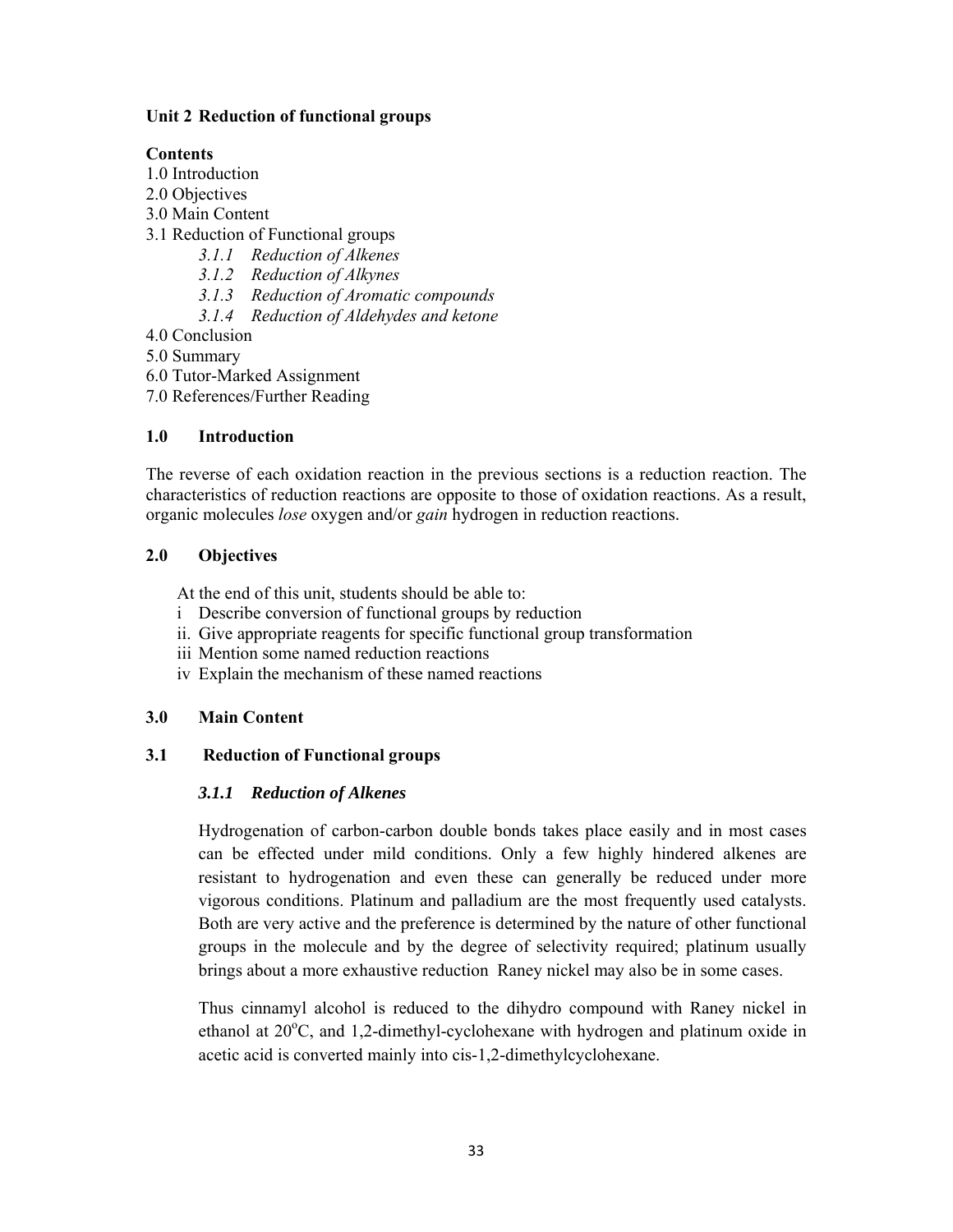

 Rhodium and ruthenium catalysts have not been much used in hydrogenation of alkenes, but they sometimes show useful selective properties. Rhodium is particularly useful for hydrogenation of alkenes when concomitant hydrogenolysis of an oxygen function is to be avoided. Thus, the plant toxin, toxol, on hydrogenation over rhodium-alumina in ethanol was smoothly converted into the dihydro compound;



With platinum and palladium catalysts, on the other hand, extensive hydrogenolysis took place and a mixture of products was formed.

 The ease of reduction of an alkene decreases with the degree of substitution of the double bond, and this sometimes allows selective reduction of one double bond in a molecule which contains several. Selective reduction of carbon-carbon double bonds in compounds containing other unsaturated groups can usually be accomplished, except in the presence of triple bonds, aromatic nitro groups and acyl halides

 The detailed reaction mechanism is complex and involves various types of metal-carbon bonds. Since the two hydrogens are added to the double bond from the surface of the metal, they are normally both added to the same face of the double bond. This type of addition is referred to as *syn*, just as the addition of two "pieces" of a reagent to opposite faces of a double bond is called *anti*, addition. In the case of catalytic hydrogenation the alkene molecule is adsorbed to the catalyst surface with one face of the double bond coordinated to the surface; the two hydrogens are both added to this face.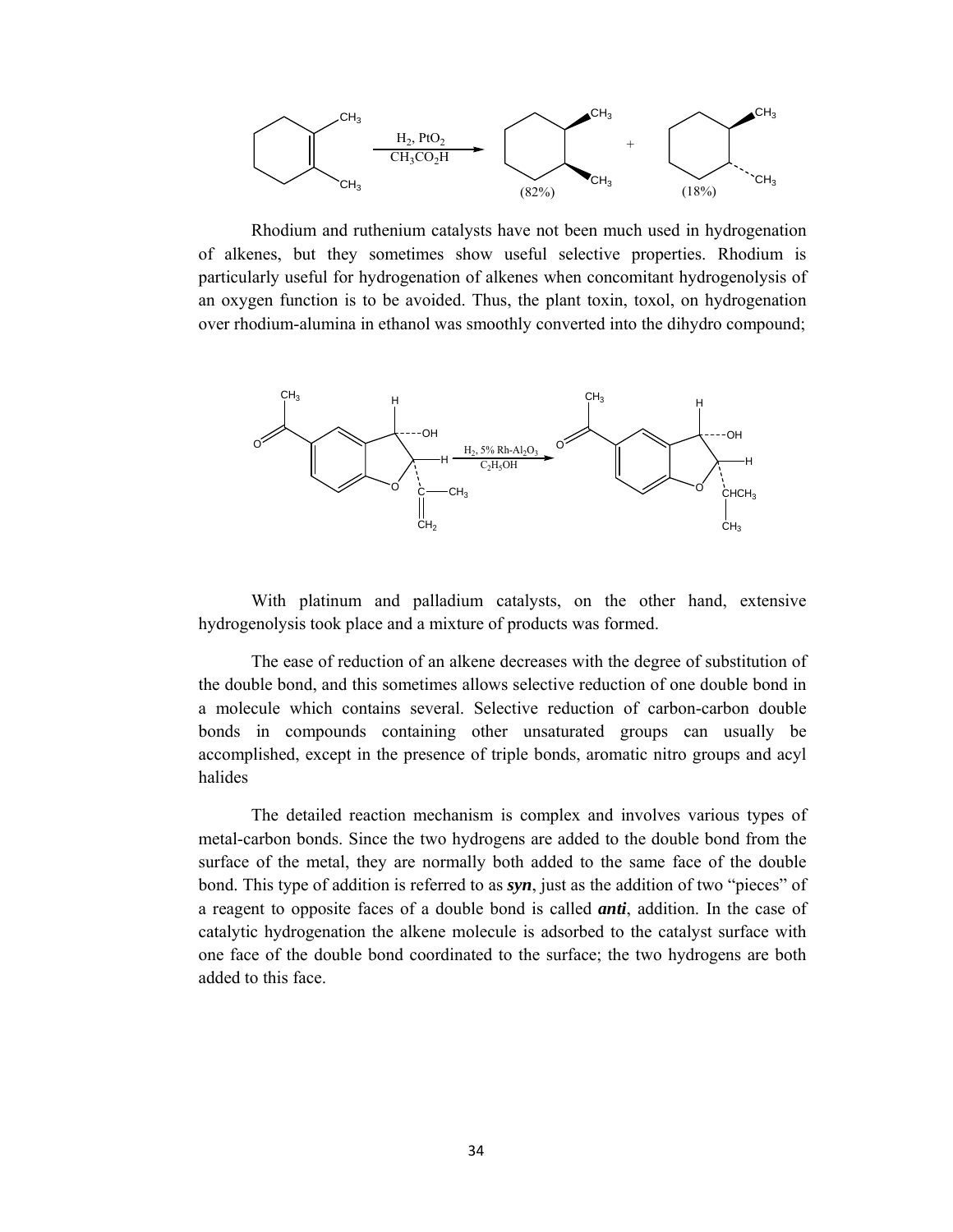

#### *3.3.2 Reduction of Alkynes*

Catalytic hydrogenation of alkynes takes place in a stepwise manner, and like alkene and alkane can be isolated. Complete reduction of the alkynes to the saturated compound is easily accomplished over platinum, palladium, or Raney nickel. A complication which sometimes arises, particularly with platinum catalysts, is the hydrogenolysis of propargylic (saturated C-atom adjacent to a triple bond) hydroxyl groups.



 More useful from a synthetic point of view is the partial hydrogenation of alkynes to Z-alkenes. This reaction can be effected in high yield with a palladiumcalcium carbonate catalyst which has been partially deactivated by addition of lead acetate (Lindlar's catalyst) or quinoline. It is aided by the fact that the more electrophilic acetylenic compounds are adsorbed on the electron-rich catalyst surface more strongly than the corresponding alkenes. An important feature of these reductions is their high stereo selectivity. In most cases the product consists very largely of the thermodynamically less stable Z-alkene, and partial catalytic hydrogenation of alkynes provides one of the most convenient routes to Z-1,2 disubstituted alkenes. Thus stearolic acid on reduction over Lindlar's catalyst in ethyl acetate solution affords a product containing 95% of oleic acid.



 Partial reduction of alkynes with Lindlar's catalyst has been invaluable in the synthesis of carotenoids and many other natural products with Z-distributed double bonds.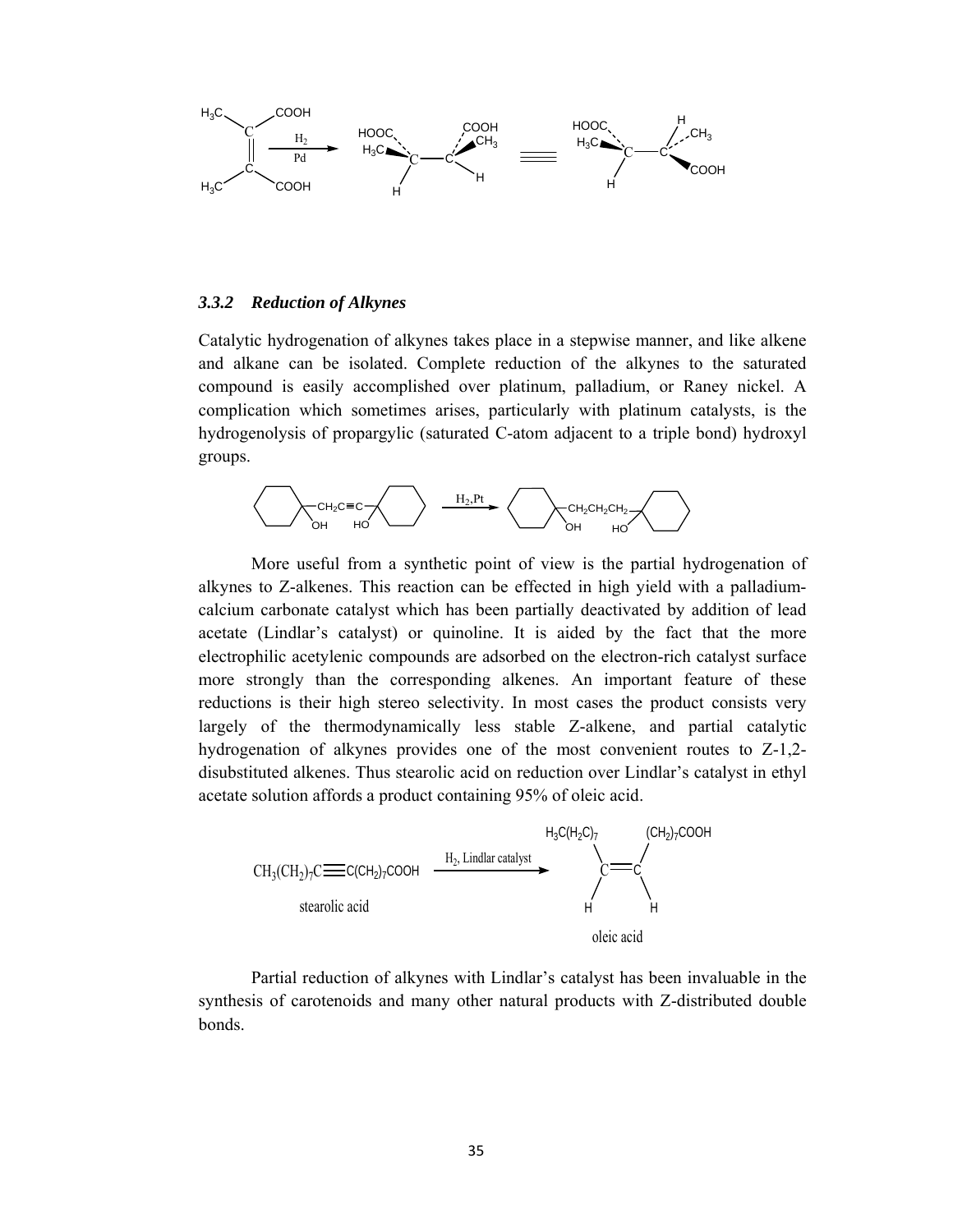#### *3.3.3 Reduction of Aromatic Compounds*

Reduction of aromatic rings by catalytic hydrogenation is more difficult than those of most other functional groups, and selective reduction is not easy. The commonest catalysts are platinum and rhodium, which can be used at ordinary temperatures, and Raney nickel or ruthenium which require high temperatures and pressures.

 Benzene itself can be reduced to cyclohexane with platinum oxide in acetic acid solution. Derivatives of benzene such as benzoic acid, phenol or aniline are reduced more easily. For large scale work the most convenient method is hydrogenation over Raney nickel at 150-200°C and 100-200atm. hydrogenation of phenols, followed by oxidation of the resulting cyclohexanol is a convenient method for the large-scale preparation of substituted cyclohexanones.



 Reduction of benzene derivatives carrying oxygen or nitrogen functions in benzylic positions is complicated by the easy hydrogenolysis of such groups, particularly over palladium catalysts. Preferential reduction of the benzene ring in these compounds is best achieved with ruthenium, or preferably with rhodium, catalysts which can be used under mild conditions. Thus mandelic acid is readily converted into hexahydromandelic acid over rhodium-alumina in methanol solution, whereas, with palladium, hydrogenolysis to phenylacetic acid is the main reaction.



With polycyclic aromatic compounds it is often possible, by varying the conditions, to obtain either partially or completely reduced products. Thus naphthalene can be converted into tetrahydro or decahydro compound over Raney nickel depending on the temperature. With anthracene and phenanthrene the 9,10-dihydro compounds are obtained by hydrogenation over copper chromite, although in general, aromatic rings are not reduced with this catalyst. To obtain more fully hydrogenated compounds more active catalysts must be used.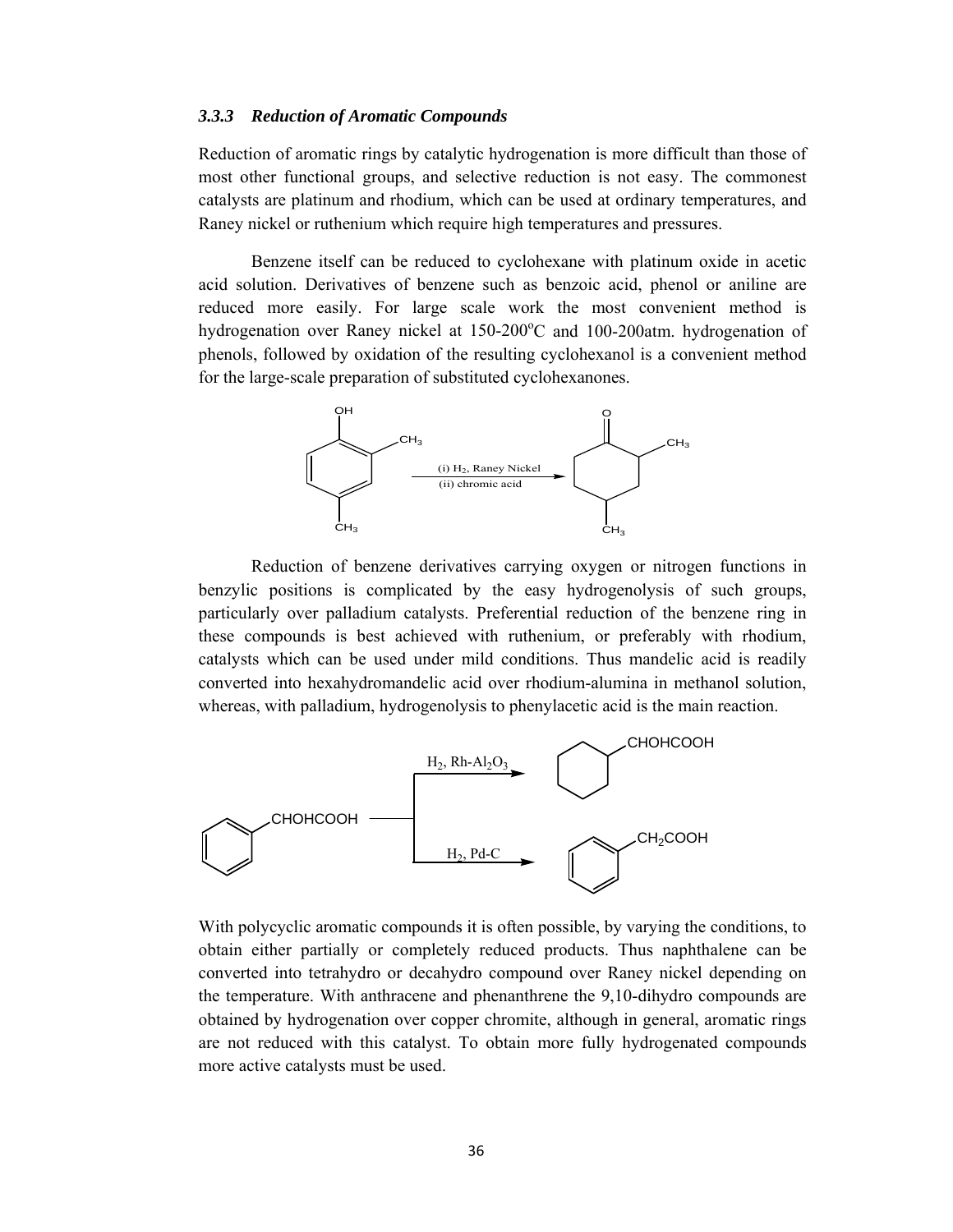#### *3.3.4 Reduction of Aldehydes and ketones*

Reduction of ketones or aldehydes transforms their C=O groups to alcohol groups  $(ROH)$ , or to  $CH<sub>2</sub>$  groups.

#### *3.3.4.1 Converversion of C=O group to OH*

Aldehydes and ketones are easily reduced to the corresponding primary and secondary alcohols, respectively.



Many different reducing agents may be used. For laboratory applications the complex metal hydrides are particularly effective. Lithium aluminium hydride (LiAlH4) is a powerful reducing agent that has been used for this purpose.

 Reactions with LiAlH4 are normally carried out by adding an ether solution of the aldehyde or ketone to an ether solution of LiAlH4. Reduction is rapid even at - 78<sup>o</sup>C (dry ice temperature). At the end of the reaction the alcohol is present as a mixture of lithium and aluminium salts and must be liberated by hydrolysis.



 The reagent also reduces many other oxygen- and nitrogen- containing functional groups. The chief disadvantage of the reagent is its cost, which renders it useful only for fairly small-scale laboratory applications, and the hazards involved in handling it.

 Sodium borohydride, NaBH4, offers certain advantages. This hydride is much less reactive than LiAlH<sub>4</sub> and is consequently more selective. Of the functional groups that are reduced by LiAlH4, only aldehydes and ketones are reduced at a reasonable rate by NaBH4. The reagent is moderately stable in aqueous and in alcoholic solution, especially at basic pH. The example below illustrates the selectivity that may be achieved with the reagent.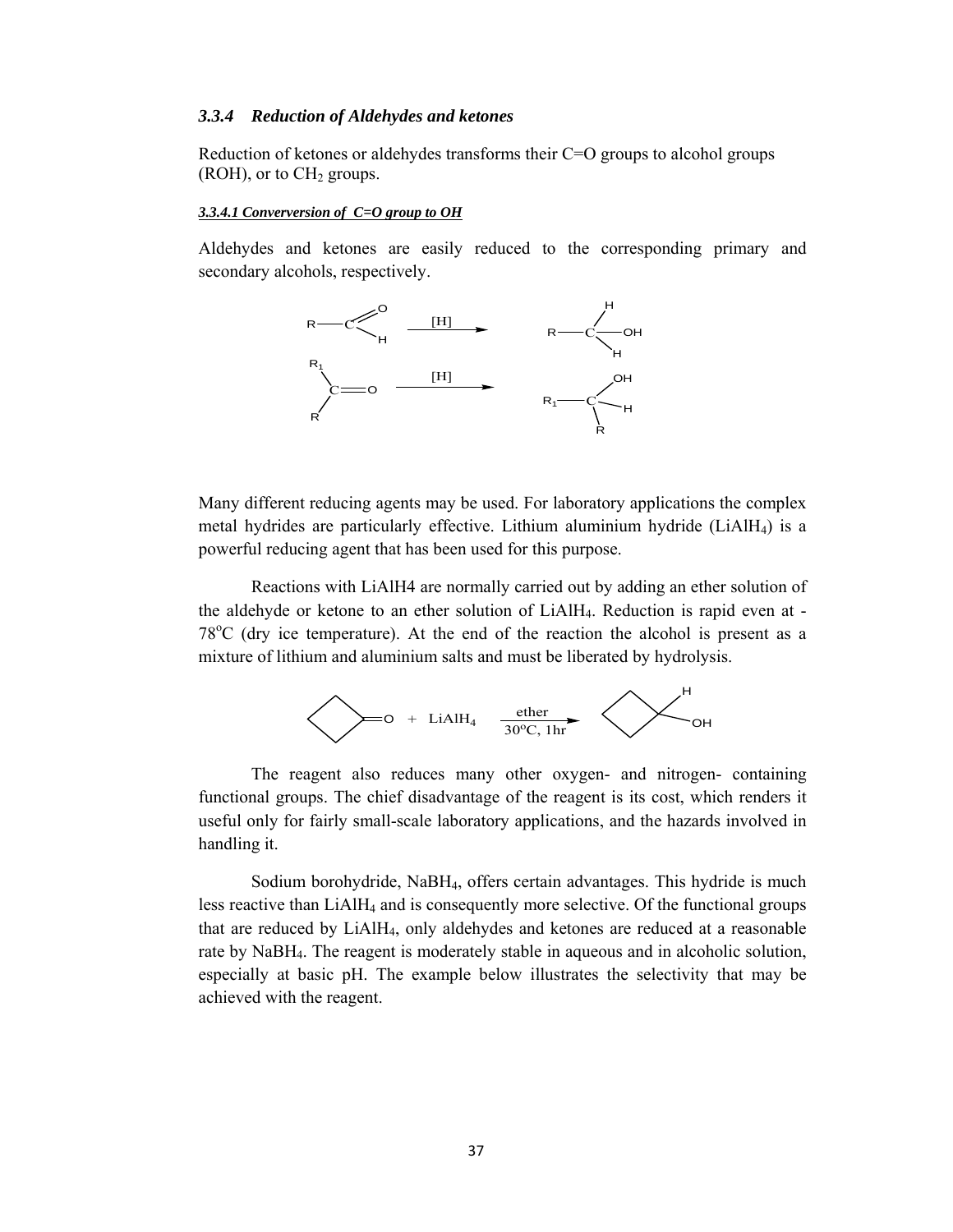

The carbonyl group is reduced rapidly and quantitatively by diborane in ether or THF. The initial product is the ester of boric acid and an alcohol, a trialkyl borate. This material is rapidly hydrolysed upon treatment with water.

$$
(\text{CH}_3)_2\text{CHCHO} + \text{B}_2\text{H}_6 \longrightarrow [(\text{CH}_3)_2\text{CHCH}_2\text{O}]_3\text{B} \xrightarrow{\text{H}_2\text{O}} (\text{CH}_3)_2\text{CHCH}_2\text{OH}
$$

 Aldehydes and ketones may also be reduced to alcohols by hydrogen gas in the presence of a metal catalyst (catalytic hydrogenation). The chief advantages of this method are that it is relatively simple to accomplish and usually affords quantitative yield of product because no complicated work-up procedure is required. However, it suffers from the disadvantages that many of the catalysts used (Pd, Pt, Ru, Rh) are relatively expensive and that other functional groups ( $C=C, -C=C$ ,  $NO<sub>2</sub>$ , C≡N) also react.



#### *3.3.4.2 Converversion of C=O group to CH2*

Complete reduction to the alkane  $(CH<sub>2</sub>)$  is not possible using either metal-hydride reduction or catalytic hydrogenation of aldehydes and ketones. These processes will stop at the alcohol oxidation state. We can convert the C=O group of ketones and aldehydes into a  $CH<sub>2</sub>$  group by the **Clemmensen reduction** or the **Wolff-Kishner reaction**.

*Clemmensen Reduction*: We carry out this reaction by treating an aldehyde or ketone with **zinc amalgam** (Zn treated with mercury metal (Hg) in aqueous HCl). Because this reaction uses aqueous HCl, it is not useful for compounds that are sensitive to acid. (In those cases we can use the reaction described in the next section.) A plausible reaction mechanism for the reduction is as shown below.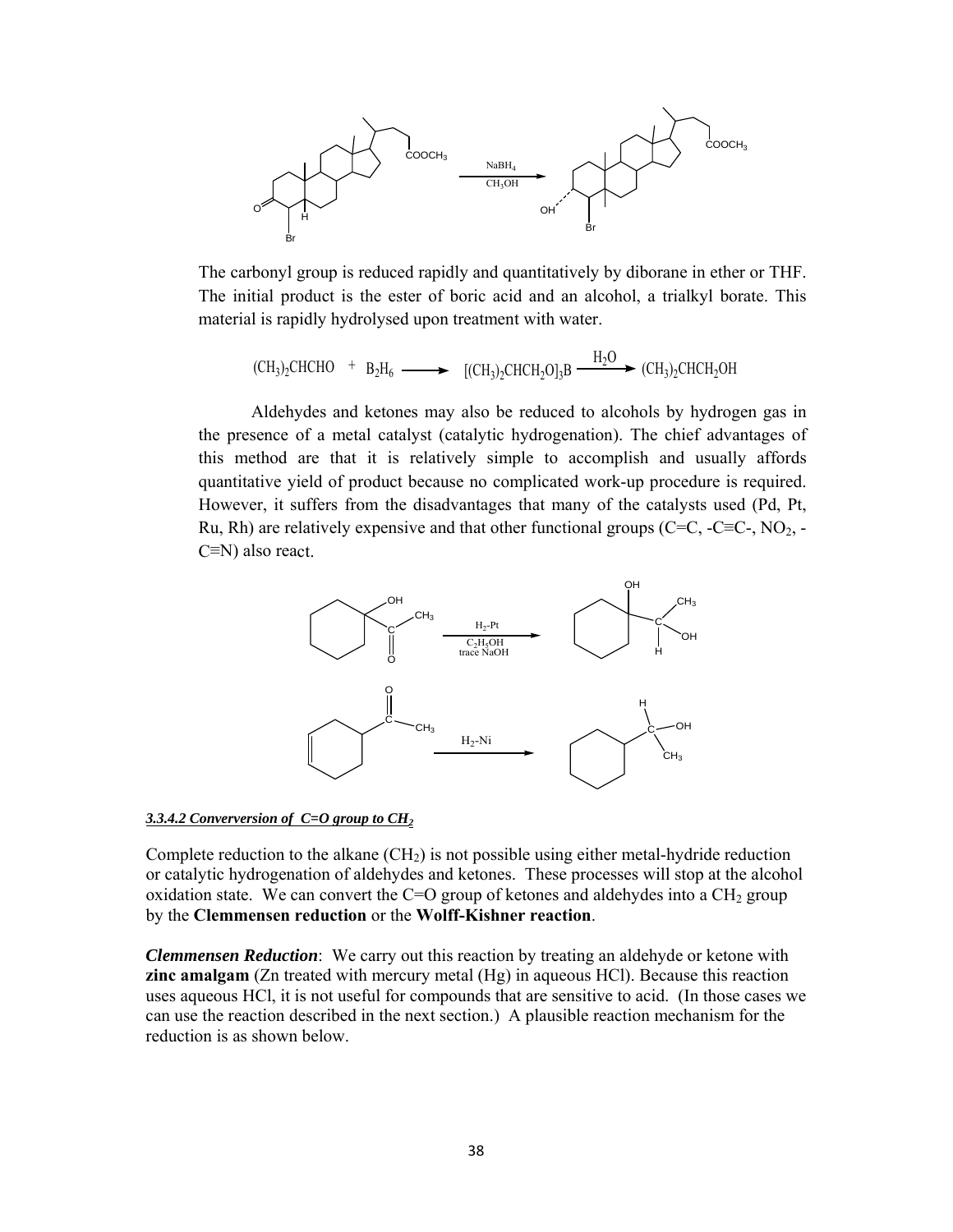

**Mechanism of Clemmensen reduction of carbonyls**

*Wolff-Kishner Reaction:* The mechanism of *Wolff-Kishner reaction* involves nucleophilic addition of hydrazine to the C=O group to form the intermediate hydrazone. This intermediate reacts further with  $H_2O$  in the reaction mixture to form  $N_2$  and the final organic product. Because the reaction medium is basic, we can use the *Wolff-Kishner reaction* with compounds sensitive to the acidic conditions of the *Clemmensen reduction*.

$$
R \xrightarrow{\text{NH}_2-NH_2} R \xrightarrow{\text{NH}_2-NH_2} R \xrightarrow{\text{H}} R'
$$
<sup>+</sup> N<sub>2</sub> + H<sub>2</sub>O [Wolff-Kishner reduction]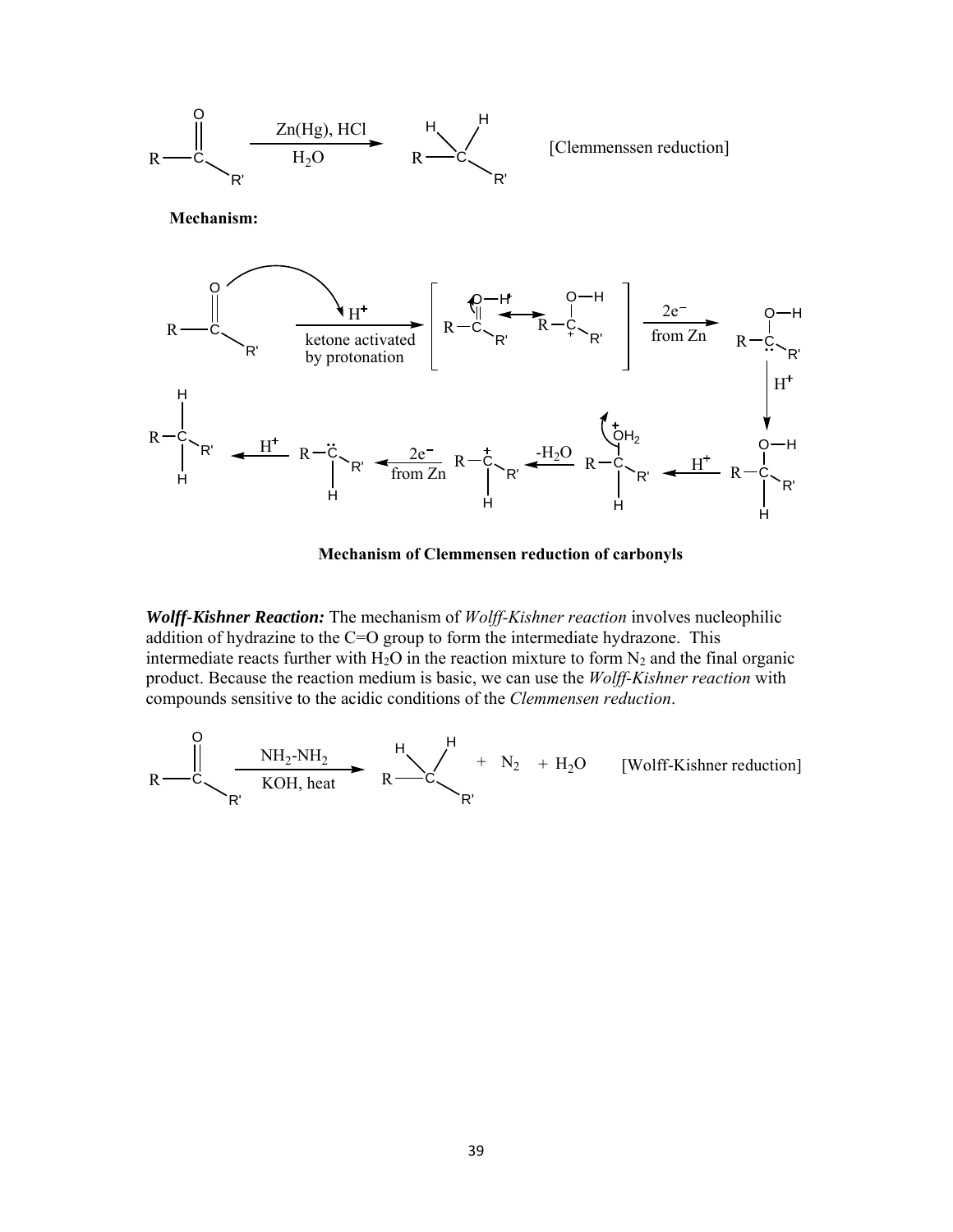### **Mechanism:**



**Mechanism of Wolff-Kishner reduction of carbonyls**

 One drawback of the Wolff-Kishner reaction is that it involves the use of strong base (KOH) at elevated temperatures, conditions which may affect other base sensitive functional groups within the molecule.

### **4.0 Conclusion**

In this unit you have learnt that most of the reduction techniques, despite their differences in mechanism and reagents, accomplish the same or similar functional group changes. The unit described types of reduction, with a discussion of applicable functional group transformations and correlates each type of reduction with its relative utility in organic synthesis.

# **5.0 Summary**

In reference to organic molecules, reduction is a process by which a carbon atom gains bonds to less electronegative elements, most commonly hydrogen. It is obvious from this unit that reductive processes are important in organic synthesis.

# **6.0 Tutor-Marked Assignment**

Predict the product(s) in each of the following reactions: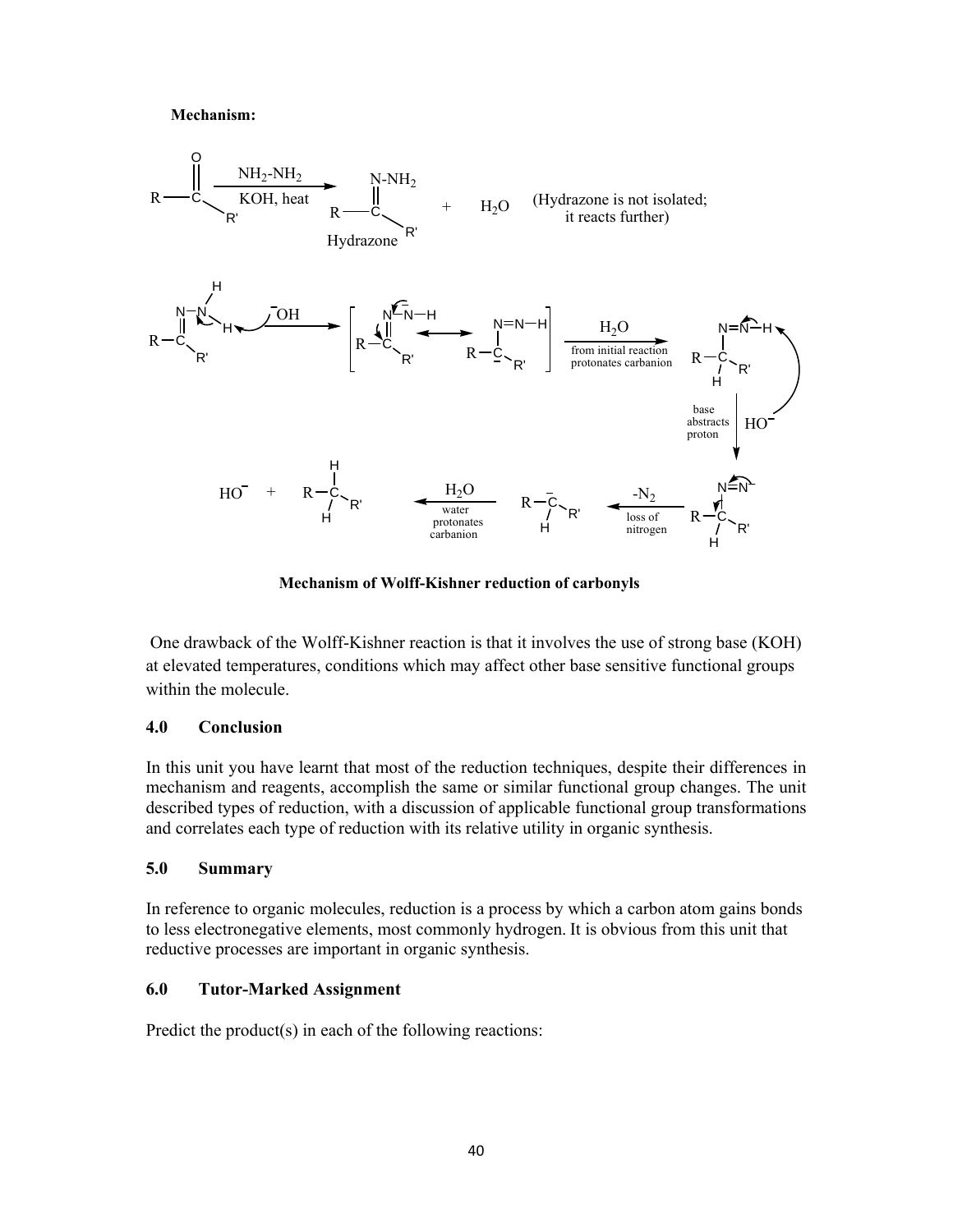

# **7.0 References/Further Reading**

- (1) Carey, F. A.; Sundberg, R. J. In Advanced Organic Chemistry Part B, Springer: New York, **2007**.
- (2) Larock, R.C. *Comprehensive Organic Transformations*, 2nd ed, Wiley-VCH, New York, **1999**.
- (3) Hudlicky ́, M. *Reductions in Organic Chemistry*, Ellis Horwood Ltd., Chichester **1984**.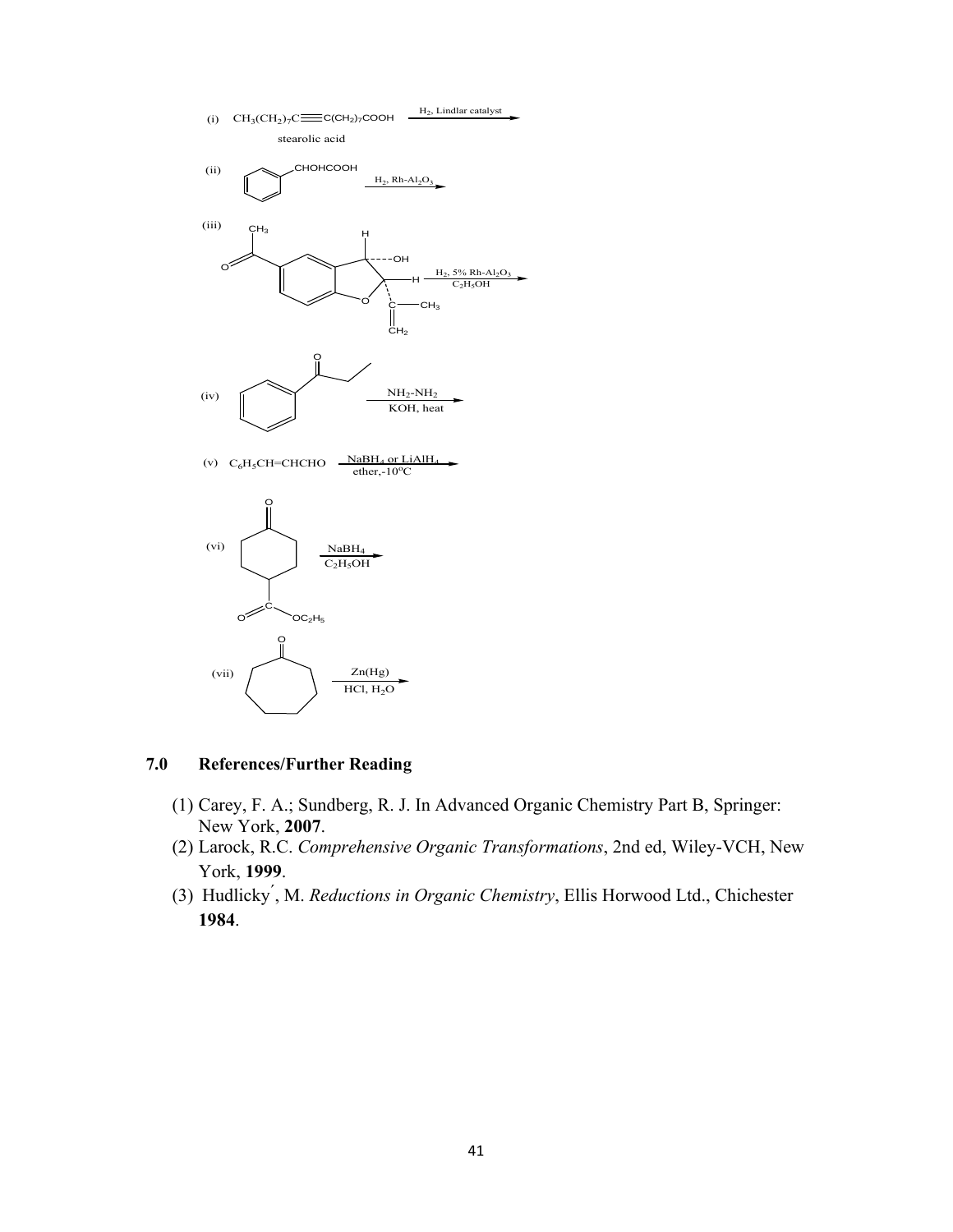# **Unit 3 Acetylenes**

# **Contents**

- 1.0 Introduction
- 2.0 Objectives
- 3.0 Main Content
	- *3.1 Nature of –C≡C−H Bond*
	- *3.2 Acidity of Alkynes*
	- *3.3 Preparation of Alkynes*
	- *3.4 Alkylation Reaction (Synthetic application)*
	- *3.5 Synthesis of acetylenes from acetylides*
	- *3.6 Coupling Reactions*
- 4.0 Conclusion

5.0 Summary

- 6.0 Tutor-Marked Assignment
- 7.0 References/Further Reading

# **1.0 Introduction**

Alkynes are compounds that contain carbon-carbon triple bonds. The general formula for an acyclic, mono-alkyne is  $C_nH_{2n-2}$ . There are two main classifications of alkynes: terminal (RC≡CH) and internal (RC≡CR). The alkyne group is very reactive and few molecules with a triple bond are found in nature. Acetylene (HC≡CH) is the most widely used alkyne and is probably best known for its use in oxyacetylene torches.

# **2.0 Objectives**

At the end of this unit, students should be able to:

- i. Describe the nature of the bond in acetylenes
- ii. Discuss the acidity of alkynes
- iii. Explain how acetylenes can be prepared
- iv. Give details of various methods of synthesis of alkynes

# **3.0 Main Content**

# **3.1 Nature of –C≡C−H Bond**

The simplest member of the alkyne family is acetylene,  $C_2H_2$ . It is a linear molecule, all four atoms lying along a single line. Both carbon-hydrogen and carboncarbon bonds are cylindrically symmetrical about a line joining the nuclei, and are therefore σ-bonds. The carbon-carbon "triple bond" is made up of one strong σ-bond and two weaker  $\pi$ -bonds.

The triple bond ( $-C \equiv C$ ) is drawn with three identical lines suggesting all three bonds are identical. This is not the case however; as one bond is a  $\sigma$  bond and the other two bonds are  $\pi$  bonds. Each carbon atom in a triple bond is sp hybridized according to hybrid atomic orbital theory. The alkyne carbon atom has two sp orbitals that are  $180^\circ$ apart, which minimizes repulsion between electrons in these two orbitals. Each carbon atom also has two unhybridized p orbitals. The p orbitals on one carbon atom (p*<sup>x</sup>* and p*z*) are in a common plane and perpendicular to each other. Two sp orbitals, one from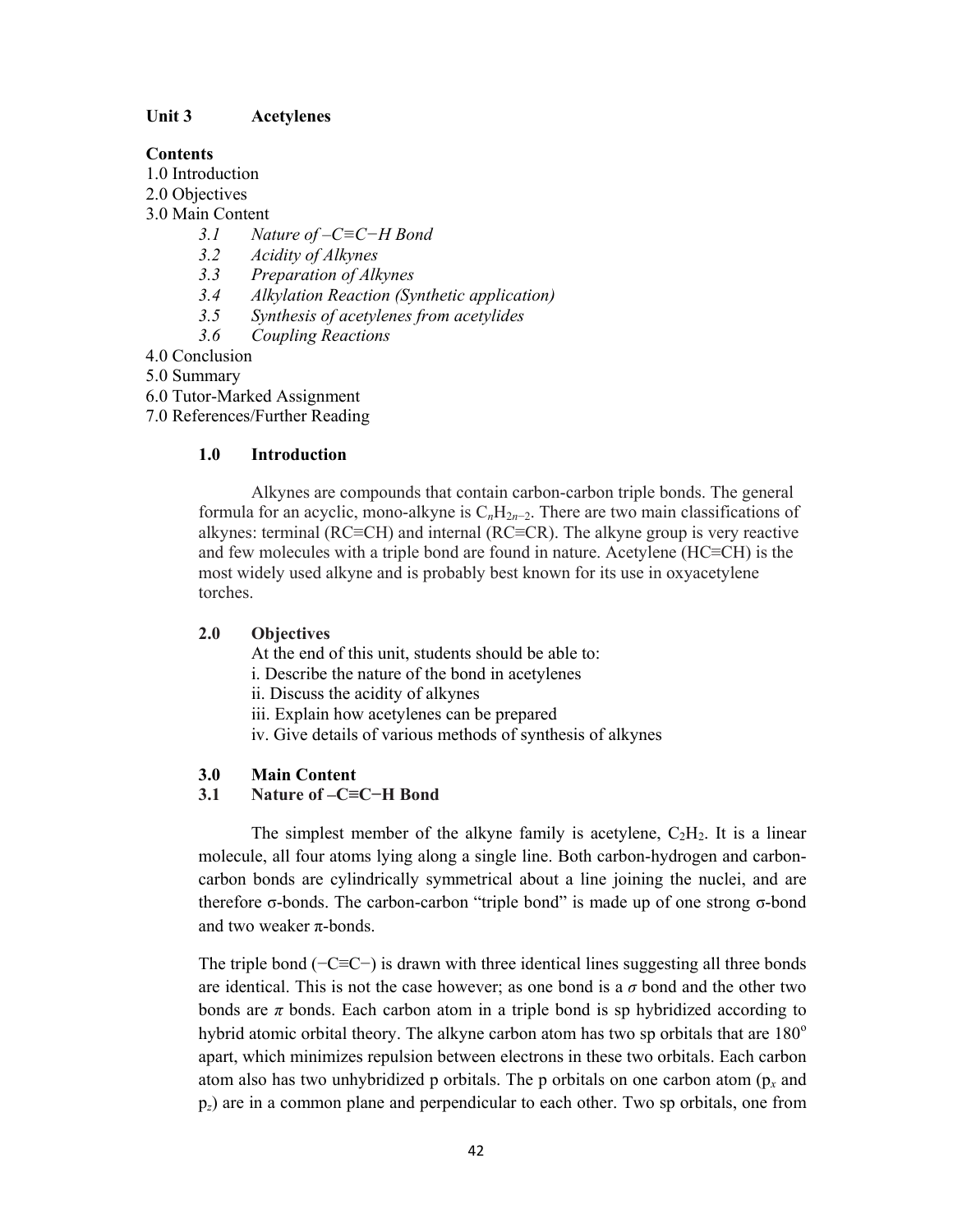each carbon atom, overlap to form a  $\sigma$  bond. The two p orbitals on one carbon atom overlap with the two p orbitals on the adjacent carbon atom to form two  $\pi$  bonds. The overlapping p orbitals must be in the same plane for maximum overlap and bond strength.

*SAQ I-5: Why isn't an alkyne bond three times as strong as a single bond?* 

#### **3.2 Acidity of Alkynes**

Very strong bases (such as sodium amide) deprotonate terminal acetylenes to form carbanions called acetylide ions (or alkynide ions). Hydroxide ion and alkoxide ions are not strong enough bases to deprotonate alkynes. Internal alkynes do not have acetylenic protons, so they do not react.

 $CH_3CH_2 \longrightarrow C \longrightarrow H + NaNH_2 \longrightarrow CH_3CH_2 \longrightarrow CH_3CH_2 \longrightarrow C \longrightarrow H_3$ 1-butyne, a terminal alkyne sodium amide sodium butynide

 The hydrogens in terminal alkynes are relatively acidic; acetylene itself has a  $pK_a$  of about 25. It is a far weaker acid than water ( $pK_a$  15.7) or the alcohols  $pK_a$  (16-19), but is much more acidic than ammonia ( $pK_a$  35). Amide ion in liquid ammonia converts acetylene and other terminal alkynes into the corresponding carbons. Terminal alkynes act as acids in the presence of a strong base. The amide anion,  $\text{NH}_2$ , the conjugate base of ammonia (pK<sub>a</sub> = 35), is a strong enough base to completely remove a proton from a terminal alkyne. The following equation shows this reaction and the corresponding  $pK_a$  values. This is an acid-base reaction where RC≡CH is the acid on the left side of the equilibrium expression and ammonia,  $NH<sub>3</sub>$ , is the conjugate acid on the right side of the expression. In acid-base reactions, the rule is a survival of the weakest. Since ammonia is a weaker acid ( $pK_a = 35$ ) than the alkyne ( $pK_a = 25$ ), the reaction is shifted strongly to the right. The larger the  $pK_a$ value, the weaker the acid. The conjugate base of this reaction is the acetylide anion, RC≡C−.

> $RC \equiv CH + NH_2$  $RC \equiv C + NH_3$  $pK_a = 25$  acetylide  $pK_a = 35$ <br>anion

This reaction does not occur with alkenes or alkanes. Ethylene has a  $pK_a$  of about 44 and methane has a  $pK_a$  of about 50.

 Electrons in s-orbitals are held, on the average, closer to the nucleus than they are in p-orbitals. This increased electrostatic attraction means that s-electrons have lower energy and greater stability than p-electrons. In general, the greater the amount of s-orbital in a hybrid orbital containing a pair of electrons, the less basic is that pair of electrons. Lower basicity corresponds to higher acidity of the conjugate acid.

Alkynes are quantitatively deprotonated by alkyllithium compounds.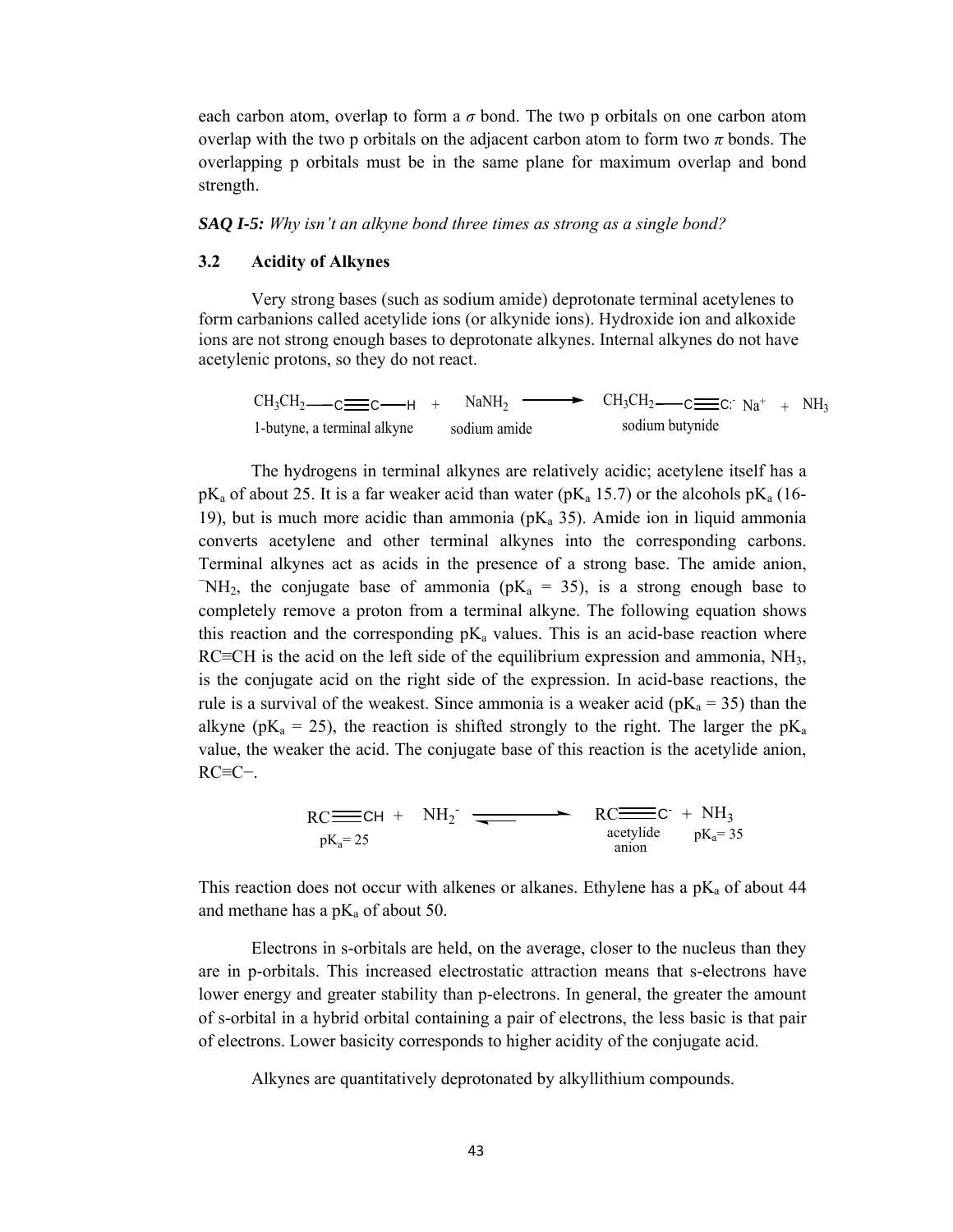$$
CH_3(CH_2)_3C \equiv \text{CH} + n-C_4H_9Li \longrightarrow CH_3(CH_2)_3C \equiv \text{CLi} + n-C_4H_{10}
$$

The foregoing transformation is simply an acid-base reaction, with 1-hexyne being the acid and n-buthyllithium being the base. Terminal alkynes give insoluble salts with a number of heavy metal cations such as  $Ag^+$  and  $Cu^+$ . The formation of the salts serves as a useful chemical diagnosis for the RC≡CH function, but many of these salts are explosively sensitive when dry and should always be kept moist.

# **3.3 Preparation of Alkynes**

 Acetylene or ethyne is the most important member of this series, and it may be prepared by any of the following methods.

1) By the action of water on calcium carbide

 $CaC_2$  + 2H<sub>2</sub>O  $\longrightarrow$  HC  $\equiv$  CH + Ca(OH)<sub>2</sub>

This method of preparation is used industrially.

2) By the action of ethanolic potassium hydroxide on ethylene dibromide. In principle, a triple bond can be introduced into a molecule by elimination of two molecules of HX from either a germinal (twin), or a vicinal (near) dihalide.

 $BrCH_2CH_2Br$  + KOH ethanol  $H_2C=CHBr$  + KBr + H<sub>2</sub>O  $H_2C=CHBr + KOH$   $\longrightarrow$   $HC \longrightarrow CH + KBr + H_2O$ 

#### **3.4 Synthesis of Alkynes**

Two different approaches are commonly used for the synthesis of alkynes. In the first, an appropriate electrophile undergoes nucleophilic attack by an acetylide ion. The electrophile may be an unhindered primary alkyl halide (undergoes  $S_N^2$ ), or it may be a carbonyl compound (undergoes addition to give an alcohol). Either reaction joins two fragments and gives a product with a lengthened carbon skeleton. This approach is used in many laboratory syntheses of alkynes.

The second approach forms the triple bond by a double dehydrohalogenation of a dihalide. This reaction does not enlarge the carbon skeleton. Isomerization of the triple bond may occur (see Section 9-8), so dehydrohalogenation is useful only when the desired product has the triple bond in a thermodynamically favoured position.

#### *3.4.1 Alkylation Reaction (Synthetic application***)**

Organic chemistry includes the study of synthesizing molecules that are not readily available from natural sources. The acetylide anion is a useful synthetic reagent. These anions are strong bases and good nucleophiles. They have a nonbonding electron pair they are willing to share with an electrophile. Acetylide anions react readily with methyl compounds  $(CH_3X)$  and primary alkyl compounds  $(RCH_2X)$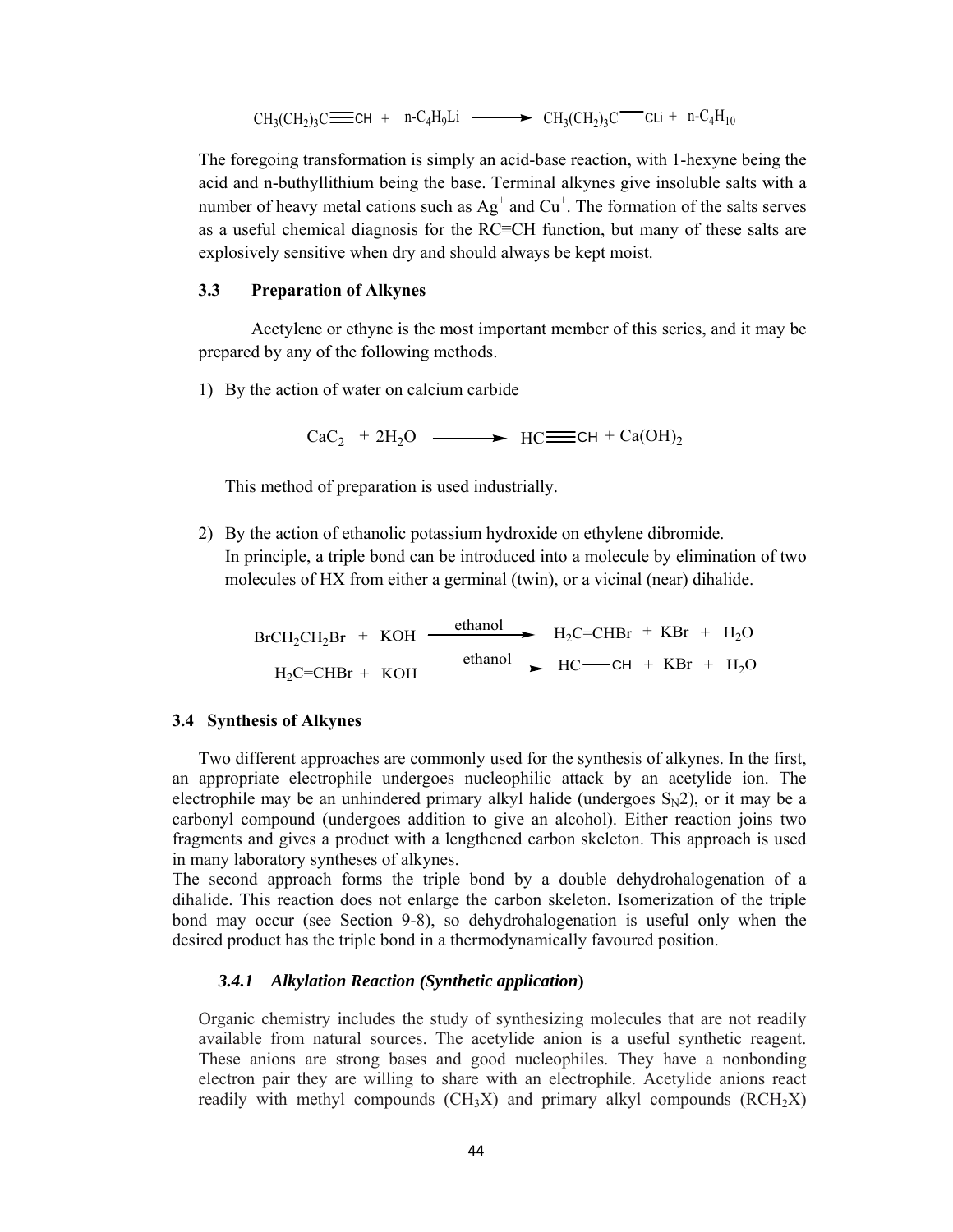where X is a good leaving group like a halide or tosylate anion. An example of this reaction is shown in the equation following. The C−X bond is polar when the X atom/group is more electronegative than C. Bond polarity makes C partially positive and electrophilic. The reaction shown below is called a *nucleophilic substitution reaction*. The X group is replaced (substituted) with the acetylide group.



Alkylation via an acetylide anion.  $(X = Cl^-, Br^-, I^-)$  or to sylate)



Typical reaction conditions for formation of alkynes involve the use of molten KOH, solid KOH moistened with alcohol, or concentrated alcoholic KOH solutions at temperatures of 100-200°C. In practice, these conditions are so drastic that the method is only useful for the preparation of certain kind of alkynes. Under these highly basic conditions the triple bond can migrate along a chain.

$$
CH_3CH_2C \equiv \text{CH} \xrightarrow{\text{alcohol KOH}} CH_3CH_2C \equiv \text{CCH}_3
$$

Disubstituted alkynes are thermodynamically more stable than terminal alkynes (because of the preference for s-character in C-C bonds). Consequently these conditions may be used only where such rearrangement is not possible.

 Sodium amide is an effective strong base that is used in generating an acetylide anion for synthesis of acetylenes. A nucleophilic substitution reaction is a convenient way of making larger molecules containing an alkyne function. The equation below shows a reaction scheme starting with acetylene.

$$
\text{HC} \equiv \text{CH} \xrightarrow{1. \text{NH}_2} \text{RC} \equiv \text{CH} \xrightarrow{1. \text{NH}_2} \text{RC} \equiv \text{CR'}
$$

In the first step, a proton is removed from acetylene by the amide anion  $(NH<sub>2</sub>)$ . The resulting acetylide anion reacts with a primary alkyl halide to give a terminal alkyne. In the next step, amide anion is again used to remove the remaining acetylenic proton. The resulting acetylide anion reacts with another alkyl halide molecule to give a disubstituted internal alkyne. Only methyl and primary alkyl halide reagents can be used in these reactions. Secondary and tertiary alkyl halide compounds tend to give elimination reactions (alkene formation), not substitution reactions.

# *3.4.2 Addition of Acetylide Ions to Carbonyl Groups*

Like other carbanions, acetylide ions are strong nucleophiles and strong bases. In addition to displacing halide ions in  $S_N2$  reactions, they can add to carbonyl ( C = O )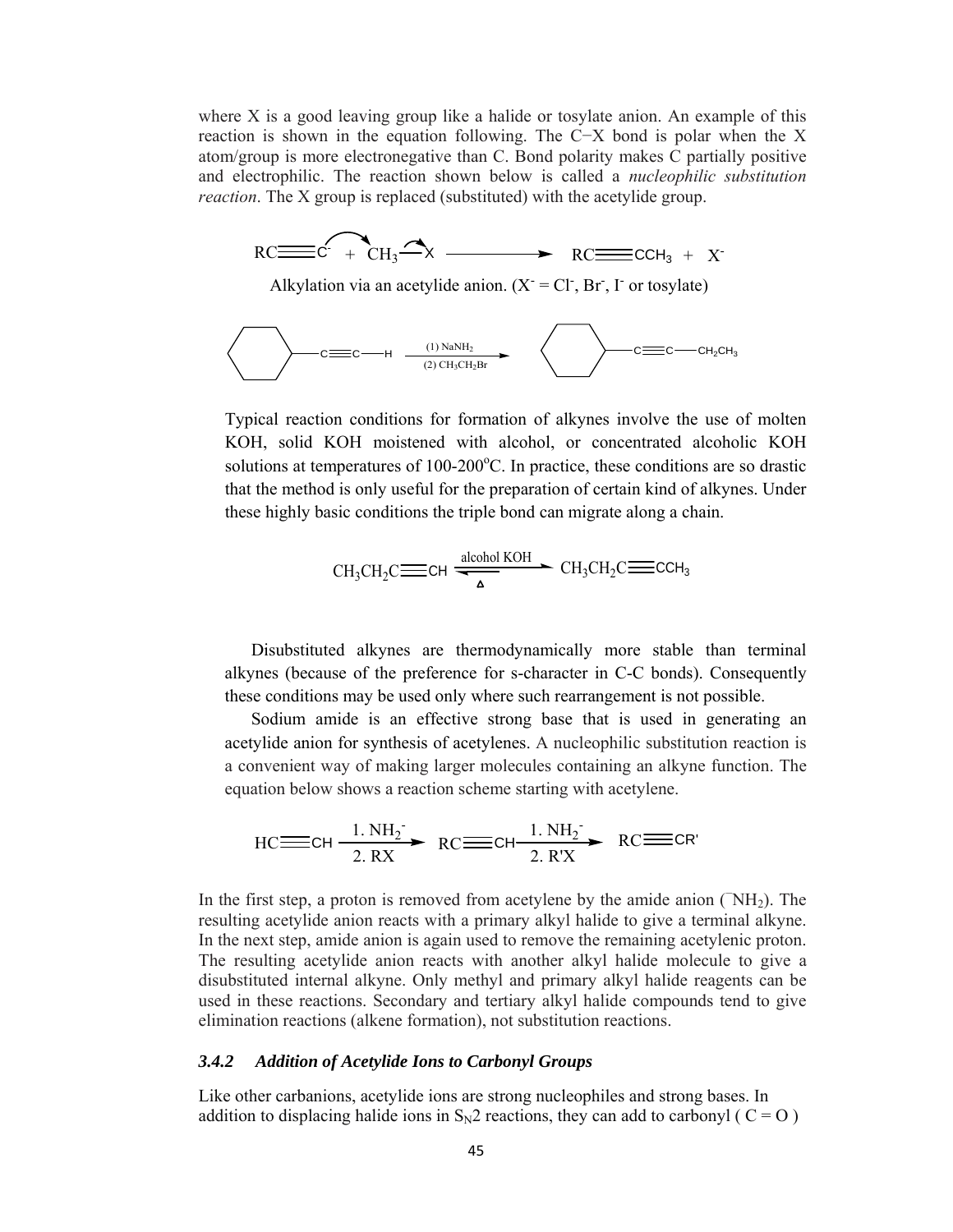groups. Because oxygen is more electronegative than carbon, the  $C = O$  double bond is polarized. The oxygen atom has a partial negative charge balanced by an equal amount of positive charge on the carbon atom.

An acetylide ion can serve as the nucIeophile in the nucleophilic addition to a carbonyl group. The acetylide ion adds to the carbonyl group to form an alkoxide ion; addition of dilute acid (in a separate step) protonates the alkoxide to give the alcohol.





In some cases, we can generate a carbon-carbon triple bond by eliminating two moleculesof HX from a dihalide. Dehydrohalogenation of a geminal or vicinal dihalide gives a vinyl halide. Under strongly basic conditions, a second dehydrohalogenation may occur to form an alkyne.

*Conditions for Elimination:* We have already seen many examples of dehydrohalogenation of alkyl halides. The second step is new, however, because it involves dehydrohalogenation of a vinyl halide to give an alkyne. This second dehydrohalogenation occurs only under extremely basic conditions for example, fused (molten) KOH or alcoholic KOH in a sealed tube, usually heated to temperatures close to 200°C. Sodium amide is also used for the double dehydrohalogenation. Since the amide ion  $(\hat{}$ :NH<sub>2</sub>) is a much stronger base than hydroxide, the amide reaction takes place at a lower temperature. The following reactions are carefully chosen to form products that do not rearrange (see below).



#### **3.5 Coupling Reactions.**

Carbon-carbon and carbon-heteroatom bonds are found in many compounds that exhibit important biological, pharmaceutical and materials properties. Due to the importance of these bonds, there has been a need to develop mild and general methods for their synthesis. Classically, the synthesis of these bonds involved nucleophilic aromatic substitution reactions, which required the use of electrondeficient aryl halides or  $N_2$  as a leaving group. The discovery of transition-metal mediated reactions for the synthesis of carbon-carbon and carbon-heteroatom bonds was an important discovery for synthetic chemists. Cuprous acetylides undergo oxidative coupling to aryl halides in the Castro-Stephens Coupling.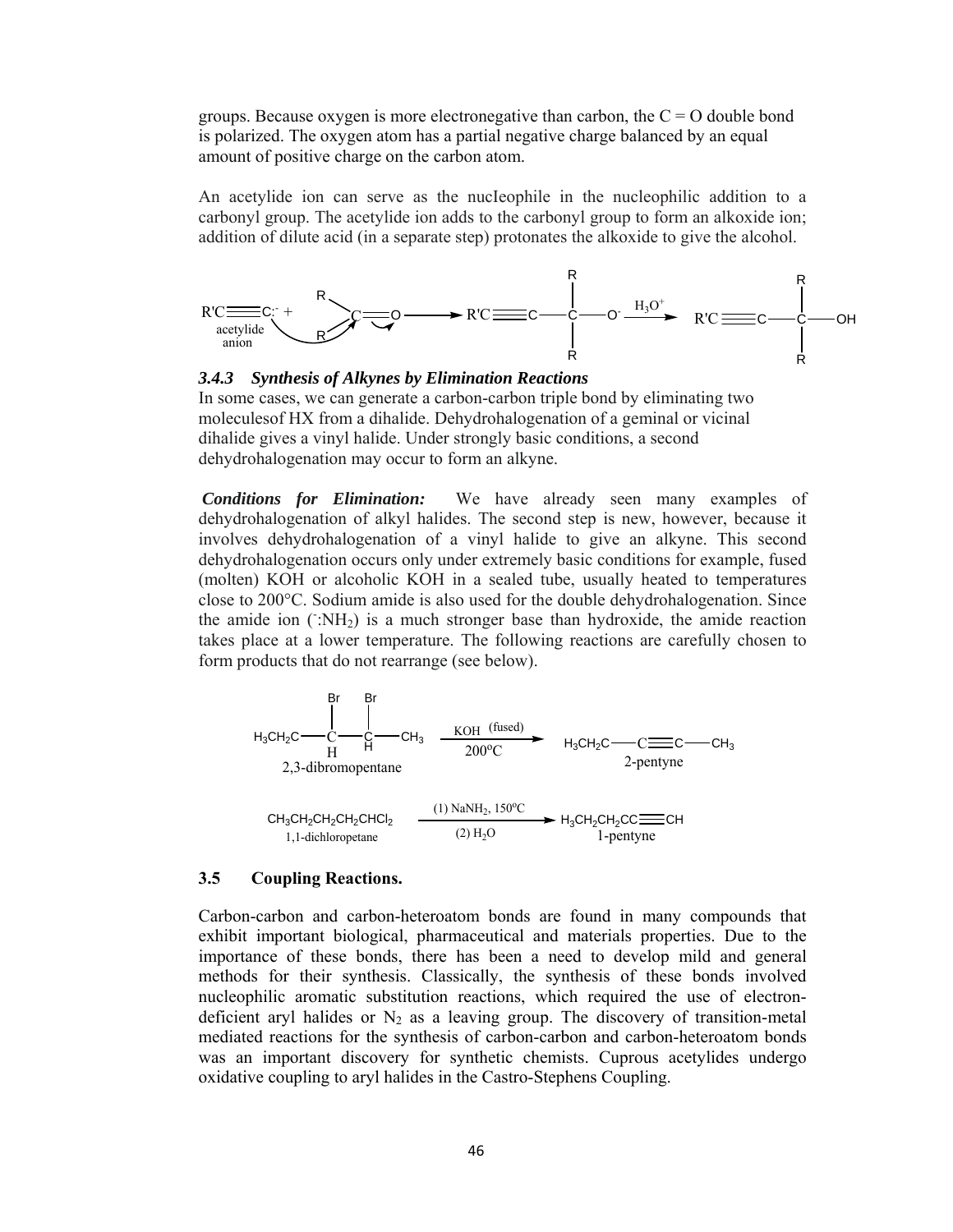

Castro-Stevens coupling reaction

The Glaser coupling involves the oxidative coupling of a terminal acetylene to produce a diacetylene.



# **3.0 Conclusion**

Hydrocarbons that contain a carbon–carbon triple bond are called alkynes. Noncyclic alkynes have the molecular formula  $C_nH_{2n-2}$ . Acetylene (HC≡CH) is the simplest alkyne. We call compounds that have their triple bond at the end of a carbon-carbon chain (RC≡CH) mono-substituted or terminal alkynes. Di-substituted alkynes (RC≡CR) are said to have internal triple bonds. Alkynes have four electrons in their  $\pi$ bonding system, two in each  $\pi$  bond. They are willing to share these electrons with electrophiles (a species that wants electrons). Thus alkynes are nucleophilic. They seek positively charged or electron-deficient species.

# **5.0 Summary**

You have seen in this chapter that a carbon–carbon triple bond is a functional group, reacting with many of the same reagents that react with the double bonds of alkenes. The most distinctive aspect of the chemistry of acetylene and terminal alkynes is their acidity. As a class, compounds of the type RC≡CH are the most acidic of all simple hydrocarbons. The structural reasons for this property, as well as the ways in which it is used to advantage in chemical synthesis, are important elements discussed in this chapter.

### **6.0 Tutor-Marked Assignment**

- 1. Show how to synthesize 3-decyne from acetylene and any necessary alkyl halides.
- **2.** Propose a mechanism to show how 2-pentyne reacts with sodium amide to give 1-pentyne.
- **3.** (Z)-9-Tricosene  $[(Z)$ -CH<sub>3</sub>(CH<sub>2</sub>)<sub>7</sub>CH=CH(CH<sub>2</sub>)<sub>12</sub>CH<sub>3</sub>] is the sex pheromone of the female housefly. Synthetic  $(Z)$ -9-tricosene is used as bait to lure male flies to traps that contain insecticide. Using acetylene and alcohols of your choice as starting materials, along with any necessary inorganic reagents, show how you could prepare (Z )-9-tricosene.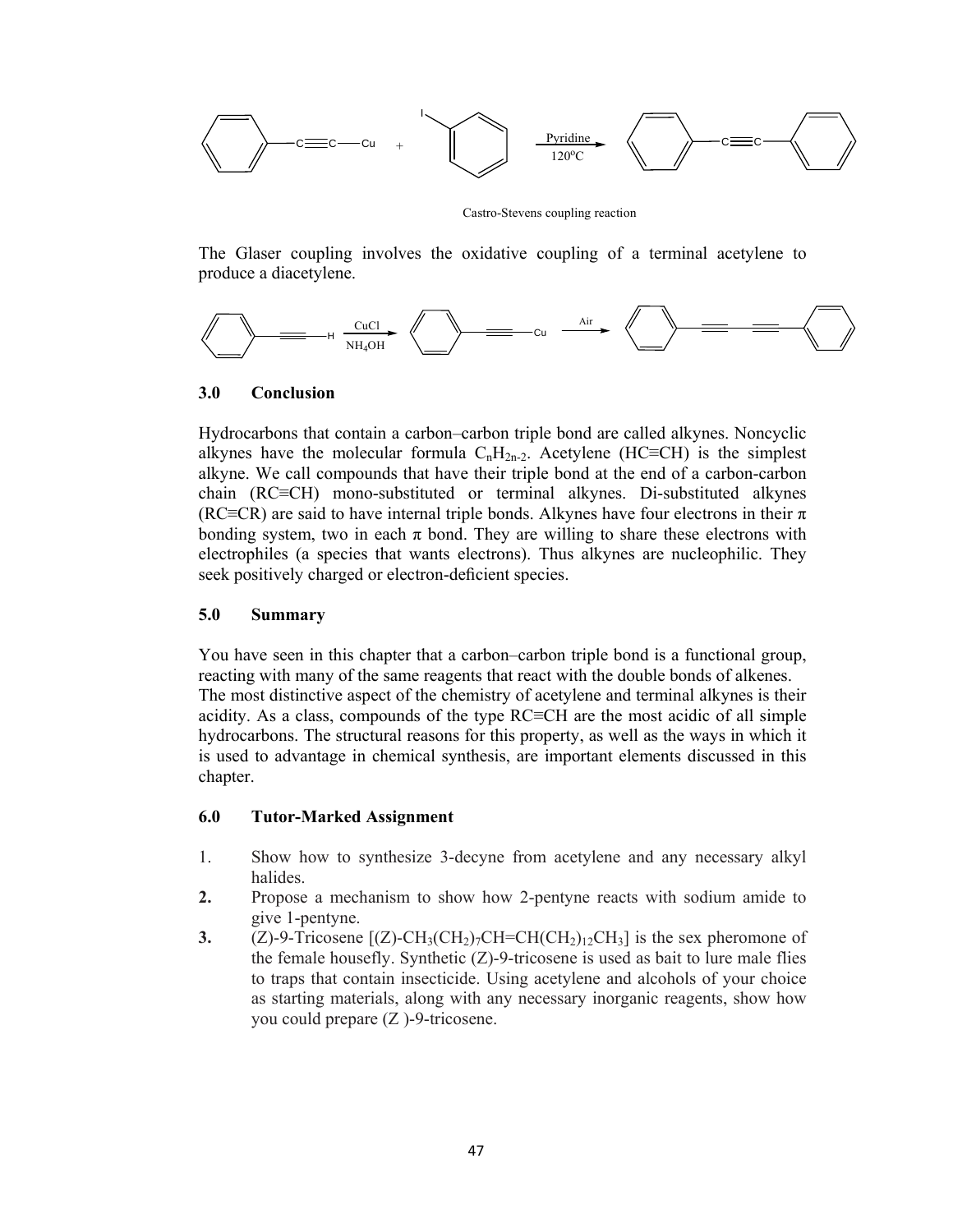# **7.0 References/Further Reading**

- (1) Wade L. G. *Organic Chemistry.* Sixth edition, Pearson Education, Inc **2006**.
- (2) R.H.Petrucci, W.S.Harwood and F.G.Herring "*General Chemistry*", 8th edn. (Prentice-Hall **2002**).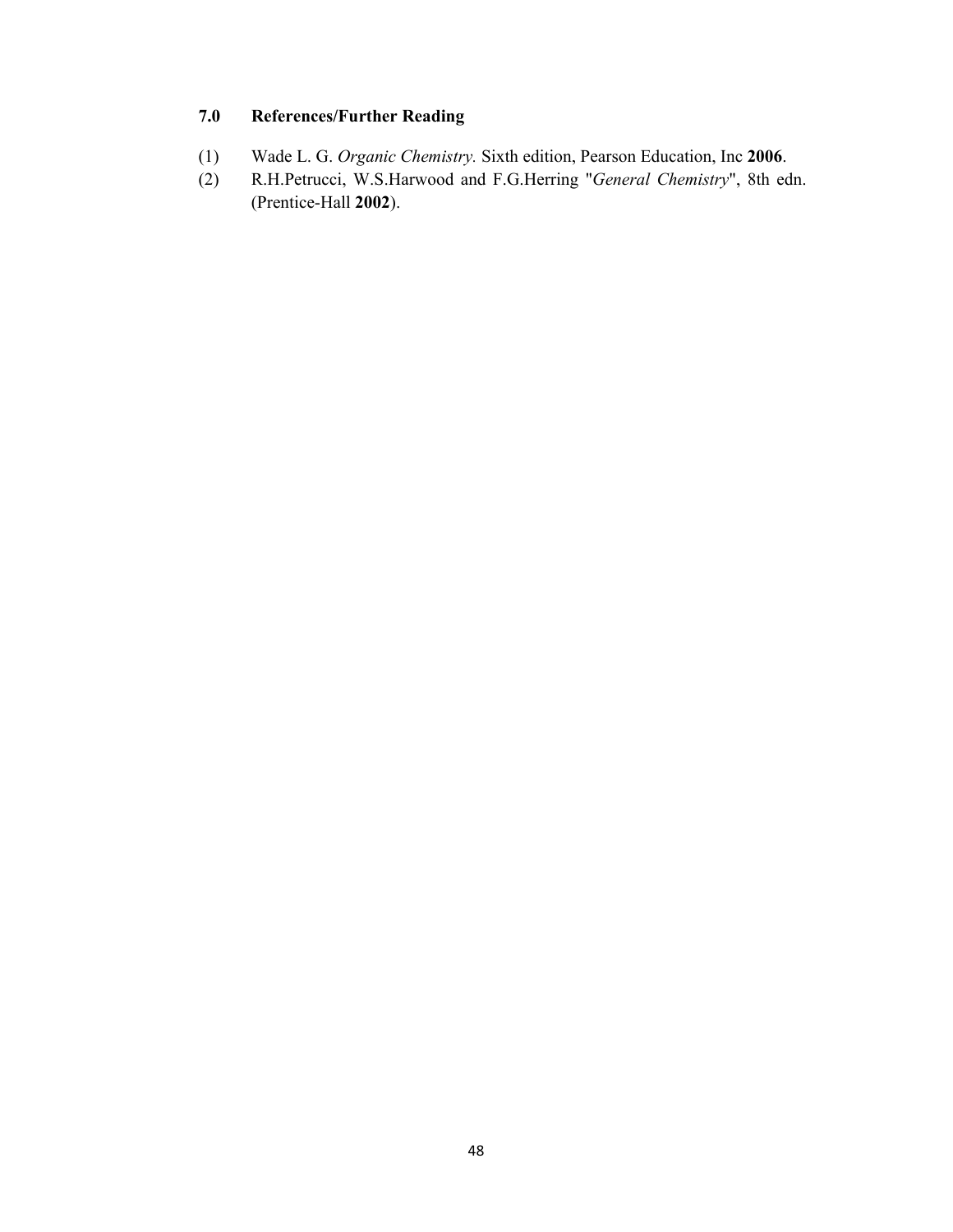# **MODULE 3 Some named reactions**

Unit 1 Aldol and Aldol-type Reactions

Unit 2 Wittig Synthesis of C=C bond

Unit 3 Diels-Alder Reaction

### **Unit 1 Aldol and Aldol-type Reactions Contents**

- 1.0 Introduction
- 2.0 Objectives
- 3.0 Main Content
- 3.1 Mechanism of Aldol condensation
- 3.2 Aldol-type condensation reactions
	- *3.2.1 Reformatsky reaction*
	- *3.2.1 Perkin reaction*

3.3 Synthetic Application: Aldol Cyclization

- 4.0 Conclusion
- 5.0 Summary
- 6.0 Tutor-Marked Assignment
- 7.0 References/Further Reading

# **1.0 Introduction**

In an "aldol addition" reaction an enol or enolate of an aldehyde or ketone reacts with a second aldehyde or ketone forming a new carbon-carbon bond. This makes the aldol reaction an important reaction for organic synthesis. Originally, the aldol reaction used ethanal and therefore the product contained both an **ald**ehyde and an alcoh**ol** functional group; thus it became known as the **aldol** reaction.

# **2.0 Objectives**

At the end of this unit, students should be able to:

- i. Explain the mechanism of the Aldol condensation
- ii. Discuss some Aldol-type reactions
- iii. State the applications and limitations of each of these reactions
- iv. Give the synthetic applications of this type of reaction.

# **3.0 Main Content**

# **3.1 Mechanism of Aldol Condensation**

Methylene groups that are  $\alpha$  to the carbonyl function are acidic. They can therefore be abstracted by a base, usually NaOH, Na2CO3*, t*-amine, or *n-*BuLi. This generates a nucleophilic species which attacks the carbonyl group of another carbonyl compound. The carbonyl compounds that may be involved include the following: (a) Aldehyde + aldehyde (b) aldehyde + ketone and (c) ketone + ketone. In the above cases the aldehyde may be the same or different or the ketones may be the same or different. When they are different it is called mixed aldol condensation. The product of aldol condensation is a β-hydroxycarbonyl hence the name *aldol.* It is an important reaction in organic chemistry because on dehydration of the aldol it gives an α,β-unsaturated carbonyl compound.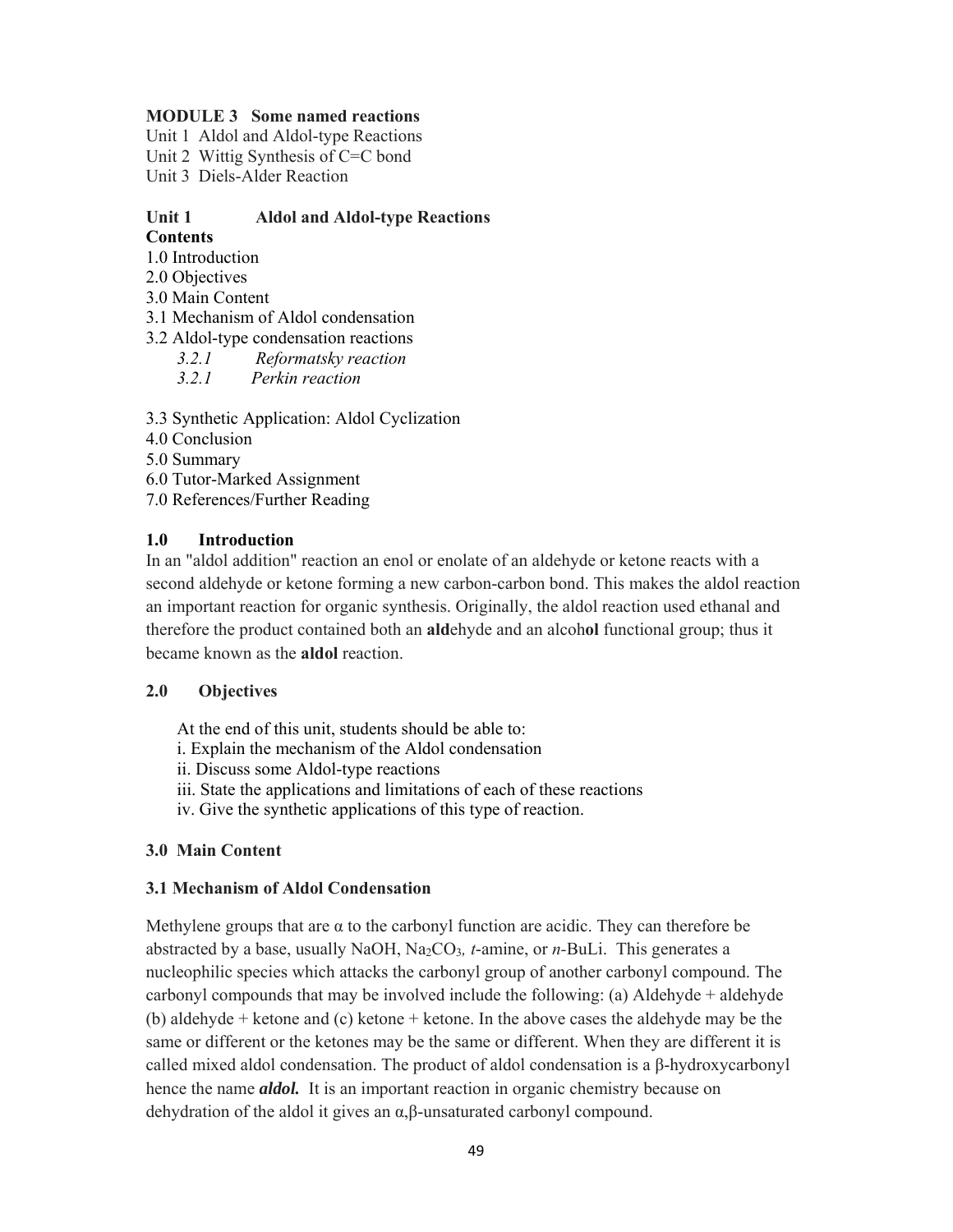First, the base deprotonates a hydrogen adjacent to the carbonyl:



This resonance-stabilized enolate acts as a nucleophile on the aldehyde



The alkoxide is then protonated to regenerate the hydroxide base:



The base then deprotononates the  $\alpha$ -carbon again to form an enolate:



The enolate then forms an  $\alpha, \beta$ -unsaturated carbonyl with the loss of hydroxide.



If the initial carbonyl has another α-proton to deprononate, then the entire process can happen again and result in the addition of 2 aldehydes

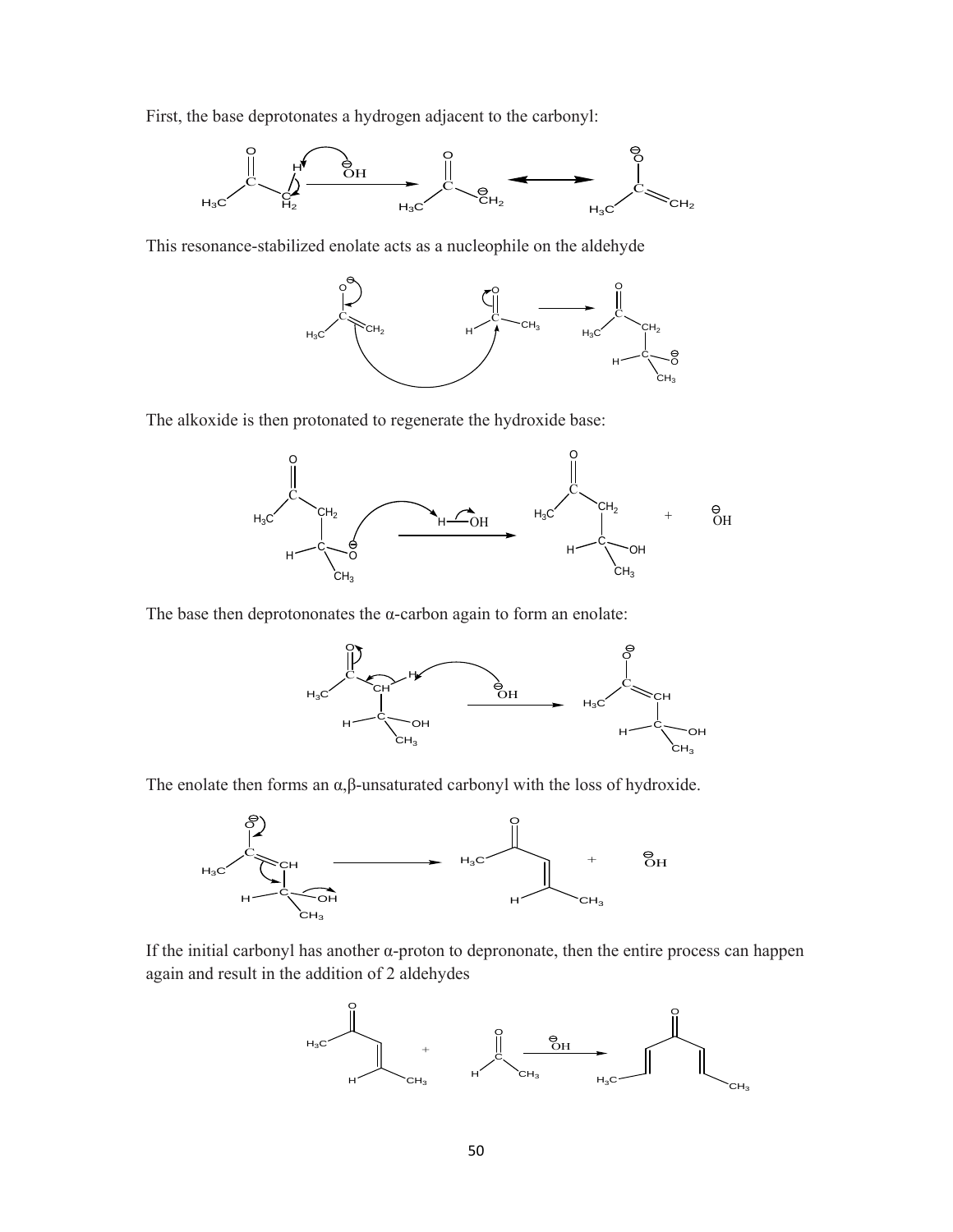# **3.2 Aldol-type Condensation reactions**

The above is the general aldol condensation reaction. There are other aldol-like reactions which are very important in organic synthesis. They include reactions such as Reformatsky reaction and Perkin reaction.

# *3.2.1 Reformatsky Reaction*

The Reformatsky reaction is an organic reaction which condenses aldehydes (or ketones), with  $\alpha$ -halo esters, using metallic zinc to form β-hydroxy-esters. This on dehydration gives an  $\alpha$ ,β-unsaturated ester which can be hydrolysed to the corresponding carboxylic acid. If applied to an aromatic aldehyde it leads to formation of cinnamic acid derivatives.



### *Mechanism of the Reformatsky Reaction*

Organozinc compounds are prepared from α‐halogenesters in the same manner as Grignard reagents. This reaction is possible due to the stability of esters against organozincs. Due to the very low basicity of zinc enolates, there is hardly any competition from proton transfer, and the scope of carbonyl addition partners is quite broad. In presence of ketones or aldehydes, the organozinc compounds react as the nucleophilic partner in an addition to give β‐hydroxy esters.

An ester‐stabilized organozinc reagent compared to organolithiums and organomagnesium halides (Grignard reagents), the organozinc halide reagents used in the Reformatsky reaction are relatively stable, and many are available commercially.

### *3.2.2 Perkin Reaction*

The Perkin reaction is an organic reaction developed by William Henry Perkin that can be used to make cinnamic acids i.e.  $\alpha$ -β-unsaturated aromatic acid by the aldol condensation of aromatic aldehydes and acid anhydrides in the presence of an alkali salt of the acid. The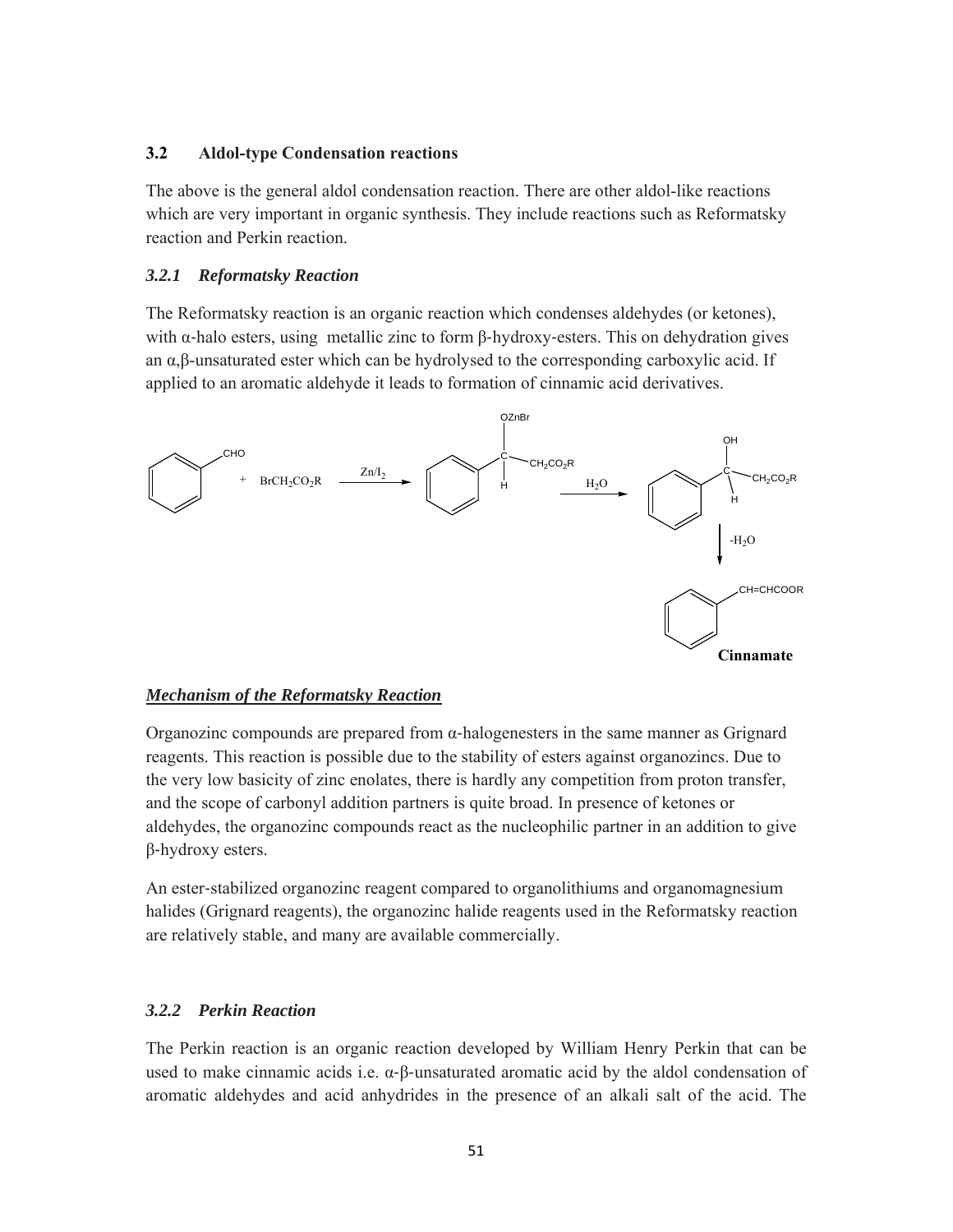Perkin condensation is a very useful organic reaction which provides a way to add two carbon atoms to the side chain of an aromatic ring. The mechanism of the Perkin reaction is complex. It involves the attack of the enolate anion of the acetic anhydride on the aromatic aldehyde. A series of rearrangement follows, with the overall effect of forming a carbon– carbon double bond (loss of water) and hydrolyzing the anhydride function. Usually the trans-isomer forms preferentially because it is more stable.



**Note:** This reaction is only applicable to aromatic aldehydes.

### **3.3 Synthetic Application: Aldol Cyclization**

Intramolecular aldol reactions of diketones are often useful for making five- and sixmembered rings. Aldol cyclizations of rings larger than six and smaller than five are less common because larger and smaller rings are less favoured by their energy and entropy. The following reactions show how a 1,4-diketone can condense and dehydrate to give a cyclopentenone and how a 1,5-diketone gives a cyclohexenone.

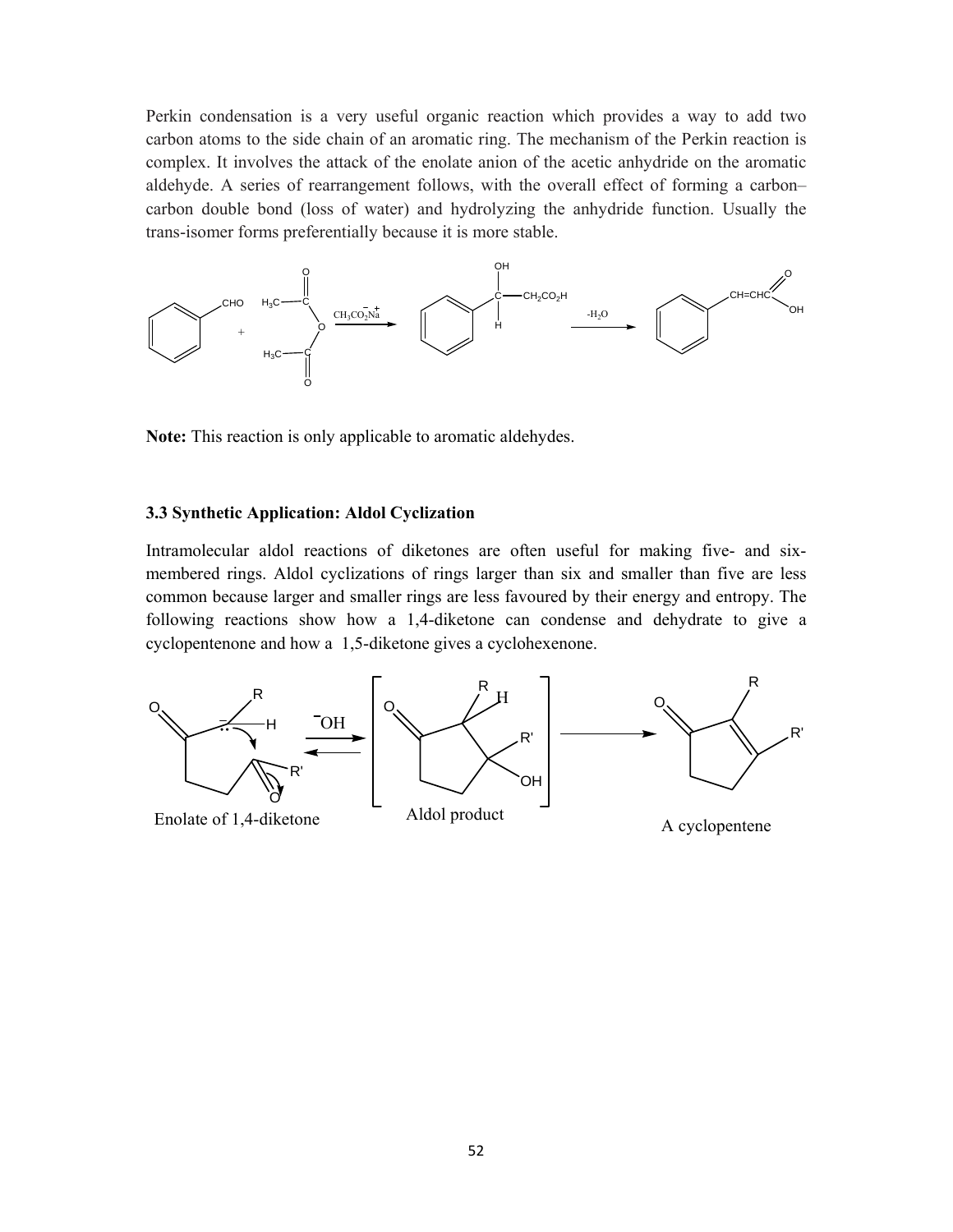### **Examples:**



#### **4.0 Conclusion**

In this unit you have learnt the mechanism for synthesis of an  $\alpha$ ,  $\beta$ -unsaturated carbonyl compounds. The unit described other reactions that utilize the mechanism of Aldol condensation to obtain compounds like α,β-unsaturated aromatic acid and α,β-unsaturated esters.

#### **5.0 Summary**

Condensation reactions are molecular transformations that join together two molecules to produce a larger molecule and also a smaller molecule (usually water, hence the name condensation). Aldol reactions join two carbonyl containing molecules together forming a new carbon-carbon bond between the alpha carbon of one molecule and the carbon of the carbonyl of the second molecule. This forms a beta hydroxyl carbonyl compound. If this product undergoes a subsequent dehydration, then an aldol condensation reaction has taken place. Condensation reactions are a convenient way to synthesize a functionalized larger molecule from smaller starting reagents. Condensation reactions are often utilized in the manufacture of pharmaceuticals, coatings and plastics.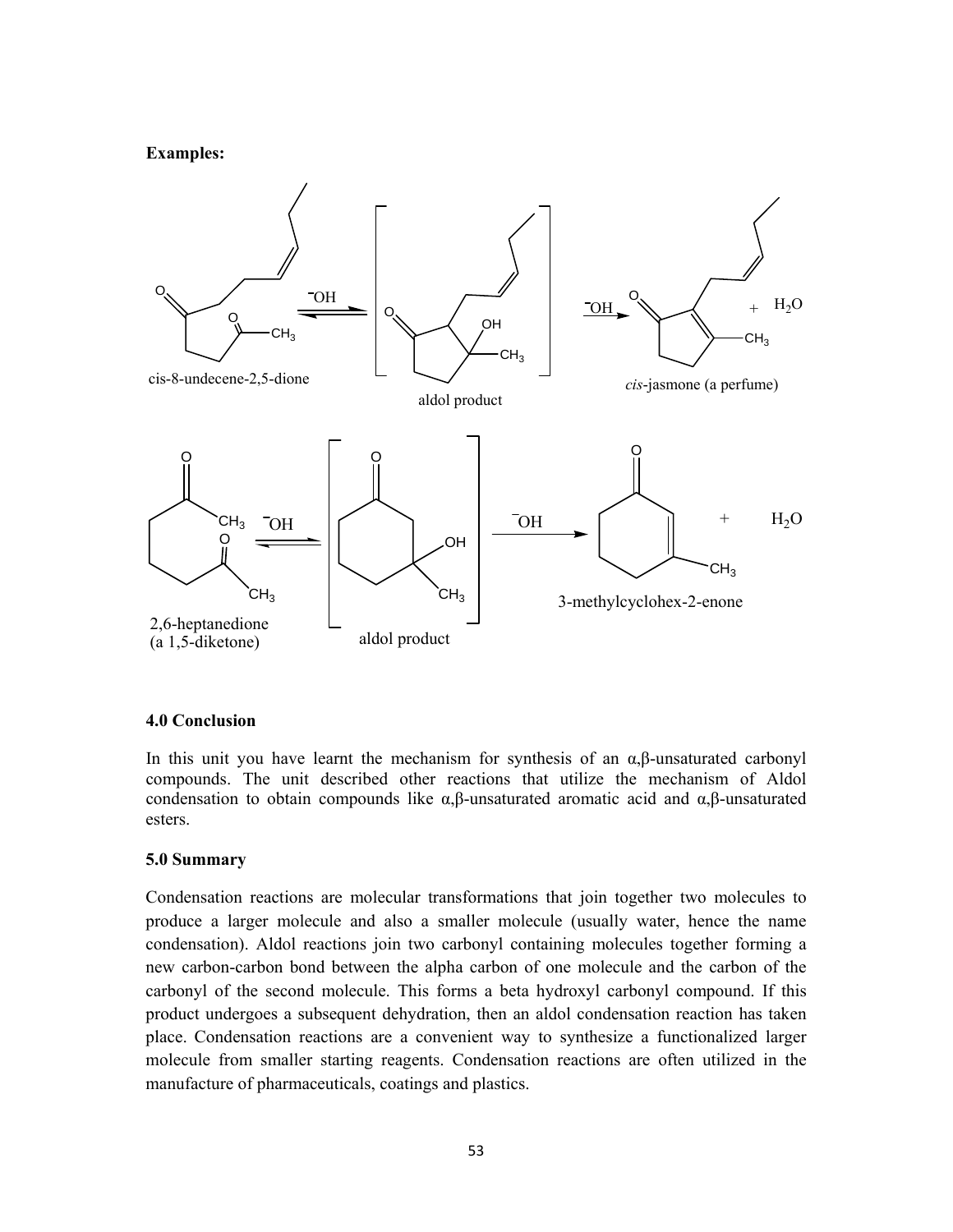### **6.0 Tutor-Marked Assignment**

(1) Predict the product of the aldol condensation of acetophenone:



**(2)** Predict the product of the aldol reaction shown. (Hint: No water is produced).



(3) Predict the major products of the following base-catalyzed aldol condensations with dehydration. (a) benzophenone ( PhCOPh ) + propionaldehyde

(b) 2,2-dimethylpropanal + acetophenone

### **7.0 References/Further reading**

- (1) Weissermel, K, Arpe, H.-J., *Industrial Organic Chemistry*, 3rd Completely Revised Edition, VCH, New York, **1997.**
- (2) Wade, L. G. *Organic Chemistry (6th ed.)*. Upper Saddle River, New Jersey: Prentice Hall **2005**. pp. 1056–66. ISBN 0-13-236731-9.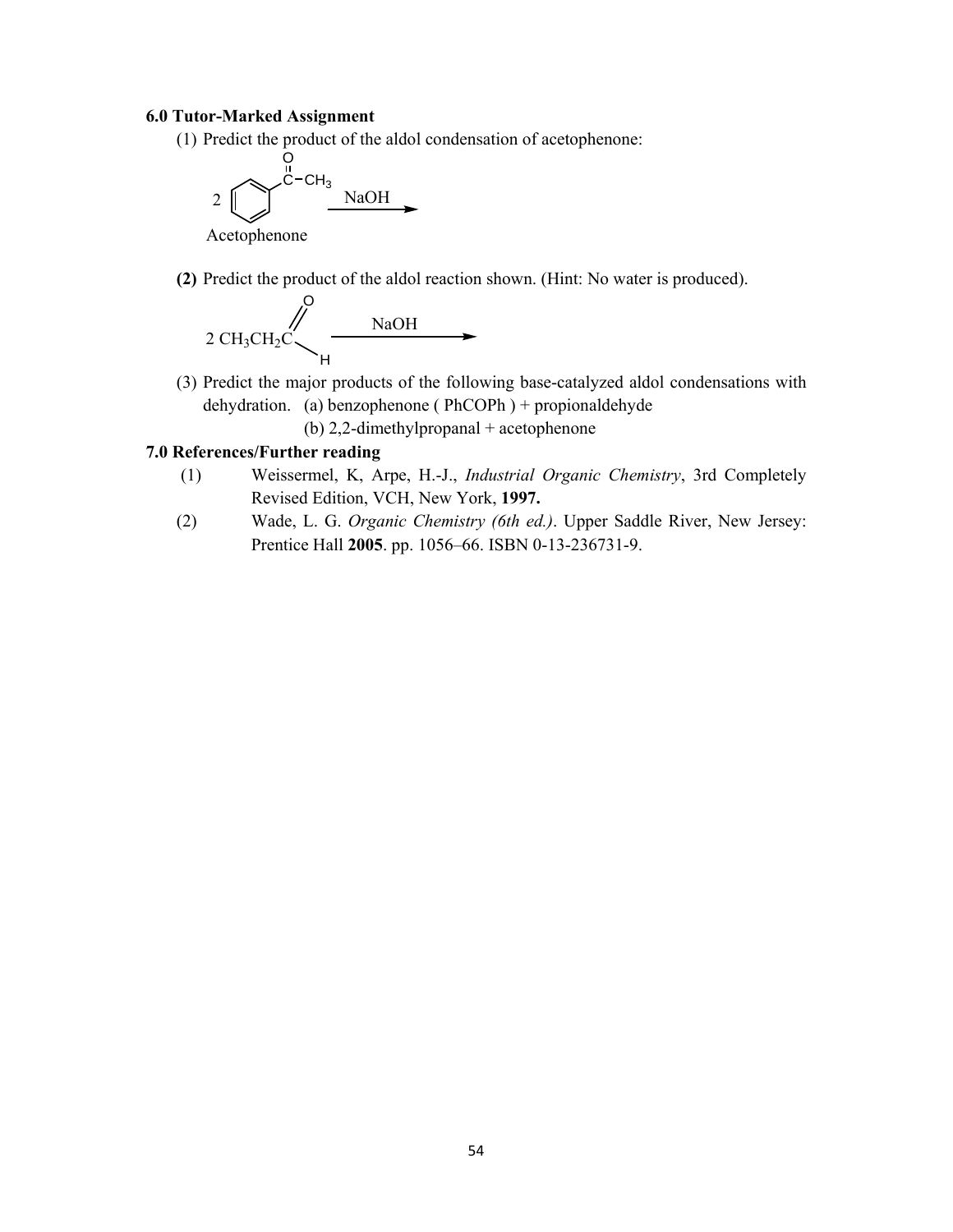### **Unit 2 Wittig Synthesis of C=C bond**

### **Contents**

- 1.0 Introduction
- 2.0 Objectives
- 3.0 Main Content
- 3.1 Preparation of Reagents (ylides)
- 3.2 Mechanism and Stereochemistry of the Wittig reaction
	- *3.2.1 The Horner-Wadsworth-Emmons (HWE) Reaction*
- 3.3 Synthetic applications
- 3.4 Advantages of Wittig reaction over other methods
- 4.0 Conclusion
- 5.0 Summary
- 6.0 Tutor-Marked Assignment
- 7.0 References/Further Reading

# **1.0 Introduction**

The Wittig reaction is the overall substitution of a  $C=O$  bond with a  $C=C$  bond. It allows one to selectively prepare alkenes in a manner unmatched by any other methodology. The starting materials are an alkyl halide and an aldehyde or ketone. It is a reaction between a cabonyl compound (aldehyde or ketone only) and a species known as a phosphonium ylide. An ylide is a species with a positive and negative charge on adjacent atoms. A phosphonium ylide carries its positive charge on phosphorus.

The reaction of a phosphorus ylide with an aldehyde or ketone, as first described in 1953 by Wittig and Geissler, is probably the most widely recognized method for carbonyl olefination. This so-called Wittig reaction has a number of advantages over other olefination methods; in particular, it occurs with total positional selectivity (that is, an alkene always directly replaces a carbonyl group). By comparison, a number of other carbonyl olefination reactions often occur with double-bond rearrangement. In addition, the factors that influence E- and Zstereoselectivity are well understood and can be readily controlled through careful selection of the phosphorus reagent and reaction conditions. A wide variety of phosphorus reagents are known to participate in Wittig reactions and the exact nature of these species is commonly used to divide the Wittig reaction into three main groups, namely the ''classic'' Wittig reaction of phosphonium ylides, the Horner–Wadsworth–Emmons reaction of phosphonate anions, and the Horner–Wittig reaction of phosphine oxide anions. Each of these reaction types has its own distinct advantages and limitations, and these must be taken into account when selecting the appropriate method for a desired synthesis.

### **2.0 Objectives**

At the end of this unit, students should be able to:

- i. Explain methods of preparation of phosphorus ylides
- ii. Discuss the mechanism and stereochemistry of Wittig reaction
- iii. Describe the Horner-Wadsworth-Emmons (HWE) reaction
- iv. Give some synthetic applications of the Wittig reaction
- v. List some advantages of the Wittig reacion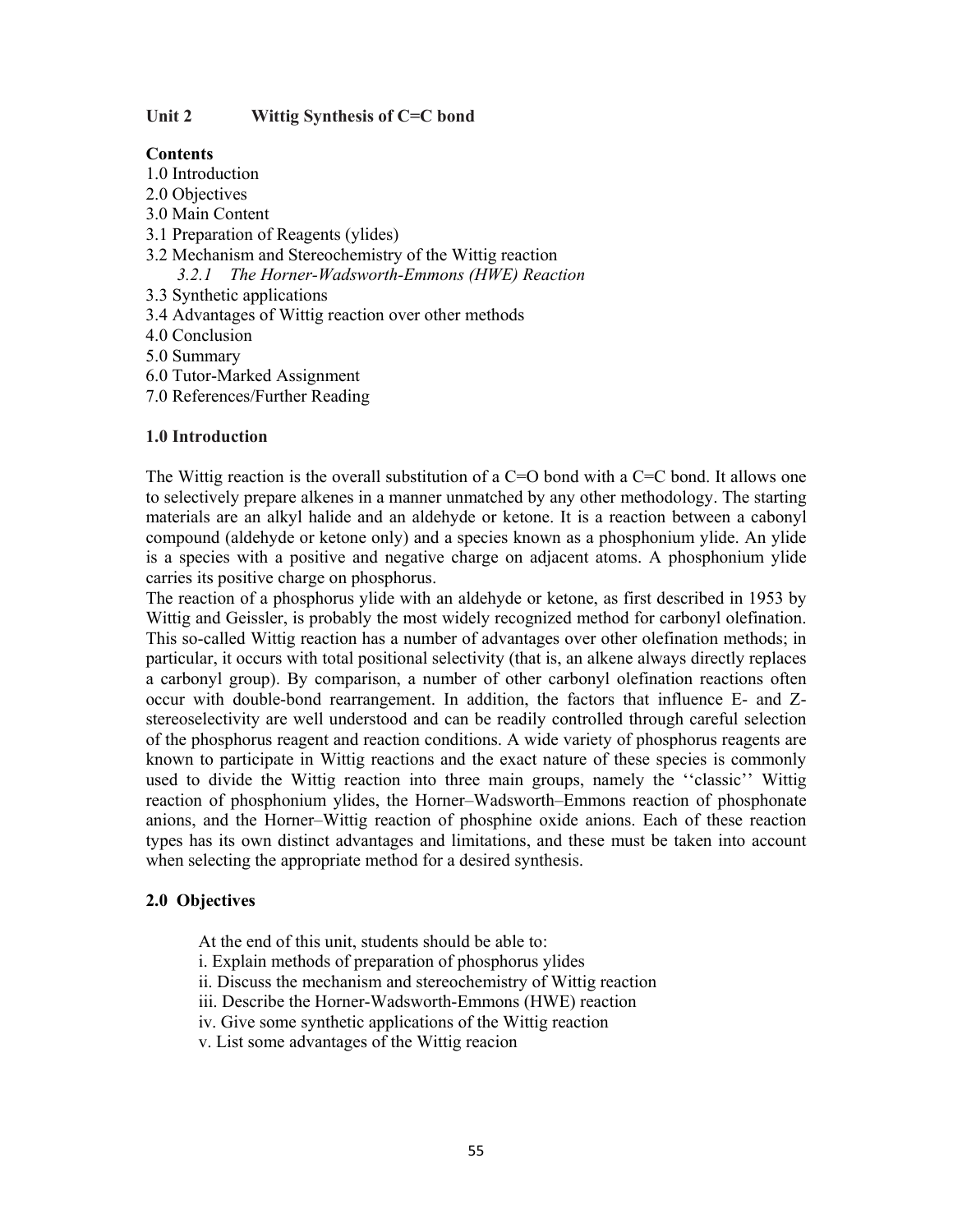#### **3.0 Main Content**

### **3.1 Preparation of reagents (ylides)**

Ylides are prepared from alkyl halides by a two-stage process.

The first step is a nucleophilic substitution whereby an alkyl halide is allowed to react with a phosphine (triphenylphosphine) to give a four coordinate phosphine cation.

In the second step, the phosphonium salt is suspended in a solvent such as diethyl ether or tetrahydrofuran (THF) and treated with a strong base (like *n*-butyl lithium) in order to remove a proton from the carbon bonded to phosphorus to give a neutral compound called a phosphorous ylide. The negatively charged carbon of the ylide can act as a nucleophile and attacks the carbon of the aldehyde or ketone.



#### **3.2 Mechanism and Stereochemistry of the Wittig reaction**

The mechanism of the Wittig reaction has long been considered to involve two intermediate species, a diionic betaine and an oxaphosphetane, as shown in the scheme below.



 However, there has been much debate as to which of these two species plays the most important mechanistic role and also as to how each influences the stereochemical outcome under different reaction conditions. For many years, it was generally accepted that the betaine is the more important intermediate; however, recent low temperature  $31P$  NMR studies suggest that this may not be the case. This supposition is further supported by recent calculations that reveal that oxaphosphetanes are of lower energy than the corresponding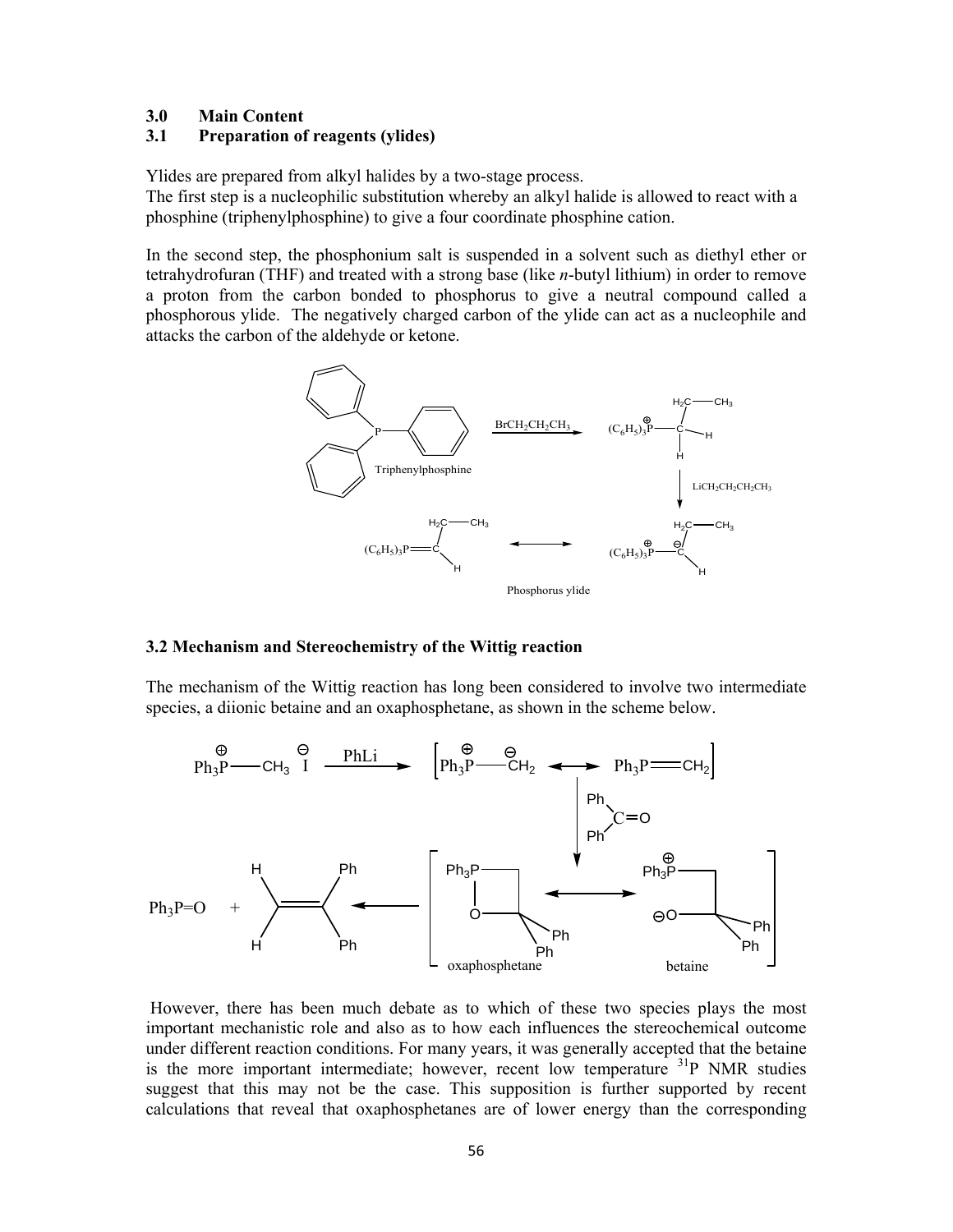betaines. As such, the currently accepted mechanism for the Wittig reaction is as shown in the scheme that follows.



The phosphine is very big and there is a major steric factor governing the stereochemistry of the addition. The remarkable thing is that for simple compounds, the reaction is Z selective. The reaction is under kinetic control.

The first step of the reaction between the ylide and the carbonyl involves the formation of an intermediate called a betaine. The carbonyl approaches the ylide carbon turned at a 90° angle with respect to the Carbon-Phosphorus bond. This path is the best path in terms of sterics and is also consistent with a detailed molecular orbital analysis of the problem. Once the betaine is formed the oxygen atom can swing over and form a new covalent bond to the phosphorous atom. Phosphorous likes to form five bonds and forms very strong bonds to oxygen in particular. The result of this new bond is a four membered ring compound called a oxaphosphetane.

When the oxaphosphatane forms the stereochemistry of the substituents turns out to be cis. This is due to the chosen path of the carbonyl when the betaine was formed. This means that the favoured final alkene product will be the Z isomer.



The Z isomer is not the thermodynamic product, it is the kinetic product. The key to a good yield of the kinetic Z isomer is to minimize anything that would equilibrate the betaine and thus the subsequent oxaphosphetane ring. Carrying out the reaction at low temperature helps, so does minimizing extraneous salts that would help stabilize the charged intermediates. But what if one wanted the thermodynamic product, the E isomer? Then one would want to intentionally isomerize the betaine to lead to the more stable product. A method for doing this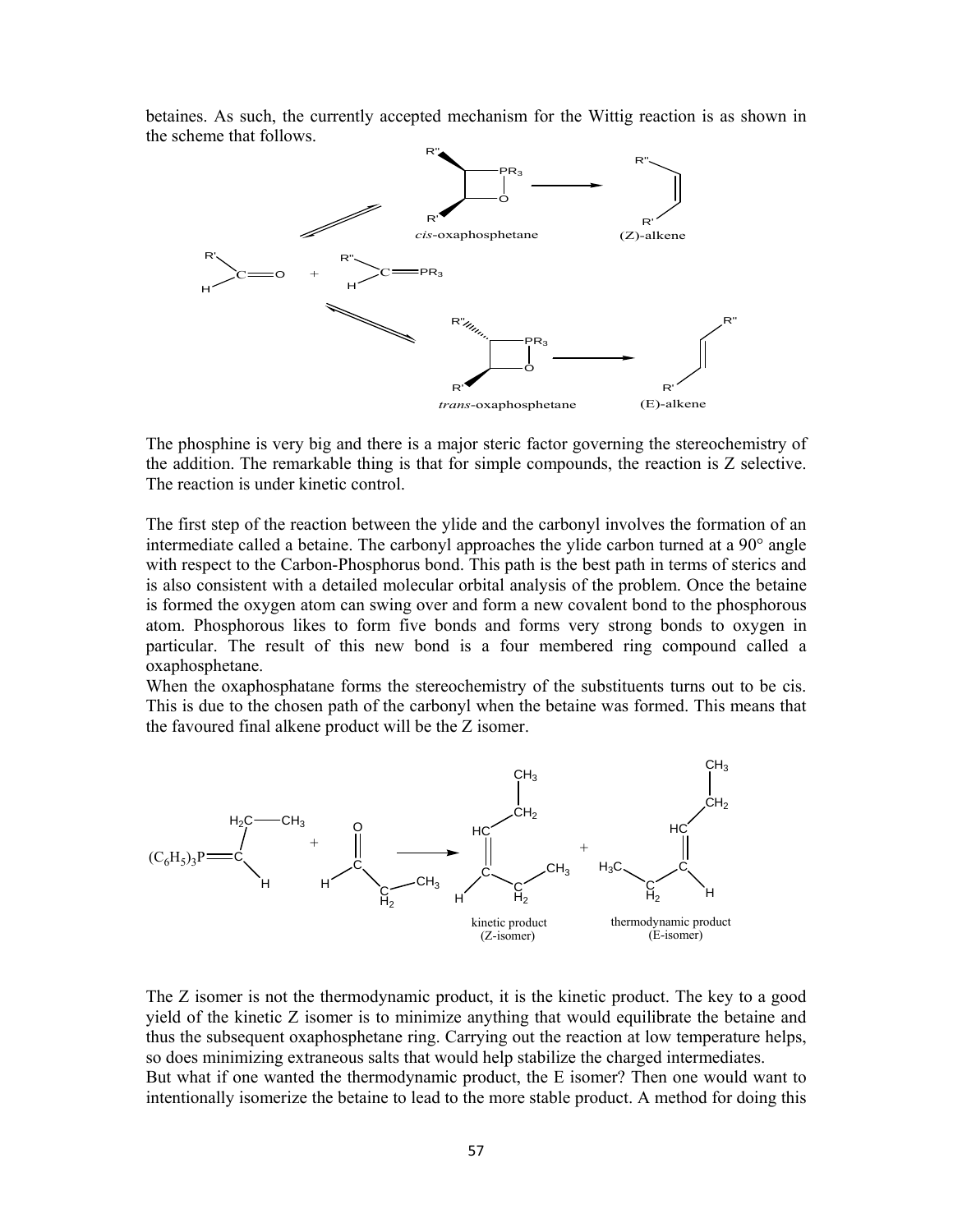has been discovered by a chemist named Schlosser. It involves the addition of a mole of strong base, usually phenyl lithium, to the betaine. The added PhLi deprotonates the betaine and leads to an isomerization. The E-alkene is the final result. The Wittig reaction works very well with aldehydes. It can also be used with ketones, but the stereochemistry control is not as good.

#### *3.2.1 The Horner-Wadsworth-Emmons (HWE) Reaction*

One limitation of the Wittig reaction is that phosphorous ylides that contain stabilizing groups next to the negatively charged carbon are not reactive enough to undergo the desired reaction with a carbonyl.



Examples of ylides with stabilizing groups

The stabilizing groups can spread out the negative charge via resonance and thus reduce the nucleophilicity of the carbon atom. The way around the problem is to use a more reactive phosphorous compound to form the ylide. The most popular method is the Horner-Wadsworth-Emmons (HWE) reaction, which starts with triethyl phosphate to form a phosphonate ester.



The phophonate ester products will react with a base such as NaH to give ylides reactive enough to carry out the reaction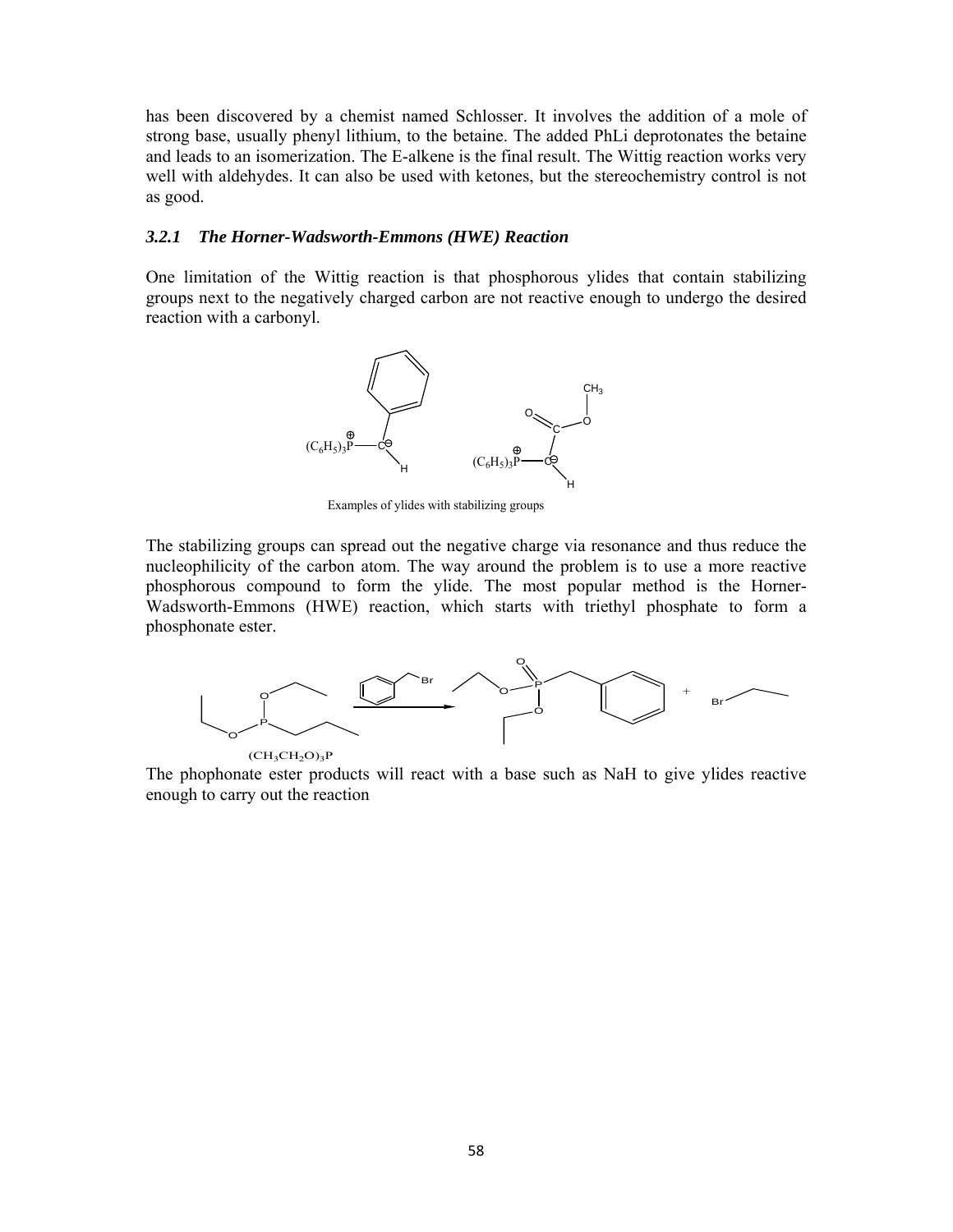

**Horner-Wadsworth-Emmons (HWE) modification**

The reaction is slow enough that it gives the thermodynamic E isomer. But what if we wanted the Z isomer of a alkene derived from a stabilized ylide? People have worked on that problem as well. A chemist named Still found that if you added electron withdrawing  $CF_3$  groups to the phosphite you would get a more reactive ylide. The more reactive ylide reacts faster and once again the reacton is under kinetic control. The Z isomer is the result.



**The Still-HWE reaction is Z selective with aldehydes**

The Still-HWE procedure involves the use of a special base, potassium hexamethyldisilamide (KHMDS). Ketones are difficult to react with stabilized ylides and the stereochemical selectivity is poor.

All of this sounds wonderful and it is, but one must realize that all of this is highly variable. None of the reactions listed here are perfect and mixtures of isomers are the norm. In most cases one can predict the predominant product stereochemistry, but in most cases one will have to be prepared for a surprise.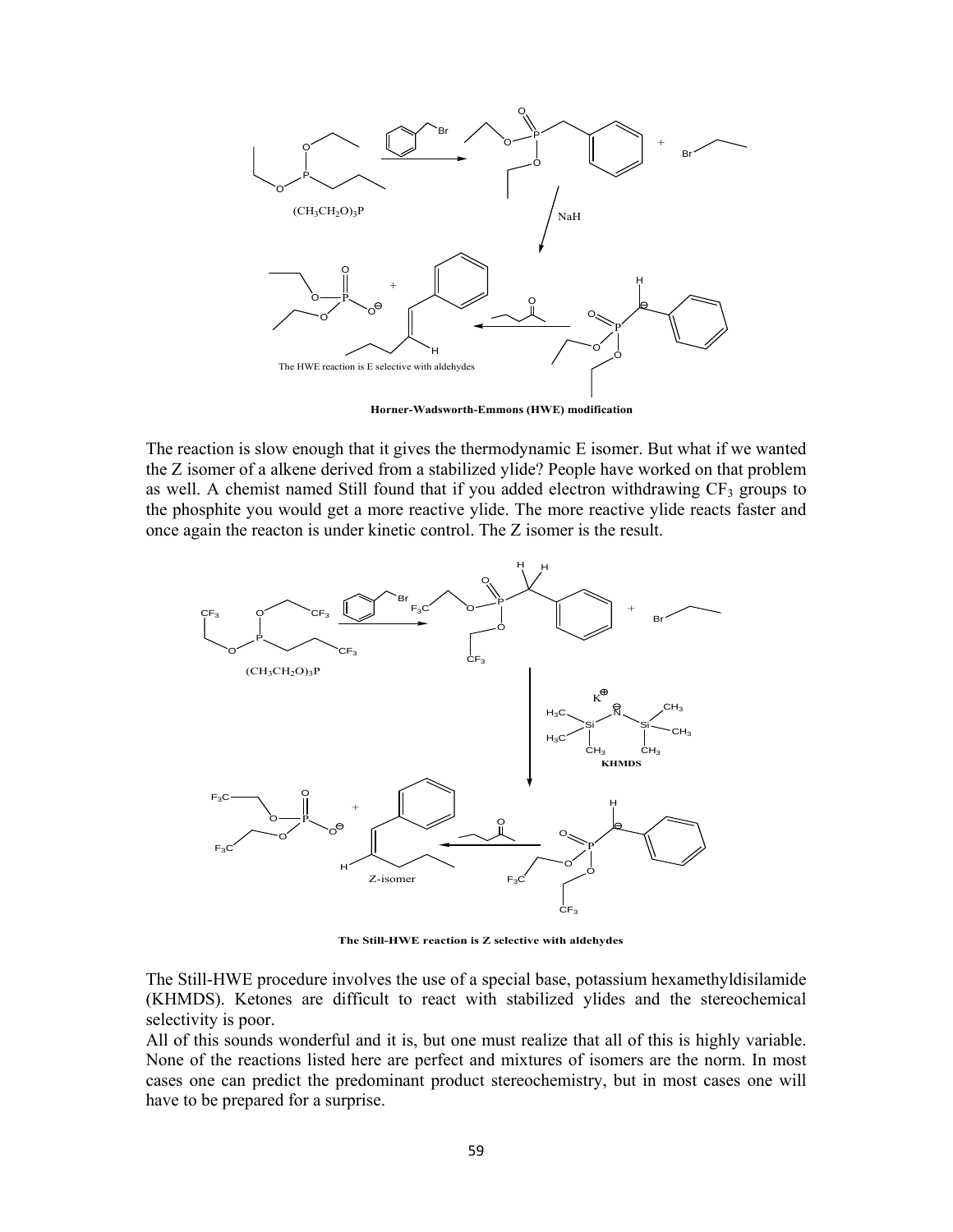### **3.3 Synthetic applications**



*SAQ II-1:* What product results when the ylide of triphenylphosphine and methyl bromide is reacted with acetone?

### **3.4 Advantages of Wittig reaction over other methods**

This Wittig reaction has a number of advantages over other olefination methods:

- (1) It is more convenient than its rival, the Reformatsky reaction and has been used to synthesize hitherto unknown compounds.
- (2) The position of the carbon-carbon double (C=C) bond is certain. In particular, it occurs with total positional selectivity (that is, an alkene always directly replaces a carbonyl group). By comparison, a number of other carbonyl olefination reactions often occur with double-bond rearrangement.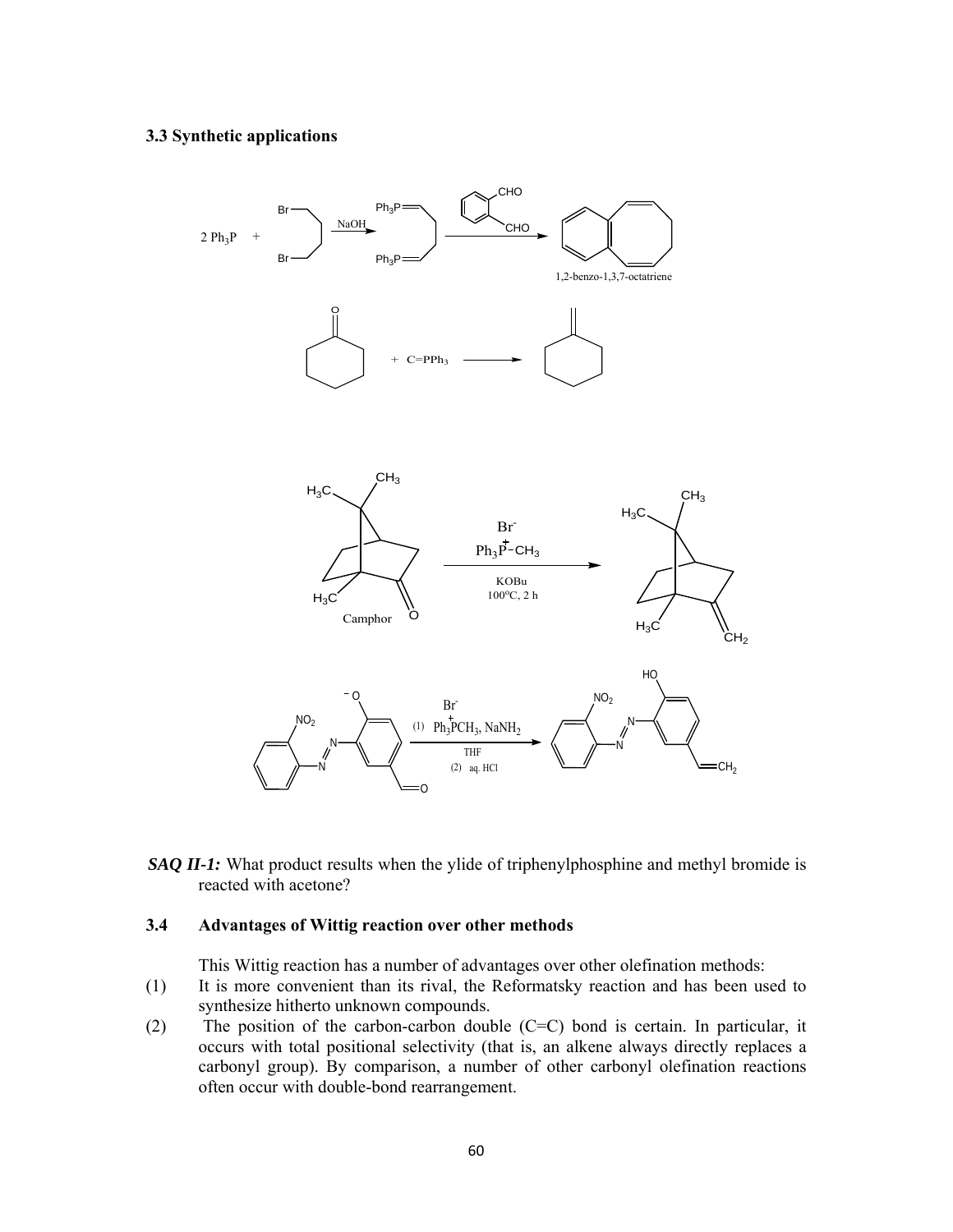- (3) The stereochemistry of the products can be controlled. The factors that influence Eand Z-stereoselectivity are well understood and can be readily controlled through careful selection of the phosphorus reagent and reaction conditions.
- (4) The yield generally is greater than in Reformatsky.
- (5) It can take place in the presence of ester group.

# **4.0 Conclusion**

In this unit, you have learnt about a very effective synthetic method for preparing alkenes. The Wittig reaction (and its variants) is a predictable and reliable method for the synthesis of a wide range of alkenes, often with high E- or Z-stereoselectivity. Also in the unit, it has been shown that a judicious selection of the type of phosphorus reagent, carbonyl compound, and reaction conditions can be used to produce a desired compound with high E- or Z-selectivity.

# **5.0 Summary**

Wittig reaction involves a reaction between a phosphorus ylide and an aldehyde or ketone.

Ylides are prepared from alkyl halides by a two-stage process. The first step is a nucleophilic substitution. Triphenylphosphine is the nucleophile. In the second step, the phosphonium salt is treated with a strong base in order to remove a proton from the carbon bonded to phosphorus. Typical strong bases include organolithium reagents (RLi), and the conjugate base of dimethyl sulfoxide as its sodium salt  $[NaCH<sub>2</sub>S(O)CH<sub>3</sub>]$ .

The Wittig reaction normally gives both cis- and trans- isomers; the cis-isomer predominates if the reaction is fast while the trans-isomer predominates if the reaction is slow. Studies have shown, however, that use of non-polar solvents and introduction of PhLi can improve the yield of the trans isomer while the use of polar solvent such as DMF, introduction of Li-salts and use of reactive ylides can lead predominantly to cis-isomers.

# **6.0 Tutor-Marked Assignments**

- (1) Explain how the phosphorous ylide is formed to initiate a Wittig reaction. Illustrate your answer with appropriate chemical structures.
- (2) Discuss the two possible intermediate species involved in the mechanism of Wittig reaction.
- (3) What do you understand by the Horner-Wadsworth-Emmons (HWE) reaction?

# **7.0 References/Further reading**

- (1) W. Carruthers, Some Modern Methods of Organic Synthesis, Cambridge University Press, Cambridge, UK, **1971**.
- (2) B. J. Walker, in Organophosphorus Reagents in Organic Synthesis (Ed.:J. I. G. Cadogan), Academic Press, London, **1979**.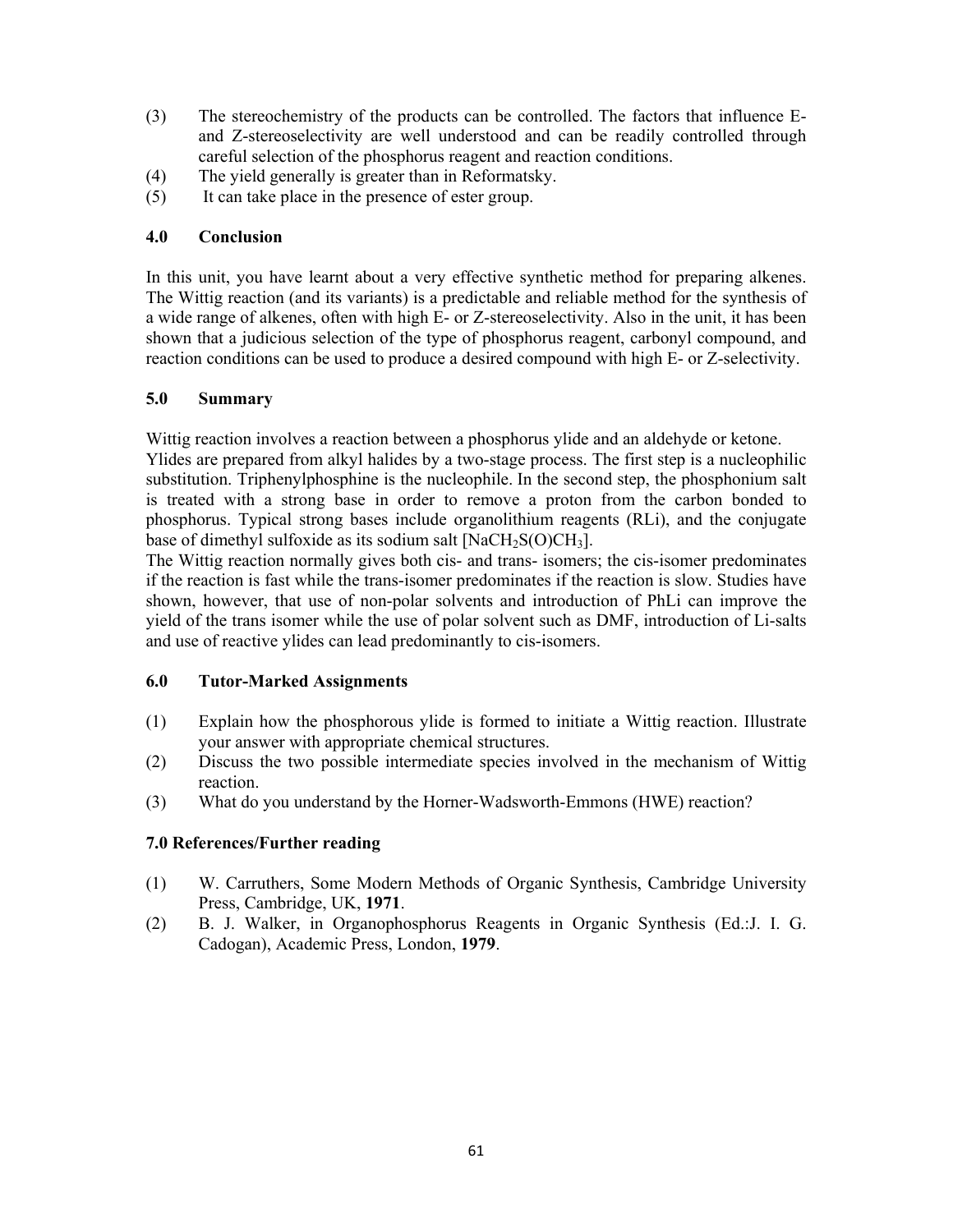# **Unit 3 Diels-Alder Reaction**

### **Contents**

- 1.0 Introduction
- 2.0 Objectives
- 3.0 Main Content
- 3.1 Reaction mechanism
- 3.2 Dienes and dienophile *3.2.1 Examples of dienes 3.2.2 Examples of dienenophile*
- 3.3 Stereoselectivity
- 3.4 Synthetic applications
- 4.0 Conclusion
- 5.0 Summary
- 6.0 Tutor-Marked Assignment
- 7.0 References/Further Reading

# **1.0 Introduction**

One of the most powerful tools for the formation of cyclic molecules is the Diels-Alder reaction. The reaction generally involves the combination of a diene with a "dienophile". There are surprisingly few limitations on the character of either fragment, although the presence of electron withdrawing substituents on the dienophile enhances the reaction rate. The number of examples of this reaction that have been studied is vast, and the procedures given here are typical.

# **2.0 Objectives**

At the end of this unit, students should be able to:

- i. Describe the Diels-Alder reaction
- ii. Show the mechanism involved in the reaction
- iii. Give examples of dienes and dienophiles
- iv. Present some applications of the reaction in synthesis

# **3.0 Main Content**

# **3.1 Reaction mechanism**

The Diels-Alder reaction is a conjugate addition reaction of a *conjugated* **diene** to an alkene (the *dienophile*) to produce a cyclohexene. The simplest example is the reaction of 1,3 butadiene with ethene to form cyclohexene:



The analogous reaction of 1,3-butadiene with ethyne to form 1,4-cyclohexadiene is also known: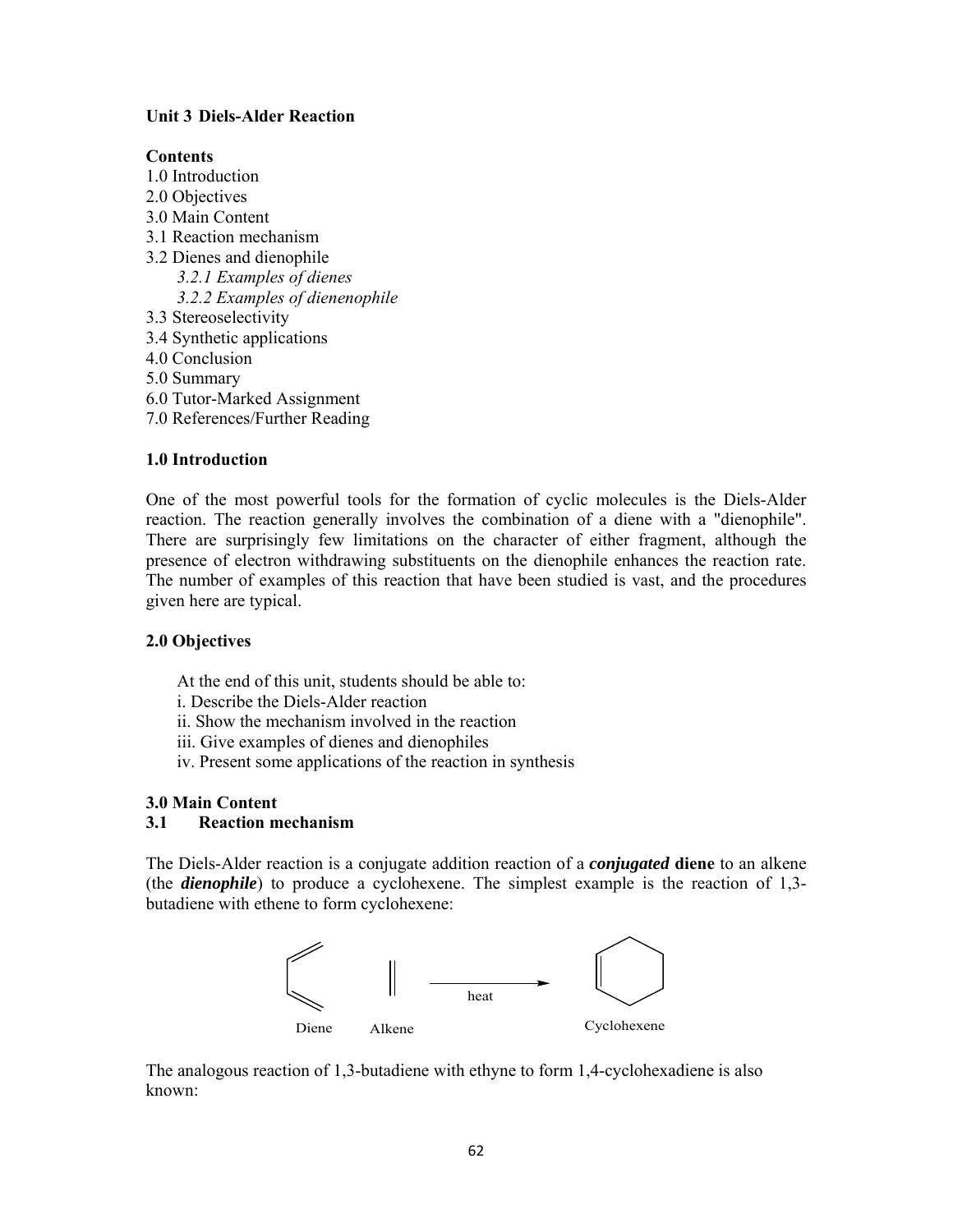

Since the reaction forms a cyclic product, via a cyclic transition state, it can also be described as a "*cycloaddition*". The reaction is a concerted process:



Due to the high degree of regio- and stereoselectivity (due to the concerted mechanism), the Diels-Alder reaction is a very powerful reaction and is widely used in synthetic organic chemistry.

### **3.2 Dienes and Dienophiles**

The reaction is usually thermodynamically favourable due to the conversion of  $2 \pi$ -bonds into 2 new stronger σ-bonds. The two reactions shown above require harsh reaction conditions, but the normal Diels-Alder reaction is favoured by electron withdrawing groups on the electrophilic dienophile and by electron donating groups on the nucleophilic diene. Some common examples of the components are shown below:

## *3.2.1 Examples of Dienes*



*3.2.2 Examples of dienophiles*

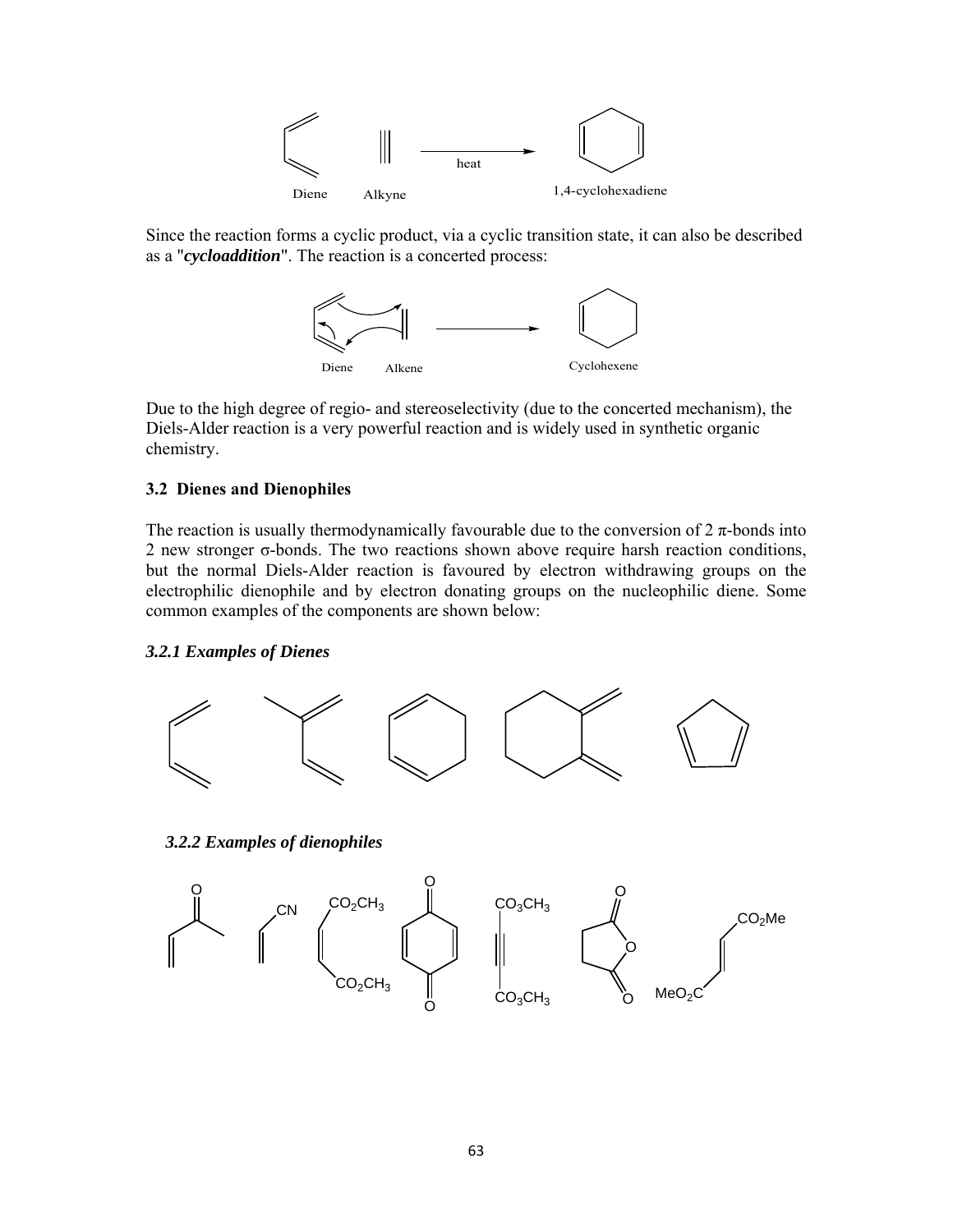### **3.3 Stereoselectivity**

The Diels-Alder reaction is stereospecific with respect to both the diene and the dienophile. Addition is *syn* on both components (bonds form from same species at the same time). This is illustrated by the examples below:



A *cis*-dienophile gives *cis*-substituents in the product as shown by the two ester groups in the product above. On the other hand, a *trans*-dienophile gives *trans*-substituents in the product as illustrated by the two ester groups in the product below:



If the diene substituents have the same stereochemistry (in the illustration that follows they are both E), then both diene substituents end up on the same face of the product. Consider the two methyl groups in the reaction product that follows:



 If the diene substituents have opposite stereochemistry (as in the illustration that follows one is E and one Z), then the diene substituents end up on opposite faces of the product (look at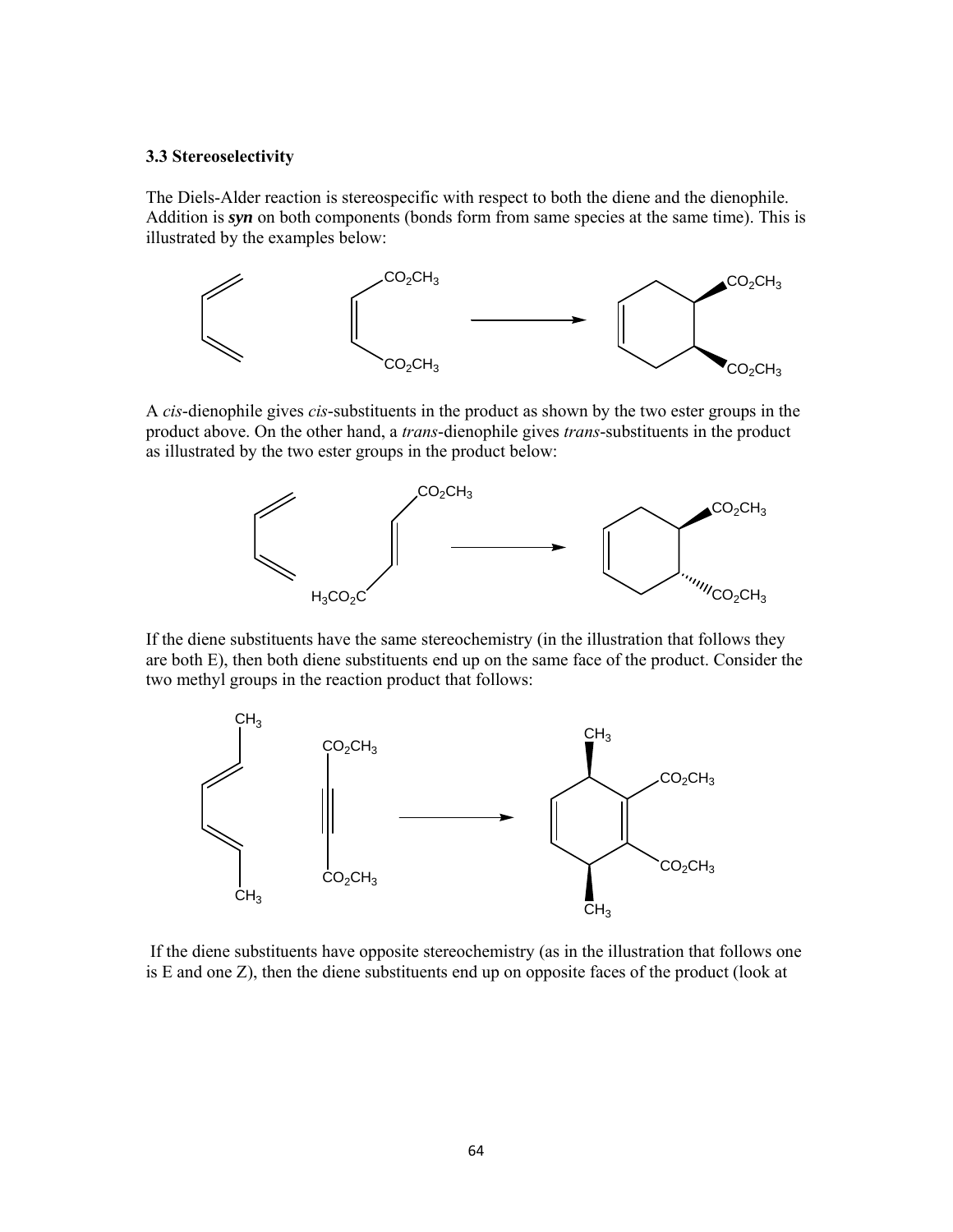the two methyl groups in the product)



Cyclic dienes can give stereoisomeric products depending on whether the dienophile lies under or away from the diene in the transition state. The endo product is usually the major product (due to kinetic control).



Diene and dienophile aligned directly over each other gives the endo product

(dienophile under or in = endo)



Diene and dienophile staggered with respect to each other gives the exo product (dienophile exposed or out  $=$  exo)

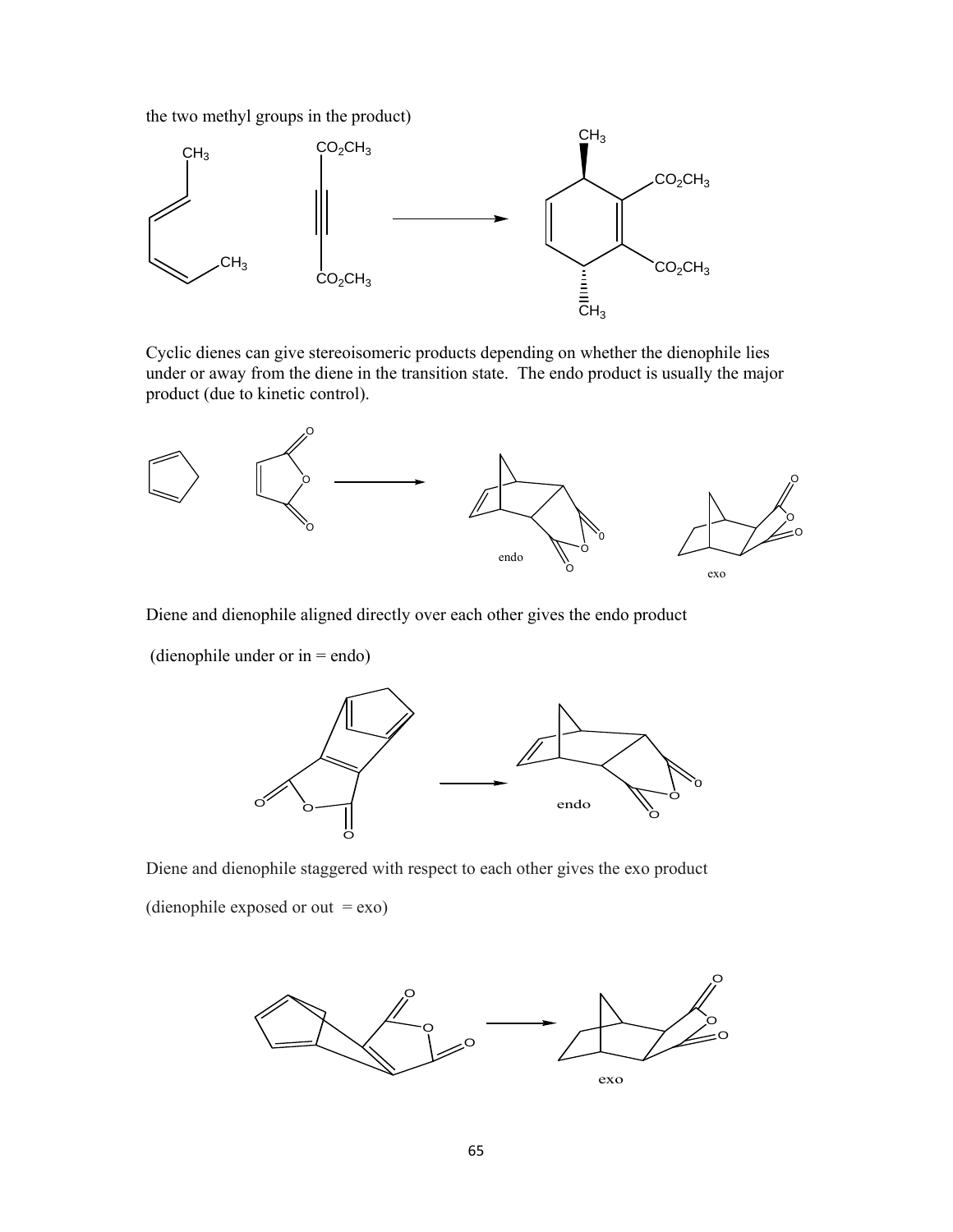# **3.4 Synthetic applications**

### *(i) Synthesis of steroids*

One of the earliest and most important examples of the Diels–Alder reaction in total synthesis was in syntheses of the steroids cortisone and cholesterol.



*(ii) Synthesis of tetracycline* 

Synthesis of the linear tetracyclic core of the antibiotic was achieved with a Diels– Alder reaction. Thermally initiated, conrotatory opening of the benzocyclobutene generated the o-quinodimethane, which reacted intermolecularly to give the tetracycline skeleton*.*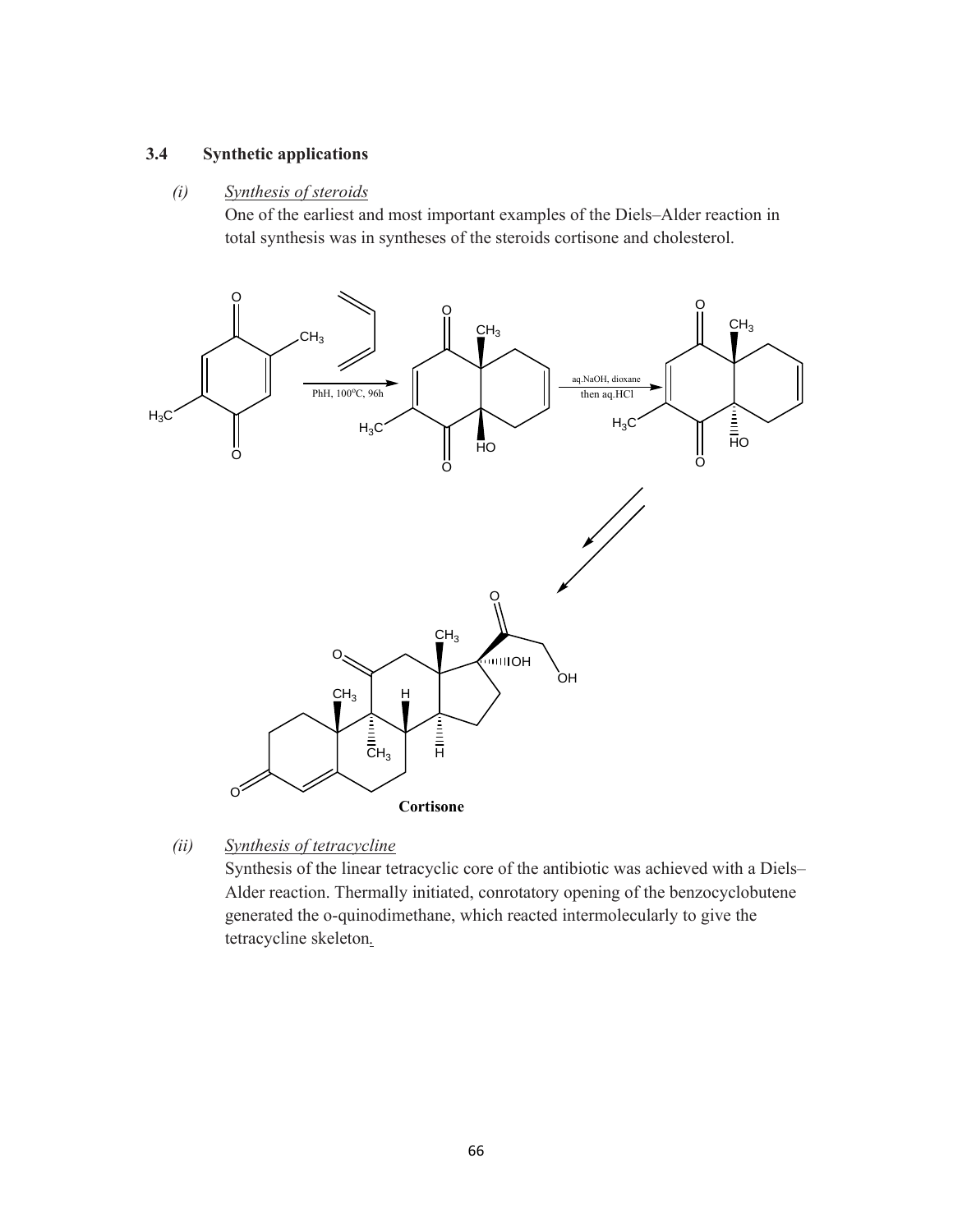

# **4.0 Conclusion**

In this unit, you have learnt about the Diels-Alder reaction, the mechanism involved in the reaction, examples of dienes and dienophiles and some applications of the reaction in synthesis.